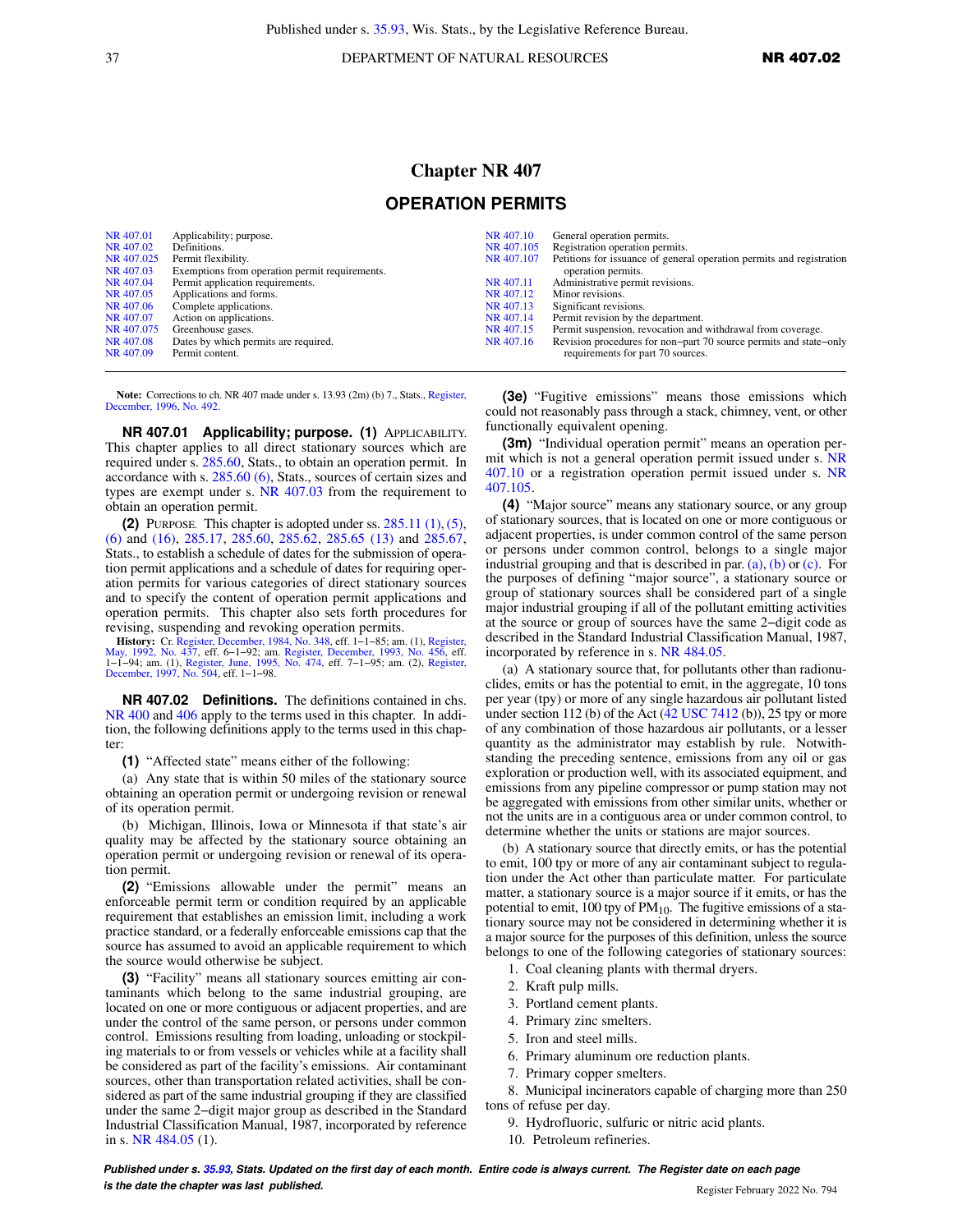Published under s. [35.93](https://docs-preview.legis.wisconsin.gov/document/statutes/35.93), Wis. Stats., by the Legislative Reference Bureau.

- 11. Lime plants.
- 12. Phosphate rock processing plants.
- 13. Coke oven batteries.
- 14. Sulfur recovery plants.
- 15. Carbon black plants, furnace process.
- 16. Primary lead smelters.
- 17. Fuel conversion plants.
- 18. Sintering plants.
- 19. Secondary metal production plants.

20. Chemical process plants. The chemical processing plants category does not include ethanol production facilities that produce ethanol by natural fermentation, as described by the 6−digit code of 312140 or 325193 in the North American Industry Classification System United States, 2007, incorporated by reference in s. [NR 484.05](https://docs-preview.legis.wisconsin.gov/document/administrativecode/NR%20484.05) (17).

21. Fossil–fuel boilers, or combination thereof, totaling more than 250 million British thermal units per hour heat input.

22. Petroleum storage and transfer units with a total storage capacity exceeding 300,000 barrels.

- 23. Taconite ore processing plants.
- 24. Glass fiber processing plants.
- 25. Charcoal production plants.

26. Fossil−fuel−fired steam electric plants of more than 250 million British thermal units per hour heat input.

27. Any other stationary source category not included in this paragraph which as of August 7, 1980 is being regulated under section 111 or 112 of the Act ([42 USC 7411](https://docs-preview.legis.wisconsin.gov/document/usc/42%20USC%207411) or [7412\)](https://docs-preview.legis.wisconsin.gov/document/usc/42%20USC%207412).

(c) A major stationary source as defined in part D of title I of the Act [\(42 USC 7501](https://docs-preview.legis.wisconsin.gov/document/usc/42%20USC%207501) to [7515](https://docs-preview.legis.wisconsin.gov/document/usc/42%20USC%207515)), which is defined as:

1. For ozone nonattainment areas:

a. Sources with the potential to emit 100 tpy or more of volatile organic compounds or oxides of nitrogen in areas classified as "rural transport," "marginal," or "moderate," 50 tpy or more in areas classified as "serious," 25 tpy or more in areas classified as "severe," and 10 tpy or more in areas classified as "extreme"; except that the references in this paragraph to 100, 50, 25, and 10 tpy of nitrogen oxides do not apply with respect to any source for which the administrator has made a finding, under sec-tion 182 (f) (1) or (2) of the Act [\(42 USC 7511a](https://docs-preview.legis.wisconsin.gov/document/usc/42%20USC%207511a) (f) (1) or (2)), that requirements under section 182 (f) of the Act ([42 USC 7511a](https://docs-preview.legis.wisconsin.gov/document/usc/42%20USC%207511a) (f)) do not apply.

b. The classification with the lowest emission threshold under subd. [1. a.](https://docs-preview.legis.wisconsin.gov/document/administrativecode/NR%20407.02(4)(c)1.a.) determines the major source threshold in an area classified as nonattainment for more than one ozone national ambient air quality standard, until the area is redesignated to attainment for a current standard or a redesignation substitute for a revoked standard has been approved by the EPA for the standard with the lowest emission threshold.

**Note:** The department maintains materials accessible to the public that show current Wisconsin nonattainment areas and summarizes the applicable permitting requirements for major sources of emissions within these areas.

2. For ozone transport regions established pursuant to section 184 of the Act [\(42 USC 7511c\)](https://docs-preview.legis.wisconsin.gov/document/usc/42%20USC%207511c), sources with the potential to emit 50 tpy or more of volatile organic compounds.

3. For carbon monoxide nonattainment areas that are classified as "serious", and in which stationary sources contribute significantly to carbon monoxide levels as determined under rules issued by the administrator, sources with the potential to emit 50 tpy or more of carbon monoxide.

4. For particulate matter  $(PM_{10})$  nonattainment areas classified as "serious", sources with the potential to emit 70 tpy or more of  $PM_{10}$ .

**(4m)** "Natural minor source" means a source that meets all of the following criteria:

(a) Is not a major stationary source under ch. [NR 405,](https://docs-preview.legis.wisconsin.gov/document/administrativecode/ch.%20NR%20405) and is not a major source under this chapter or under ch. [NR 408](https://docs-preview.legis.wisconsin.gov/document/administrativecode/ch.%20NR%20408).

(b) Is not a synthetic minor source under this chapter and does not have a permit containing conditions that allow the source to avoid being either a major stationary source under the definition in s. [NR 405.02 \(22\)](https://docs-preview.legis.wisconsin.gov/document/administrativecode/NR%20405.02(22)) or a major source under the definition in s. [NR 408.02 \(21\)](https://docs-preview.legis.wisconsin.gov/document/administrativecode/NR%20408.02(21)).

(c) Is not a part 70 source.

**(5)** "Non−part 70 source" means any stationary source required to obtain an operation permit that is not a part 70 source.

**(6)** (a) "Part 70 source" means any of the following stationary sources, except as provided in par. [\(b\)](https://docs-preview.legis.wisconsin.gov/document/administrativecode/NR%20407.02(6)(b)):

1. Any major source.

2. Any source subject to a standard, limitation or other requirement under section 111 of the Act ([42 USC 7411](https://docs-preview.legis.wisconsin.gov/document/usc/42%20USC%207411)).

3. Any source subject to a standard or other requirement under section 112 of the Act [\(42 USC 7412](https://docs-preview.legis.wisconsin.gov/document/usc/42%20USC%207412)), except for a source subject solely to regulations or requirements under section 112(d)(5) or (r) of the Act [\(42 USC 7412](https://docs-preview.legis.wisconsin.gov/document/usc/42%20USC%207412) (d)(5)or (r)).

4. Any affected source.

(b) Notwithstanding par. [\(a\)](https://docs-preview.legis.wisconsin.gov/document/administrativecode/NR%20407.02(6)(a)), all sources listed in par. [\(a\) 2.](https://docs-preview.legis.wisconsin.gov/document/administrativecode/NR%20407.02(6)(a)2.) or [3.](https://docs-preview.legis.wisconsin.gov/document/administrativecode/NR%20407.02(6)(a)3.) are not part 70 sources unless they are one of the following:

- 1. Major sources.
- 2. Affected sources.

3. Solid waste incineration units required to obtain permits pursuant to section 129 (e) of the Act [\(42 USC 7429](https://docs-preview.legis.wisconsin.gov/document/usc/42%20USC%207429) (e)).

**(6m)** "Regulated asbestos−containing material" has the meaning given in s. [NR 447.02 \(33\)](https://docs-preview.legis.wisconsin.gov/document/administrativecode/NR%20447.02(33)).

**(7)** "Renewal" means the process by which an operation permit is reissued at the end of its term.

**(8)** "State−only requirement" means a requirement designated under s. [NR 407.09 \(3\) \(b\)](https://docs-preview.legis.wisconsin.gov/document/administrativecode/NR%20407.09(3)(b)) as not being federally enforceable.

**(8m)** "Subject to regulation under the Act" has the meaning given in s. [NR 405.02 \(28m\).](https://docs-preview.legis.wisconsin.gov/document/administrativecode/NR%20405.02(28m))

**(9)** "Synthetic minor source" means any stationary source that has its potential to emit limited by permit conditions that are federally enforceable so that it is not a major source.

**History:** Cr. [Register, December, 1984, No. 348](https://docs-preview.legis.wisconsin.gov/document/register/348/B/toc), eff. 1–1–85; renum. (1) to be<br>(intro.), cr. (1), [Register, September, 1986, No. 369](https://docs-preview.legis.wisconsin.gov/document/register/369/B/toc), eff. 10–1–86; r. and recr. Regis-<br>[ter, December, 1993, No. 456,](https://docs-preview.legis.wisconsin.gov/document/register/456/B/toc) eff. 1–1–94; am. (17) ( (69) to (72), (78), (79) and am. (72), (78), (79), [Register, April, 1995, No. 472](https://docs-preview.legis.wisconsin.gov/document/register/472/B/toc), eff.<br>5–1–95; ann. (22) (b), [Register, June, 1995, No. 474,](https://docs-preview.legis.wisconsin.gov/document/register/474/B/toc) eff. 7–1–95; renum. (3), (13), (16), (16), (16), (16), (16), (16), (16), (16), ( [March, 1997, No. 495](https://docs-preview.legis.wisconsin.gov/document/register/495/B/toc), eff. 4–1–97; cr. (6) (b) 7., [Register, September, 1997, No. 501](https://docs-preview.legis.wisconsin.gov/document/register/501/B/toc), am. (4) (b) (intro.), Register, December, 1997, No. 501, am. (4) (b) (intro.), [Register, December, 1997, No. 504](https://docs-preview.legis.wisconsin.gov/document/register/504/B/toc), eff. 1–1–98; am. (4) (b) 27., r. (6) (b) 4. to 7. [Register April 2008 No. 628](https://docs-preview.legis.wisconsin.gov/document/register/628/B/toc), eff. 5–1–08; CR 07–104: am.<br>(4) (b) 20. [Register July 2008 No. 631,](https://docs-preview.legis.wisconsin.gov/document/register/631/B/toc) eff. 8–1–08; CR 09–020: am. (4) (a), (b) 27.,<br>(c) (intro.), 1., 2. and (6) (a) 2., 3., and (b) 3 eff. 2–1–10; [EmR1046](https://docs-preview.legis.wisconsin.gov/document/emergencyrules/EmR1046): emerg. am. (4) (b) (intro.), cr. (8m), eff. 12–15–10; [CR](https://docs-preview.legis.wisconsin.gov/document/cr/2010/144)<br>10–144: am. (4) (b) (intro.), cr. (8m) [Register August 2011 No. 668,](https://docs-preview.legis.wisconsin.gov/document/register/668/B/toc) eff. 9–1–11; [CR](https://docs-preview.legis.wisconsin.gov/document/cr/2019/15)<br>15–005: am. (4) (b) 27., cr. (4m) Register November 2015 N 19–015: am. (9) [Register September 2020 No. 777,](https://docs-preview.legis.wisconsin.gov/document/register/777/B/toc) eff. 10–1–20; CR 21–022:<br>renum. (4) (e) 1. to (4) (e) 1. (intro.) and a. and am., cr. (4) (e) 1. b. Register Febru-<br>[ary 2022 No. 794,](https://docs-preview.legis.wisconsin.gov/document/register/794/B/toc) eff. 3–1–22; correction in (4) (c) 1. b **Stats., [Register February 2022 No. 794](https://docs-preview.legis.wisconsin.gov/document/register/794/B/toc).**

**NR 407.025 Permit flexibility. (1)** (a) The owner or operator of a stationary source that has an operation permit, or for which a timely and complete application has been submitted, may make a change to the stationary source that contravenes an express term of an operation permit without first obtaining a permit revision if all the following apply:

1. The change does not violate applicable requirements or contravene permit terms and conditions that are monitoring, including use of specified test methods, recordkeeping, reporting or compliance certification requirements.

2. The change is not a modification as defined in s. [285.01](https://docs-preview.legis.wisconsin.gov/document/statutes/285.01(26)) [\(26\)](https://docs-preview.legis.wisconsin.gov/document/statutes/285.01(26)), Stats., and rules promulgated thereunder.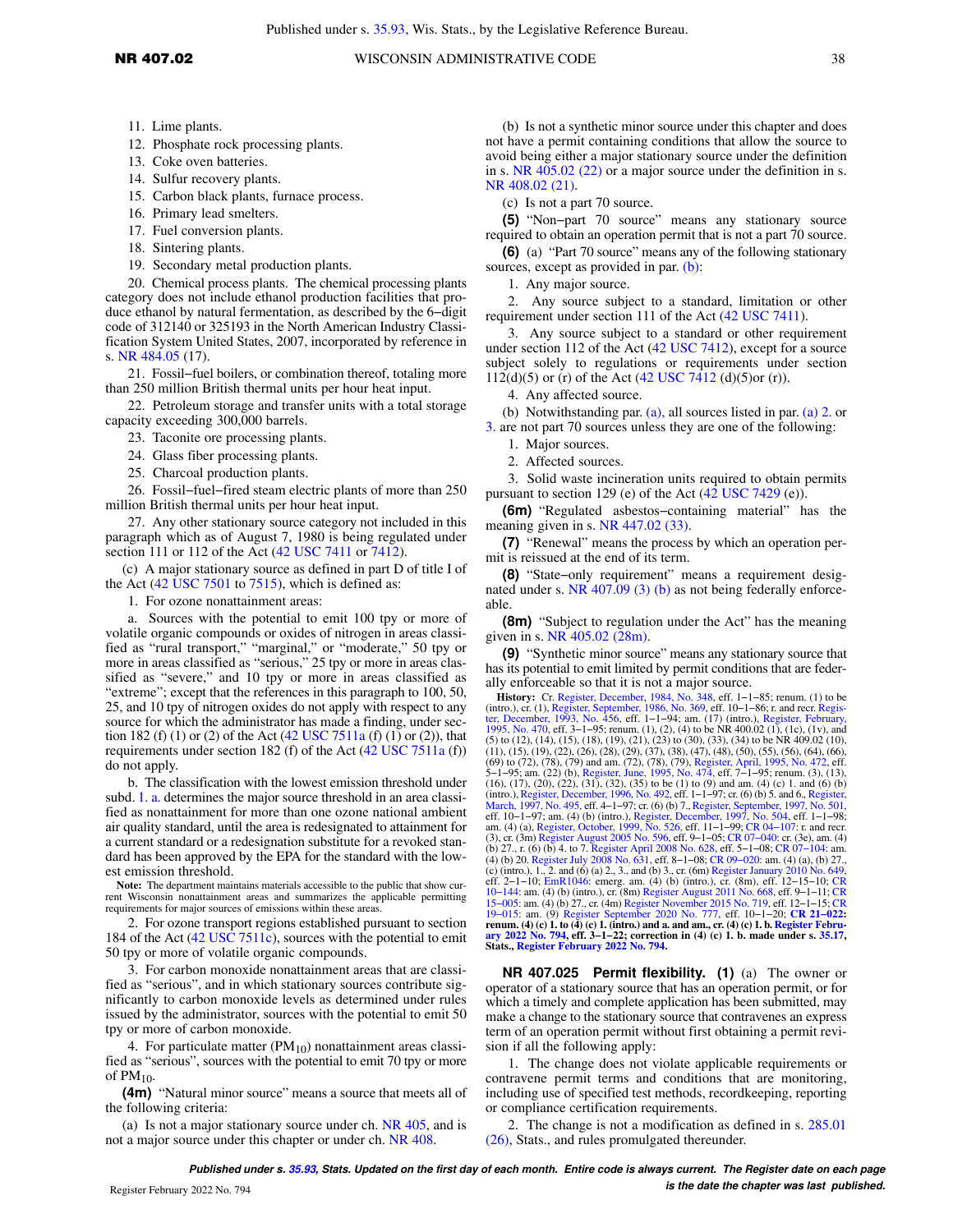3. The change does not cause the stationary source to exceed the emissions allowable under the permit, whether expressed in the permit as an emissions rate or in terms of total emissions.

4. Notice is given and the department does not inform the owner or operator of the stationary source that the change is not authorized, as provided in par. [\(b\)](https://docs-preview.legis.wisconsin.gov/document/administrativecode/NR%20407.025(1)(b)).

(b) 1. For each change allowed under par. [\(a\),](https://docs-preview.legis.wisconsin.gov/document/administrativecode/NR%20407.025(1)(a)) the owner or operator of the stationary source shall provide the department and, for part 70 sources, the administrator, with written notification of the proposed change a minimum of 21 days in advance of the date on which the proposed change is to occur. The written notification shall include a brief description of the change within the stationary source, the date on which the change will occur, any change in emissions, and any permit term or condition that is no longer applicable as a result of the change.

2. The owner or operator of the stationary source may not make the proposed change if the department informs the person before the end of the 21− day period provided in subd. [1.](https://docs-preview.legis.wisconsin.gov/document/administrativecode/NR%20407.025(1)(b)1.) that the proposed change is not one authorized under this subsection.

(c) The owner or operator of the stationary source, the department and the EPA, if applicable, shall attach each notification of a change made under this subsection to their copy of the relevant operation permit.

(d) The permit shield described in s.  $285.62$  (10) (b), Stats., may not apply to any change made pursuant to this subsection.

**(2)** (a) The department shall, if an owner or operator of a stationary source requests it, issue an operation permit that contains terms and conditions, including all terms required under s. [NR](https://docs-preview.legis.wisconsin.gov/document/administrativecode/NR%20407.09(1)) [407.09 \(1\),](https://docs-preview.legis.wisconsin.gov/document/administrativecode/NR%20407.09(1)) [\(2\)](https://docs-preview.legis.wisconsin.gov/document/administrativecode/NR%20407.09(2)) and [\(4\)](https://docs-preview.legis.wisconsin.gov/document/administrativecode/NR%20407.09(4)), allowing for the trading of emissions increases and decreases at the stationary source solely for the purpose of complying with a federally−enforceable emissions cap that is established in the operation permit independent of otherwise applicable requirements. The permit applicant shall include in the application proposed replicable procedures and permit terms that ensure the emissions trades are quantifiable and enforceable. The department may not include in the emissions trading provisions any emissions units for which emissions are not quantifiable or for which there are no replicable procedures to enforce the emissions trades. Any operation permit issued pursuant to this subsection shall require compliance with all applicable requirements.

(b) For any trade allowed in an operation permit pursuant to par. [\(a\),](https://docs-preview.legis.wisconsin.gov/document/administrativecode/NR%20407.025(2)(a)) the owner or operator of the stationary source shall provide the department and, for part 70 sources, the administrator, with written notification a minimum of 7 days in advance of the date on which the proposed trade is to occur. The written notification shall state when the change is proposed to occur and shall describe the changes in emissions that will result and how these changes in emissions will comply with the terms and conditions of the permit.

(c) The permit shield described in s. [285.62 \(10\) \(b\),](https://docs-preview.legis.wisconsin.gov/document/statutes/285.62(10)(b)) Stats., may extend to terms and conditions that allow the increases and decreases in emissions allowed under this subsection.

**History:** Cr. [Register, December, 1993, No. 456,](https://docs-preview.legis.wisconsin.gov/document/register/456/B/toc) eff. 1−1−94; am. (1) (a) (intro.), 3., (b) 1., 2., (c), (2) (a) and (b), [Register, December, 1997, No. 504,](https://docs-preview.legis.wisconsin.gov/document/register/504/B/toc) eff. 1−1−98; cor-rections in (1) (d) and (2) (c) made under s. 13.93 (2m) (b) 7., Stats., [Register, October,](https://docs-preview.legis.wisconsin.gov/document/register/526/B/toc) [1999, No. 526.](https://docs-preview.legis.wisconsin.gov/document/register/526/B/toc)

**NR 407.03 Exemptions from operation permit requirements. (1)** SPECIFIC CATEGORIES OF EXEMPT SOURCES. Any direct stationary source that is not an affected source and is not required to obtain a permit under [40 CFR part 70](https://docs-preview.legis.wisconsin.gov/document/cfr/40%20CFR%2070) and that consists solely of one of the following categories of stationary sources or consists of a combination of the categories of stationary sources listed under sub.  $(1)$  (t) is exempt from the requirement to obtain an operation permit provided the requirements under sub. [\(4\)](https://docs-preview.legis.wisconsin.gov/document/administrativecode/NR%20407.03(4)) are met:

(a) External combustion furnaces which do not burn any hazardous waste identified under ch. [NR 661](https://docs-preview.legis.wisconsin.gov/document/administrativecode/ch.%20NR%20661), or which have been issued a license under ch. [NR 670](https://docs-preview.legis.wisconsin.gov/document/administrativecode/ch.%20NR%20670), and which are designed at combined total capacity to burn the following fuels at the maximum rates indicated:

1. Coal, coke or other solid fuels, except wood, at a heat input rate of not more than 1.0 million Btu per hour.

2. Wood alone or wood in combination with gaseous or liquid fuels at a heat input rate of not more than 5.0 million Btu per hour.

3. Residual or crude oil at a heat input rate of not more than 5.0 million Btu per hour.

4. Distillate oil at a heat input rate of not more than 10 million Btu per hour.

4m. Distillate oil with a maximum sulfur content of 15 ppm at a heat input rate of not more than 25 million Btu per hour.

5. Gaseous fuel at a heat input rate of not more than 25 million Btu per hour.

(b) Equipment designed to incinerate solid wastes, which are not pathological wastes, infectious wastes, municipal wastes or hazardous wastes under ch. [NR 661](https://docs-preview.legis.wisconsin.gov/document/administrativecode/ch.%20NR%20661), at a rate of not more than 500 pounds per hour.

(bm) Equipment owned or operated by a government agency, such as police or sheriff's department, that is used to incinerate only drugs confiscated by federal, state, or local law enforcement agencies, provided the equipment meets all of the following design requirements:

1. The equipment shall be a dual−chamber incinerator that complies with all of the following:

a. The equipment is designed to incinerate not more than 500 pounds of material per hour.

b. The equipment has a secondary chamber that operates at all times with a minimum temperature of 1,400 degrees Fahrenheit and a minimum gas retention time of 0.5 seconds.

c. The secondary chamber has a continuous temperature monitor.

2. Stacks shall comply with all of the following:

a. Each stack shall have a height at least 1.5 times higher than the peak of the highest structure within 150 feet.

b. Each stack shall be located at least 500 feet from nearest property line.

c. Each stack shall have unobstructed vertical discharge when the incinerator is operated. Properly installed and maintained spark arresters are not considered obstructions.

3. The incinerator shall be operated with the following limits:

a. The unit shall reach a minimum operating temperature of 1,400 degrees Fahrenheit prior to introducing the materials to be incinerated.

b. The quantity of material incinerated, including packaging, is limited to no more than 25 pounds in any 24−hour period, with the exception of marijuana. Marijuana may be incinerated in quantities up to the design capacity of the incinerator.

c. Fuel for the incinerator shall be limited to natural gas, liquid petroleum gas, distillate fuel oil with less than 0.0015% sulfur by weight, or the equipment shall use electric power.

d. The manufacturer's recommended operating instructions shall be posted at the incinerator and the unit shall be operated in accordance with these instructions. The incinerator shall be operated in accordance with the manufacturer's specifications and maintained in good working order.

4. The owner or operator shall install, calibrate, maintain, and operate a monitoring device that continuously measures and records the temperature of the secondary chamber of the incinerator.

5. The owner or operator shall maintain records sufficient to demonstrate that each of the requirements listed in this paragraph are met. The records shall be retained for a minimum of 5 years, and shall include all of the following:

a. The time and date materials are charged.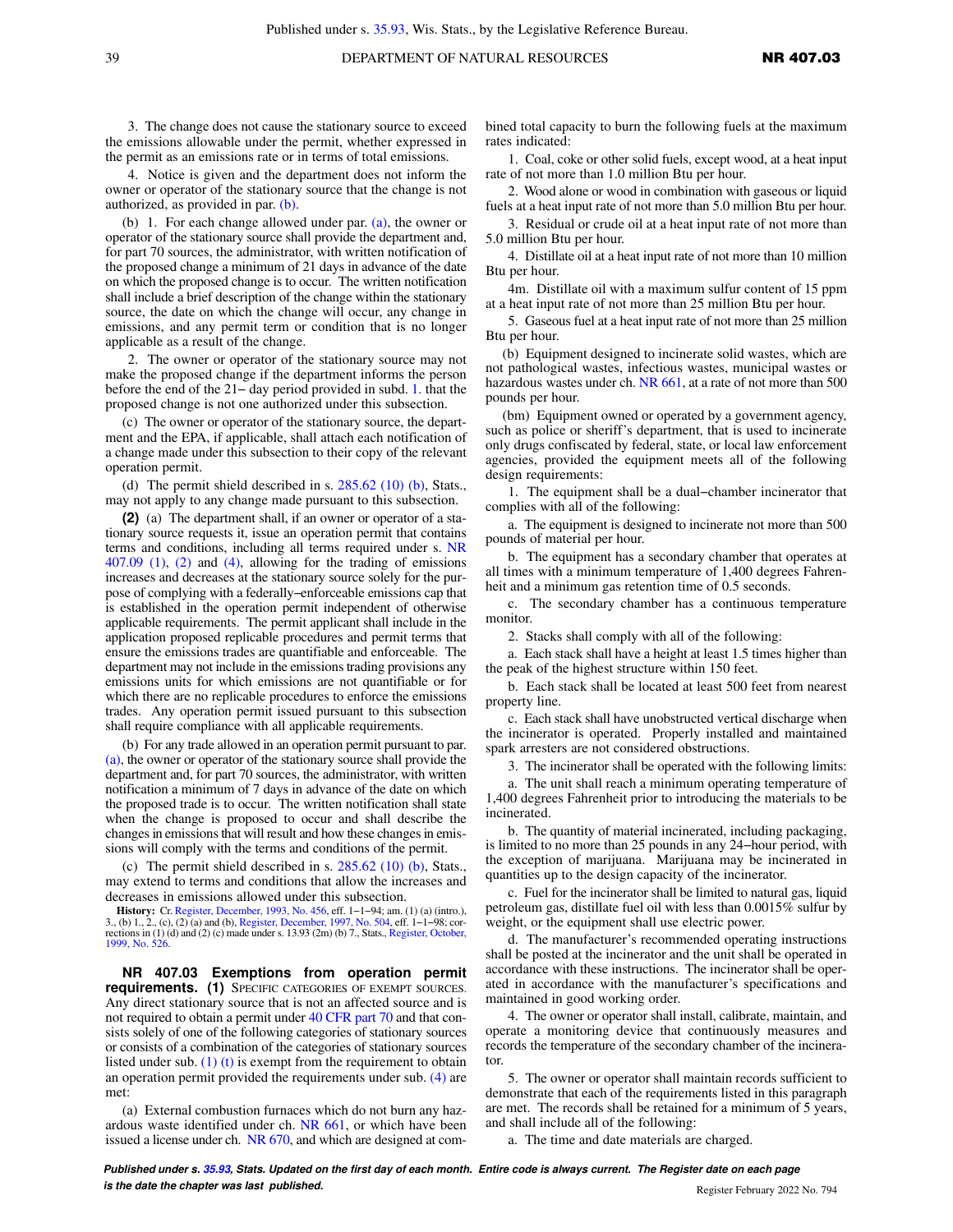b. The amount of material charged or burned in each 24−hour period.

c. The type and amount of fuel usage, including sulfur content for fuel oil.

d. The monitoring results.

- e. The hours of operation.
- f. Routine maintenance of abatement systems.

(ce) Grain storage facilities, including facilities with column dryers or rack dryers, with an average tonnage of grain received of less than 5500 tons per month, which are not subject to s. [NR](https://docs-preview.legis.wisconsin.gov/document/administrativecode/NR%20440.47) [440.47,](https://docs-preview.legis.wisconsin.gov/document/administrativecode/NR%20440.47) and which are not part 70 sources. The average monthly tonnage of grain received shall be calculated by dividing the cumulative tonnage of grain received since January 1 of each year by 12. The average monthly tonnage of grain received does not include product that the facility sells, acting as a broker, which is never actually received or dried at the grain storage facility.

(cm) Grain processing facilities, including facilities with column dryers or rack dryers, with an average tonnage of grain received of less than 4500 tons per month, which are not subject to s. [NR 440.47](https://docs-preview.legis.wisconsin.gov/document/administrativecode/NR%20440.47), and which are not part 70 sources. The average monthly tonnage of grain received shall be calculated by dividing the cumulative tonnage of grain received since January 1 of each year by 12. The average monthly tonnage of grain received does not include product that the facility receives that is packaged when received and remains packaged.

(d) Portland concrete batch plants which produce less than 20,000 cubic yards of concrete per month averaged over any 12 consecutive month period.

(e) Storage tanks containing organic compounds with a true vapor pressure in pounds per square inch absolute at 70°F of less than 1.52 with a combined total tankage capacity of not more than 40,000 gallons.

(f) VOC storage tanks with a combined total tankage capacity of not more than 10,000 gallons of volatile organic compounds.

(g) Painting or coating operations, including associated quality assurance laboratories and cleaning operations, which emit or will emit not more than 1,666 pounds of volatile organic compounds per month, which are measured prior to entering any emission control devices, unless the emissions of any single hazardous air pollutant listed under section 112 (b) of the Act ([42 USC 7412](https://docs-preview.legis.wisconsin.gov/document/usc/42%20USC%207412) (b)) equal or exceed 10 tons per year or the cumulative emissions of hazardous air pollutants listed under section 112 (b) of the Act equal or exceed 25 tons per year.

(gm) Automobile refinishing operations, including associated quality assurance laboratories and cleaning operations, which emit or will emit not more than 1,666 pounds of volatile organic compounds per month, which are measured prior to entering any emission control devices, unless the emissions of any single hazardous air pollutant listed under section 112(b) of the Act [\(42 USC](https://docs-preview.legis.wisconsin.gov/document/usc/42%20USC%207412) [7412\(](https://docs-preview.legis.wisconsin.gov/document/usc/42%20USC%207412)b)) equal or exceed 10 tons per year or the cumulative emissions of hazardous air pollutants listed under section 112(b) of the Act equal or exceed 25 tons per year.

(h) Graphic arts operations, including associated quality assurance laboratories and cleaning operations, which emit or will emit not more than 1,666 pounds of volatile organic compounds per month, which are measured prior to entering any emission control devices, unless the emissions of any single hazardous air pollutant listed under section 112 (b) of the Act equal or exceed 10 tons per year or the cumulative emissions of hazardous air pollutants listed under section 112 (b) of the Act equal or exceed 25 tons per year.

(i) Cold cleaning equipment which meets both of the following requirements:

1. The equipment has a total air to solvent interface of 1.0 square meters or less during operation.

2. The equipment does not use any halogenated HAP solvent as a cleaning or drying agent.

(j) Open top vapor degreasing equipment which meets both of the following requirements:

1. The equipment has a total air to vapor interface of 1.0 square meters or less during operation.

2. The equipment does not use any halogenated HAP solvent as a cleaning or drying agent.

(k) Coin−operated dry cleaning machines.

(km) Chromium electroplating and chromium anodizing operations which are not major sources or located at major sources and which are any of the following:

1. Any decorative chromium electroplating operation or chromium anodizing operation that uses fume suppressants as an emission reduction technology.

2. Any decorative chromium electroplating operation that uses a trivalent chromium bath that incorporates a wetting agent as a bath ingredient.

(L) Private alcohol fuel production systems as defined in s. [289.44 \(1\) \(c\)](https://docs-preview.legis.wisconsin.gov/document/statutes/289.44(1)(c)), Stats.

(m) Crematories.

(n) Indirect malt dryers which are designed to burn fuels specified in par.  $(a)$  at a heat input rate less than the rates specified in par. [\(a\).](https://docs-preview.legis.wisconsin.gov/document/administrativecode/NR%20407.03(1)(a))

(o) A laboratory which emits volatile organic compounds, sulfur dioxide, carbon monoxide, nitrogen oxides or particulate matter or a combination thereof at a rate of less than 5.7 pounds per hour unless the emissions of any single hazardous air pollutant listed under section 112 (b) of the Act [\(42 USC 7412](https://docs-preview.legis.wisconsin.gov/document/usc/42%20USC%207412) (b)) equal or exceed 10 tons per year or the cumulative emissions of all such hazardous air pollutants listed under section 112 (b) of the Act equal or exceed 25 tons per year. Hourly emissions shall be determined, based on the quantitative estimate of air contaminants before they enter any emission control devices, by dividing the total uncontrolled emissions which would have occurred during a calendar month by the total hours of operation of the laboratory during that calendar month. A laboratory is in operation if laboratory apparatus or equipment is in use.

(p) Equipment the primary purpose of which is to transport or sort paper.

(q) Facilities for chlorination of municipal drinking water, the intake of once through industrial process or cooling water, or water for swimming pools, spas or other recreational establishments.

(r) Gasoline dispensing facilities which dispense gasoline or other petroleum products.

(s) Bulk gasoline plants which distribute gasoline or other petroleum products and which have an average daily gasoline throughput of less than 15,000 liters (4,000 gallons), based on a 30−day rolling average.

(sm) The following procedures for the remediation or disposal of soil or water contaminated with organic compounds, provided the potential to emit, considering emission control devices, for any hazardous air contaminant listed in Table A to Table C of s. [NR 445.07](https://docs-preview.legis.wisconsin.gov/document/administrativecode/NR%20445.07) is not greater than the emission rate listed in Table A to Table C of s. [NR 445.07](https://docs-preview.legis.wisconsin.gov/document/administrativecode/NR%20445.07) for the air contaminant at the respective stack height, the procedure is not a major source and the procedure is not subject to any standard or regulation under section 111 or 112 of the Act [\(42 USC 7411](https://docs-preview.legis.wisconsin.gov/document/usc/42%20USC%207411) or [7412](https://docs-preview.legis.wisconsin.gov/document/usc/42%20USC%207412)):

1. Landspreading of contaminated soil, including the agricultural landspreading of soil contaminated with pesticide or fertilizer.

2. Negative pressure venting of contaminated soil or bioremediation, provided the remediation is completed within 18 months or the potential to emit organic compounds from the remediation site is at a rate of not more than 5.7 pounds per hour, considering emission control devices.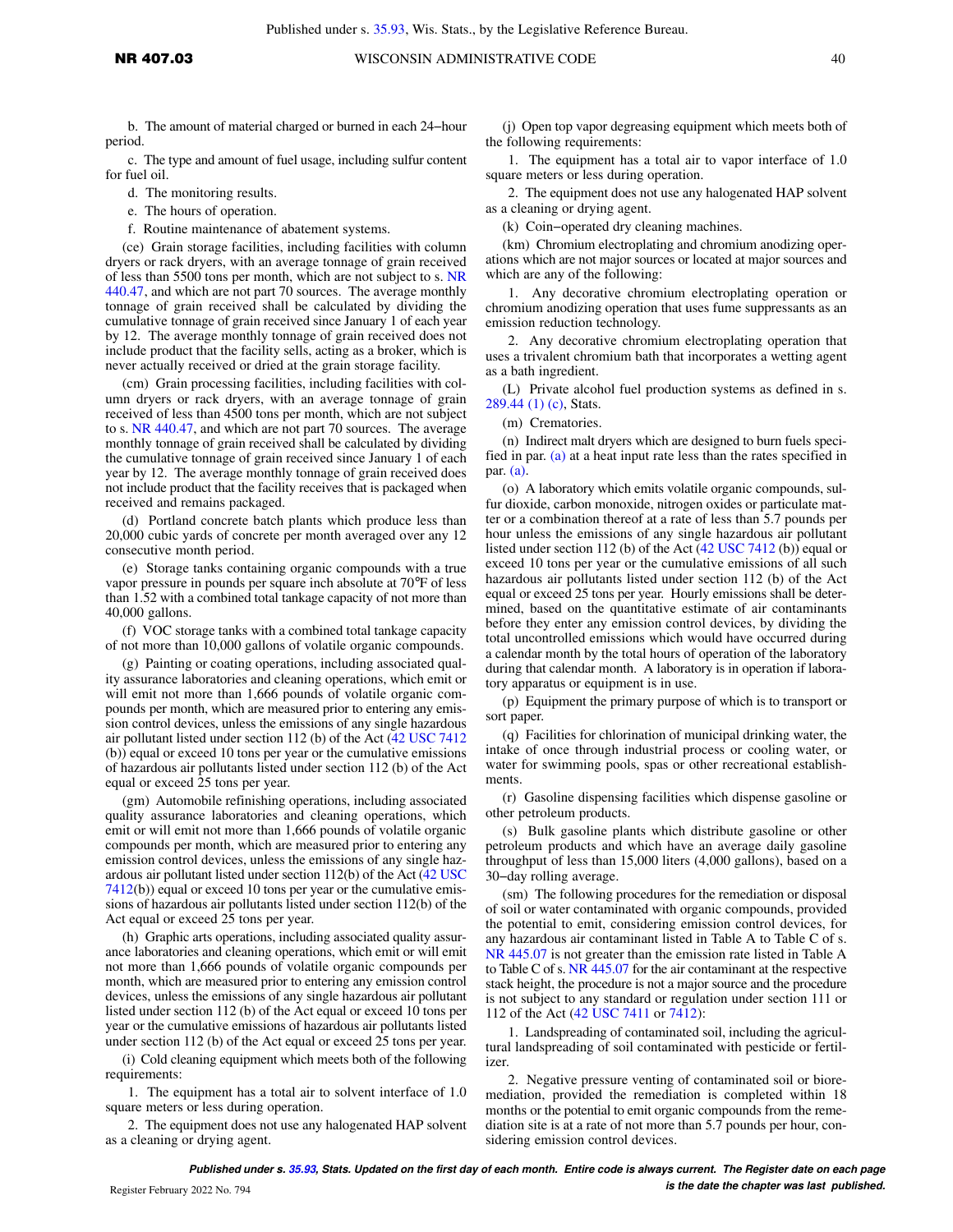3. Pilot testing of a negative pressure venting system provided the testing is limited to a total withdrawal of not more than 150,000 standard cubic feet (scf) of air.

**Note:** The total withdrawal may be determined by the equation: Total withdrawal (scf) = hours of operation of pilot test (hr)  $\times$  average flow rate in cubic feet per minute at standard conditions (scfm)  $\times$  60 min/hr. An example is: 10 hours of operation  $\times$  $250$  scfm  $\times$  60 min/hr = 150,000 scf. When testing at multiple flow rates, determine the withdrawal for each flow rate and sum the withdrawals for a total withdrawal.

4. Landfilling of contaminated soil.

5. Installation and use of devices which remove organic compounds from a private or municipal potable water supply.

6. Installation and use of crop irrigation systems or dewatering wells to remediate contaminated water.

7. Installation and use of air strippers for treatment of contaminated water, provided the remediation is completed within 18 months or the potential to emit organic compounds from the remediation site is at a rate of not more than 5.7 pounds per hour, considering emission control devices.

8. Installation and use of any devices or techniques not listed in this paragraph which are used to remediate soil or water contaminated with organic compounds, if the device or technique is not portable and is not a thermal evaporation unit, and the remediation is completed within 18 months.

9. Installation and use of any technique or device to remediate soil or water contaminated with organic compounds as part of actions taken by EPA under the authority of the comprehensive environmental response compensation and liability act of 1980 ([42 USC 9601](https://docs-preview.legis.wisconsin.gov/document/usc/42%20USC%209601) to [9675](https://docs-preview.legis.wisconsin.gov/document/usc/42%20USC%209675)), by the department under the authority of s. [292.11](https://docs-preview.legis.wisconsin.gov/document/statutes/292.11) or [292.31,](https://docs-preview.legis.wisconsin.gov/document/statutes/292.31) Stats., or by a responsible party in compliance with the requirements of an administrative order, consent decree or contract issued pursuant to the comprehensive environmental response compensation and liability act of 1980 or s. [292.11](https://docs-preview.legis.wisconsin.gov/document/statutes/292.11) or [292.31,](https://docs-preview.legis.wisconsin.gov/document/statutes/292.31) Stats.

(sq) Renovation or demolition operations involving regulated asbestos−containing material.

(t) A combination of emission units which consists of not more than one each of the following specific categories of sources unless the combination of units is a major source:

1. Fuel burning equipment otherwise exempt under par. [\(a\)](https://docs-preview.legis.wisconsin.gov/document/administrativecode/NR%20407.03(1)(a)) or [\(u\)](https://docs-preview.legis.wisconsin.gov/document/administrativecode/NR%20407.03(1)(u)).

2. Equipment designed to incinerate solid wastes otherwise exempt under par. [\(b\).](https://docs-preview.legis.wisconsin.gov/document/administrativecode/NR%20407.03(1)(b))

3. Storage tanks of organic compounds with a combined total tankage capacity of not more than 40,000 gallons if not more than 10,000 gallons of the storage tanks' capacity is used for storage of volatile organic compounds.

4. Grain storage facilities otherwise exempt under par. [\(ce\).](https://docs-preview.legis.wisconsin.gov/document/administrativecode/NR%20407.03(1)(ce))

5. Grain processing facilities otherwise exempt under par. [\(cm\).](https://docs-preview.legis.wisconsin.gov/document/administrativecode/NR%20407.03(1)(cm))

6. Only one of the other specific category exemptions listed in pars. [\(d\)](https://docs-preview.legis.wisconsin.gov/document/administrativecode/NR%20407.03(1)(d)), [\(g\)](https://docs-preview.legis.wisconsin.gov/document/administrativecode/NR%20407.03(1)(g)) to [\(s\)](https://docs-preview.legis.wisconsin.gov/document/administrativecode/NR%20407.03(1)(s)) and [\(v\)](https://docs-preview.legis.wisconsin.gov/document/administrativecode/NR%20407.03(1)(v)) to [\(z\)](https://docs-preview.legis.wisconsin.gov/document/administrativecode/NR%20407.03(1)(z)).

(u) Restricted use reciprocating internal combustion engines which are fueled by gaseous fuels, gasoline, or a clean fuel as defined in s. [NR 406.02 \(1\)](https://docs-preview.legis.wisconsin.gov/document/administrativecode/NR%20406.02(1)) and which have a combined total electrical output of less than 3,000 kilowatts, or the equivalent in brake horsepower. An owner or operator claiming exemption under this paragraph shall maintain records of all of the following:

1. The electrical output in kilowatts, or the equivalent in brake horsepower, of each engine.

2. The total hours each engine is operated during a year.

(v) Any quarry, mine or other facility where nonmetallic minerals are extracted that is not a ledge rock quarry or industrial sand mine.

(w) Ledge rock quarries with actual production of less than 25,000 tons per month on a rolling 12 month average, or with actual operation of less than 365 days per 5 year period.

(x) Industrial sand mines with actual production of less than 2,000 tons per month on a rolling 12 month average.

(y) Fixed sand and gravel plants and fixed crushed stone plants with capacities of 25 tons per hour or less.

(z) Portable sand and gravel plants and portable crushed stone plants with capacities of 150 tons per hour or less.

**(1m)** FACILITIES EXEMPT BASED ON ACTUAL EMISSIONS. (a) Any facility that is required to submit an annual emission inventory report under s. [NR 438.03](https://docs-preview.legis.wisconsin.gov/document/administrativecode/NR%20438.03) is exempt from the requirement to obtain an operation permit following notification under par. [\(c\),](https://docs-preview.legis.wisconsin.gov/document/administrativecode/NR%20407.03(1m)(c)) where all of the following criteria and requirements are met:

1. The actual emissions of each air contaminant from the facility do not exceed any of the following levels:

a. 10 tons in any calendar year for each of the following air contaminants: particulate matter, nitrogen oxide, sulfur dioxide, PM<sub>10</sub>, carbon monoxide and volatile organic compounds.

b. 0.5 tons in any calendar year for lead.

c. Any stack−appropriate thresholds for emissions points in columns  $(c)$ ,  $(d)$ ,  $(e)$  and  $(f)$  of Table A, B or C of ch. [NR 445.](https://docs-preview.legis.wisconsin.gov/document/administrativecode/ch.%20NR%20445) If the facility is a source of incidental emissions under s. [NR 445.11,](https://docs-preview.legis.wisconsin.gov/document/administrativecode/NR%20445.11) this subdivision only applies to emissions of air contaminants which are listed as substances of concern in Table E of ch. [NR 445.](https://docs-preview.legis.wisconsin.gov/document/administrativecode/ch.%20NR%20445)

2. The facility is not subject to an emission limitation or emission standard under section 111 or 112 of the Act [\(42 USC 7411](https://docs-preview.legis.wisconsin.gov/document/usc/42%20USC%207411) or [7412\)](https://docs-preview.legis.wisconsin.gov/document/usc/42%20USC%207412) except for a source subject solely to regulations or requirements under section 112 (d)  $(5)$  or (r) of the Act [\(42 USC](https://docs-preview.legis.wisconsin.gov/document/usc/42%20USC%207412) [7412](https://docs-preview.legis.wisconsin.gov/document/usc/42%20USC%207412) (d) (5) or (r)) or engine certified to meet the emission standards in [40 CFR part 60](https://docs-preview.legis.wisconsin.gov/document/cfr/40%20CFR%2060), subpart IIII or JJJJ for each fuel used.

3. The owner or operator conducts monitoring and maintains records sufficient to demonstrate compliance with the requirements of this paragraph, including the calculation of annual facility−wide emissions. These records shall be maintained on site for at least 5 years, unless a longer period is required by statute or rule.

4. If a control device is used to limit actual emissions, the owner or operator uses a compliance monitoring method which is identified in s. [NR 439.055.](https://docs-preview.legis.wisconsin.gov/document/administrativecode/NR%20439.055)

(b) Any facility that is not required to submit an annual emission inventory report under s. [NR 438.03](https://docs-preview.legis.wisconsin.gov/document/administrativecode/NR%20438.03) is exempt from the requirement to obtain an operation permit where all of the criteria and requirements in par. [\(a\) 1.](https://docs-preview.legis.wisconsin.gov/document/administrativecode/NR%20407.03(1m)(a)1.) to [4.](https://docs-preview.legis.wisconsin.gov/document/administrativecode/NR%20407.03(1m)(a)4.) are met.

(c) 1. The owner or operator of a facility required to submit an air emission inventory report under s. [NR 438.03](https://docs-preview.legis.wisconsin.gov/document/administrativecode/NR%20438.03) shall notify the department of their intent to operate the facility under the exemption criteria in par. [\(a\)](https://docs-preview.legis.wisconsin.gov/document/administrativecode/NR%20407.03(1m)(a)).

2. Any existing permit shall remain in effect until the permit is revoked or coverage under a general or registration permit is withdrawn. A notification under subd. [1.](https://docs-preview.legis.wisconsin.gov/document/administrativecode/NR%20407.03(1m)(c)1.) shall serve as a request for revocation of an individual permit or withdrawal from coverage under a general or registration permit.

3. A notification under subd. [1.](https://docs-preview.legis.wisconsin.gov/document/administrativecode/NR%20407.03(1m)(c)1.) shall serve as a request for withdrawal of any pending permit application.

**Note:** An owner or operator exempt under this subsection is responsible for complying with all other applicable requirements in chs. [NR 400](https://docs-preview.legis.wisconsin.gov/document/administrativecode/ch.%20NR%20400) to [499](https://docs-preview.legis.wisconsin.gov/document/administrativecode/ch.%20NR%20499).

**(1s)** NATURAL MINOR SOURCE EXEMPTION. (a) *Eligibility.* A facility that is a natural minor source is exempt from the requirement to obtain an operation permit.

(b) *Recordkeeping.* 1. An owner or operator claiming to be exempt under this subsection shall maintain records adequate to show it meets all criteria under the definition of a natural minor source. Emission calculations adequate to determine eligibility with this exemption shall be maintained and made available to a department representative if requested.

2. In addition to monitoring and recordkeeping requirements contained in any construction permit issued to the source under ch. [NR 406](https://docs-preview.legis.wisconsin.gov/document/administrativecode/ch.%20NR%20406), the owner or operator shall maintain records sufficient to demonstrate compliance with all other applicable require-ments in chs. [NR 400](https://docs-preview.legis.wisconsin.gov/document/administrativecode/ch.%20NR%20400) to [499](https://docs-preview.legis.wisconsin.gov/document/administrativecode/ch.%20NR%20499).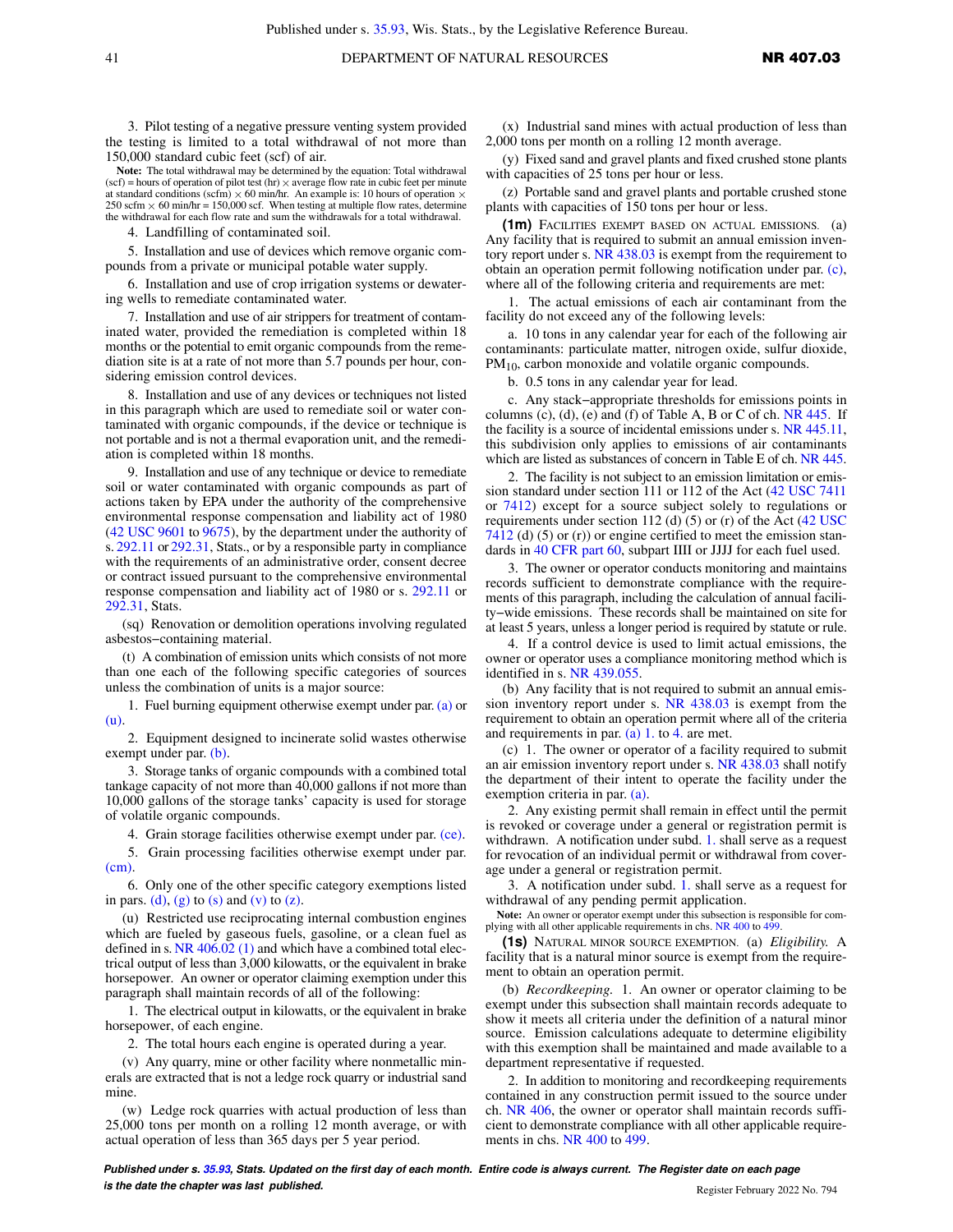2. Any existing permit issued under this chapter shall remain in effect until the permit is revoked or coverage under a general or registration permit is withdrawn at the request of the owner or operator.

3. A notification under subd. [1.](https://docs-preview.legis.wisconsin.gov/document/administrativecode/NR%20407.03(1s)(c)1.) shall serve as a request for revocation of any permits issued under this chapter and for withdrawal of any pending operation permit application submitted under this chapter.

(d) *Schedule.* The owner or operator shall apply for an operation permit in accordance with the requirements of this chapter if any of the following affects the source's ability to remain a natural minor source:

1. Any existing requirements change.

2. Any new requirements become applicable to the source.

3. Changes occur at the source.

4. Other emission information indicating that the source is not a natural minor source becomes available.

**Note:** An owner or operator exempt under this subsection is responsible for complying with all applicable requirements in chs. [NR 400](https://docs-preview.legis.wisconsin.gov/document/administrativecode/ch.%20NR%20400) to [499,](https://docs-preview.legis.wisconsin.gov/document/administrativecode/ch.%20NR%20499) including construction permit requirements identified in ch. [NR 406](https://docs-preview.legis.wisconsin.gov/document/administrativecode/ch.%20NR%20406) and all conditions contained in a permit issued under ch. [NR 406.](https://docs-preview.legis.wisconsin.gov/document/administrativecode/ch.%20NR%20406)

**Note:** The exemption in this subsection does not preclude the owner or operator of a natural minor source from requesting, and the Department from issuing, an operation permit as allowed under s.  $285.60(2)$  (b), Stats.

**Note:** The Small Business Environmental Assistance Program at dnr.wi.gov may be contacted for more information on applicability and compliance determinations related to the requirements in chs. [NR 400](https://docs-preview.legis.wisconsin.gov/document/administrativecode/ch.%20NR%20400) to [499.](https://docs-preview.legis.wisconsin.gov/document/administrativecode/ch.%20NR%20499)

**(2)** GENERAL CATEGORY OF EXEMPT SOURCES. In addition to the specific categories of exempt sources identified in sub.  $(1)$ , no operation permit is required for a direct source if the source is not a part 70 source or an affected source and all of the following requirements are met:

(a) The maximum theoretical emissions from the source for sulfur dioxide or carbon monoxide do not exceed 9.0 pounds per hour for each air contaminant.

(b) The maximum theoretical emissions from the source for particulate matter, nitrogen oxides or volatile organic compounds do not exceed 5.7 pounds per hour for each air contaminant.

(ba) The maximum theoretical emissions from the source for PM<sub>10</sub> do not exceed 3.4 pounds per hour.

(be) The maximum theoretical emissions from the source for PM2.5 do not exceed 2.2 pounds per hour.

(bm) The maximum theoretical emissions from the source for lead do not exceed 0.13 pounds per hour.

(c) The source will not emit any of the air contaminants listed in s. NR 405.02  $(27)$  (a) at a rate greater than the applicable emission rate listed in s. [NR 405.02 \(27\) \(a\)](https://docs-preview.legis.wisconsin.gov/document/administrativecode/NR%20405.02(27)(a)).

(d) The maximum theoretical emissions from the source for any hazardous air contaminant listed in Table A, B or C of s. [NR](https://docs-preview.legis.wisconsin.gov/document/administrativecode/NR%20445.07) [445.07](https://docs-preview.legis.wisconsin.gov/document/administrativecode/NR%20445.07) do not exceed the emission rate listed in the table for the hazardous air contaminant for the respective stack height. For the purposes of determining emissions under this paragraph, the owner or operator of a source is not required to consider emissions of hazardous air contaminants associated with agricultural waste.

**Note:** Par. (d) is shown as affected by [2011 Wis. Act 122.](https://docs-preview.legis.wisconsin.gov/document/acts/2011/122) On May 24, 2011, the Joint Committee for the Review of Administrative Rules (JCRAR) adopted a motion under s.  $227.26$  (2) (d), Stats., that suspended s. [NR 407.03 \(2\) \(d\)](https://docs-preview.legis.wisconsin.gov/document/administrativecode/NR%20407.03(2)(d)) in part as shown below. Pursuant to s.  $227.26$  (2) (f), Stats., JCRAR introduced 2011 Assembly Bill 195 and 2011 Senate Bill 138, in support of the JCRAR suspension. 2011 Senate Bill 138 was enacted, effective March 22, 2012, resulting in in the repeal of the rules as suspended by the May 24, 2011 JCRAR motion, as provided in s. [227.26 \(2\) \(i\)](https://docs-preview.legis.wisconsin.gov/document/statutes/227.26(2)(i)), Stats., and creating s. [285.28,](https://docs-preview.legis.wisconsin.gov/document/statutes/285.28) Stats., as set forth below.

**NR 407.03 (2) (d)** The maximum theoretical emissions from the source for any hazardous air contaminant listed in Table A, B or C of s. [NR 445.07](https://docs-preview.legis.wisconsin.gov/document/administrativecode/NR%20445.07) do not exceed the emission rate listed in the table for the hazardous air contaminant for the respective stack height. For the purposes of determining emissions under this paragraph, the owner or operator of a source is not required to consider emissions of hazardous air contaminants associated with agricultural waste prior to July 31, 2011.

**285.28 Agricultural waste; hazardous air contaminants.** The department may not regulate the emission of hazardous air contaminants associated with agricultural waste except to the extent required by federal law.

Note: Owners and operators of facilities emitting less than 3 tons of volatile organic compounds and  $\frac{1}{5}$  tons of particulate matter on an annual basis, or who engage in limited or no manufacturing activities, should refer to s. [NR 445.11](https://docs-preview.legis.wisconsin.gov/document/administrativecode/NR%20445.11) prior to determining applicable requirements under this section.

(e) The source will not have maximum theoretical emissions of any single hazardous air pollutant listed under section 112 (b) of the Act [\(42 USC 7412](https://docs-preview.legis.wisconsin.gov/document/usc/42%20USC%207412) (b)) that equal or exceed 10 tons per year or cumulative maximum theoretical emissions of all the hazardous air pollutants listed under section 112 (b) of the Act ([42 USC](https://docs-preview.legis.wisconsin.gov/document/usc/42%20USC%207412) [7412](https://docs-preview.legis.wisconsin.gov/document/usc/42%20USC%207412) (b)) that equal or exceed 25 tons per year.

(f) The source is not subject to an emission limitation or emission standard under section 111 of the Act ([42 USC 7411\)](https://docs-preview.legis.wisconsin.gov/document/usc/42%20USC%207411) excluding engines certified to meet the emission standards in [40 CFR](https://docs-preview.legis.wisconsin.gov/document/cfr/40%20CFR%2060) [part 60](https://docs-preview.legis.wisconsin.gov/document/cfr/40%20CFR%2060), subpart IIII or JJJJ for each fuel used.

(g) The source is not subject to an emission limitation or emission standard under section 112 of the Act [\(42 USC 7412](https://docs-preview.legis.wisconsin.gov/document/usc/42%20USC%207412)), excluding section 112 (d) (5) or (r) [\(42 USC 7412](https://docs-preview.legis.wisconsin.gov/document/usc/42%20USC%207412) (d) (5) or (r)).

**(3)** EXEMPT EQUIPMENT. Equipment installed under s. [NR](https://docs-preview.legis.wisconsin.gov/document/administrativecode/NR%20406.04(1)(i)) [406.04 \(1\) \(i\)](https://docs-preview.legis.wisconsin.gov/document/administrativecode/NR%20406.04(1)(i)) or [\(zg\)](https://docs-preview.legis.wisconsin.gov/document/administrativecode/NR%20406.04(1)(zg)) is exempt from needing an operation permit under this chapter.

**(4)** CONDITIONS FOR SPECIFIC EXEMPTIONS. In order to be eligible for a specific exemption under sub.  $(1)$  (ce), [\(cm\)](https://docs-preview.legis.wisconsin.gov/document/administrativecode/NR%20407.03(1)(cm)), [\(d\)](https://docs-preview.legis.wisconsin.gov/document/administrativecode/NR%20407.03(1)(d)), [\(g\)](https://docs-preview.legis.wisconsin.gov/document/administrativecode/NR%20407.03(1)(g)), [\(gm\),](https://docs-preview.legis.wisconsin.gov/document/administrativecode/NR%20407.03(1)(gm))  $(h)$ ,  $(o)$ ,  $(s)$ ,  $(w)$  or  $(x)$ , the owner or operator of a direct stationary source shall keep and maintain the records required under pars. [\(a\)](https://docs-preview.legis.wisconsin.gov/document/administrativecode/NR%20407.03(4)(a)) to [\(f\),](https://docs-preview.legis.wisconsin.gov/document/administrativecode/NR%20407.03(4)(f)) as applicable. The records shall be kept in a manner that allows the source to accurately calculate the required information on a monthly basis. The owner or operator of a direct stationary source shall begin keeping the records required under pars. [\(b\)](https://docs-preview.legis.wisconsin.gov/document/administrativecode/NR%20407.03(4)(b)) to [\(f\)](https://docs-preview.legis.wisconsin.gov/document/administrativecode/NR%20407.03(4)(f)) no later than January 1, 1994, and the records required under par. [\(a\)](https://docs-preview.legis.wisconsin.gov/document/administrativecode/NR%20407.03(4)(a)) no later than January 1, 1998, or the date that the source commences operation, whichever is later, and maintain them for a minimum of 5 years. After January 1, 1994, any direct stationary source that ever exceeds any level listed in sub.  $(1)$   $(d)$ ,  $(g)$ ,  $(h)$ ,  $(o)$ ,  $(s)$ ,  $(\text{sm})$ ,  $(w)$  or  $(x)$  is not eligible for the exemption under that subsection. After January 1, 1998, any direct stationary source that ever exceeds any level listed in sub.  $(1)$  (ce) or [\(cm\)](https://docs-preview.legis.wisconsin.gov/document/administrativecode/NR%20407.03(1)(cm)) is not eligible for the exemption under that subsection. After February 1, 2001, any direct stationary source that ever exceeds any level listed in sub. [\(1\)](https://docs-preview.legis.wisconsin.gov/document/administrativecode/NR%20407.03(1)(gm)) [\(gm\)](https://docs-preview.legis.wisconsin.gov/document/administrativecode/NR%20407.03(1)(gm)) is not eligible for the exemption under that subsection. The records required are as follows:

(a) To be exempt under sub.  $(1)$  (ce) or [\(cm\),](https://docs-preview.legis.wisconsin.gov/document/administrativecode/NR%20407.03(1)(cm)) records of the tons of grain received at the grain storage or processing facility per month.

(b) To be exempt under sub.  $(1)$   $(d)$ , records of the cubic yards of concrete produced by the Portland concrete batch plant per month.

(c) To be exempt under sub.  $(1)$   $(g)$ ,  $(gm)$  or  $(h)$ , records of the amounts used and VOC content of all VOC containing materials used at the facility per month.

(d) To be exempt under sub.  $(1)$  (o), records of the number of hours that the laboratory operates, the amounts, VOC content and hazardous air contaminant content of all materials used and the amount, type and sulfur content of all fuels used per month.

(e) To be exempt under sub.  $(1)$  (s), records of the daily gasoline throughput for the bulk plant.

(f) To be exempt under sub. [\(1\) \(w\)](https://docs-preview.legis.wisconsin.gov/document/administrativecode/NR%20407.03(1)(w)) or  $(x)$ , records of the tons of material produced at a ledge rock quarry or sand mine per month, or for ledge rock quarries exempt for operating less than 365 days in a 5−year period, records indicating each day that the quarry operates.

**Note:** Between January 1, 1994 and January 1, 1998, s. [NR 407.03 \(4\)](https://docs-preview.legis.wisconsin.gov/document/administrativecode/NR%20407.03(4)) contained recordkeeping requirements which were less specific than those set forth in pars. (b) to (f). Compliance with the recordkeeping requirements in this subsection will be assessed based on the administrative rule in effect at the time.

**History:** Cr. [Register, December, 1984, No. 348](https://docs-preview.legis.wisconsin.gov/document/register/348/B/toc), eff. 1−1−85; cr. (2) (bm), r. and recr. (2) (d), am. (2) (e), [Register, September, 1988, No. 393](https://docs-preview.legis.wisconsin.gov/document/register/393/B/toc); eff. 10−1−88; am. (1) (a) (intro.), 1. to 3., (b), (g), (h), (o), (2) (a), (b), (bm), (c) 1. and 5., (d) and (e), [Register,](https://docs-preview.legis.wisconsin.gov/document/register/437/B/toc) [May, 1992, No. 437,](https://docs-preview.legis.wisconsin.gov/document/register/437/B/toc) eff. 6–1–92; am. (1) (intro.), (a) (intro.) and 5., (b) to (e), (2), (intro.), (a) (intro.), (a) (intro. [ister, June, 1994, No. 462,](https://docs-preview.legis.wisconsin.gov/document/register/462/B/toc) eff. 7−1−94; am. (1) (sm) (intro.), 1. to 3., r. 5., renum. 6.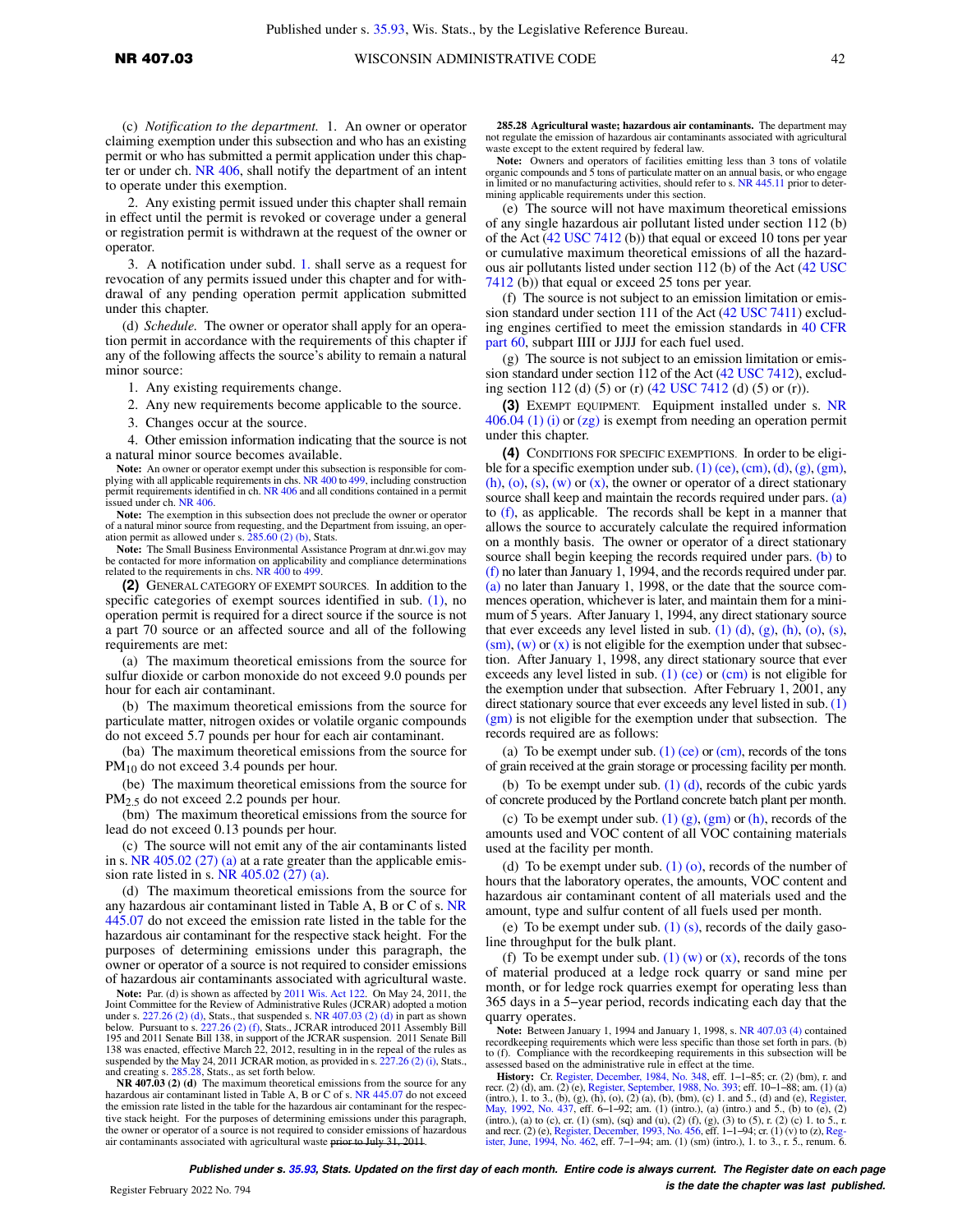to 10. to be 5. to 9. and am. 7. and 9., [Register, September, 1994, No. 465,](https://docs-preview.legis.wisconsin.gov/document/register/465/B/toc) eff. 10–1–94;<br>am. (2) (d), [Register, December, 1994, No. 468,](https://docs-preview.legis.wisconsin.gov/document/register/468/B/toc) eff. 1–1–95; am. (1) (intro.), (2)<br>(intro.), [Register, April, 1995, No. 472,](https://docs-preview.legis.wisconsin.gov/document/register/472/B/toc) eff. 5 r. (3) and (5), [Register, June, 1995, No. 474,](https://docs-preview.legis.wisconsin.gov/document/register/474/B/toc) eff. 7−1−95; am. (1) (sm) (intro.), [Register,](https://docs-preview.legis.wisconsin.gov/document/register/476/B/toc) [August, 1995, No. 476,](https://docs-preview.legis.wisconsin.gov/document/register/476/B/toc) eff. 9−1−95; am. (1) (g), (h), (o), (2) (b) and (4), [Register,](https://docs-preview.legis.wisconsin.gov/document/register/480/B/toc) [December, 1995, No. 480](https://docs-preview.legis.wisconsin.gov/document/register/480/B/toc), eff. 1–1–96; am. (1) (g), (sm) 9., [Register, December, 1996,](https://docs-preview.legis.wisconsin.gov/document/register/492/B/toc) [No. 492,](https://docs-preview.legis.wisconsin.gov/document/register/492/B/toc) eff. 1–1–97; am. (1) (i) and (j), [Register, March, 1997, No. 495,](https://docs-preview.legis.wisconsin.gov/document/register/495/B/toc) eff. 4–1–97; am. (1) (i) and (j), Register, March, 1997, No. 4. to be (1) (t) 6. and am., [Register, December, 1997, No. 504,](https://docs-preview.legis.wisconsin.gov/document/register/504/B/toc) eff. 1–1–98; am. (1) (g), (h), (o), (2) (intro.), (e) and (g), [Register, October, 1999, No. 526,](https://docs-preview.legis.wisconsin.gov/document/register/526/B/toc) eff. 11–1–99; cr. (1) (gn), am. (4) (intro.) and (c), Registe [02−097](https://docs-preview.legis.wisconsin.gov/document/cr/2002/97): am (1) (sm) (intro.) and (2) (d) [Register June 2004 No. 582,](https://docs-preview.legis.wisconsin.gov/document/register/582/B/toc) eff. 7−1−04; [CR](https://docs-preview.legis.wisconsin.gov/document/cr/2004/107) [04−107](https://docs-preview.legis.wisconsin.gov/document/cr/2004/107): r. (1) (c), am. (1) (ce) and (cm) [Register August 2005 No. 596,](https://docs-preview.legis.wisconsin.gov/document/register/596/B/toc) eff. 9−1−05; correction in (1) (t) 6. made under s. 13.93 (2m) (b) 7., Stats., [Register August 2005](https://docs-preview.legis.wisconsin.gov/document/register/596/B/toc) [No. 596](https://docs-preview.legis.wisconsin.gov/document/register/596/B/toc); [CR 06−047:](https://docs-preview.legis.wisconsin.gov/document/cr/2006/47) cr. (1m) [Register May 2007 No. 617,](https://docs-preview.legis.wisconsin.gov/document/register/617/B/toc) eff. 6−1−07; corrections in (1) (a) and (b) made under s. 13.93 (2m) (b) 7., Stats., [Register May 2007 No. 617;](https://docs-preview.legis.wisconsin.gov/document/register/617/B/toc) [CR 07−076:](https://docs-preview.legis.wisconsin.gov/document/cr/2007/76) am. (2) (d) [Register July 2008 No. 631,](https://docs-preview.legis.wisconsin.gov/document/register/631/B/toc) eff. 8−1−08; [CR 09−020:](https://docs-preview.legis.wisconsin.gov/document/cr/2009/20) am. (1) (g), (gm), (h), (o), (sm) (intro.), (sq), (1m) (a) 2., (2) (e), (f), (g), and (4) (intro.) [Register](https://docs-preview.legis.wisconsin.gov/document/register/649/B/toc) [January 2010 No. 649](https://docs-preview.legis.wisconsin.gov/document/register/649/B/toc), eff. 2–1–10; CR 10–050: cr. (2) (be) [Register November 2010](https://docs-preview.legis.wisconsin.gov/document/register/659/B/toc)<br>[No. 659](https://docs-preview.legis.wisconsin.gov/document/register/659/B/toc), eff. 12–1–10; [2011 Wis. Act 122](https://docs-preview.legis.wisconsin.gov/document/acts/2011/122): r. in part (2) (d) eff. 3–22–12; s. 35.17,<br>Stats., correction in (1m) (a) 2., Register February 20

**NR 407.04 Permit application requirements.** The owner or operator of an air contaminant source which is not exempt under s. [285.60 \(5\)](https://docs-preview.legis.wisconsin.gov/document/statutes/285.60(5)), Stats., or s. [NR 407.03](https://docs-preview.legis.wisconsin.gov/document/administrativecode/NR%20407.03) shall submit an operation permit application or renewal application, in accordance with s. [NR 407.05,](https://docs-preview.legis.wisconsin.gov/document/administrativecode/NR%20407.05) by the dates specified in this section:

**(1)** INITIAL FILING DATES. Except as provided under subs. [\(3\)](https://docs-preview.legis.wisconsin.gov/document/administrativecode/NR%20407.04(3)) to [\(7\),](https://docs-preview.legis.wisconsin.gov/document/administrativecode/NR%20407.04(7)) the initial operation permit application shall be submitted by one of the following dates:

**Note:** Application forms may be obtained from the Department Regional Headquarter or Service Center offices or from the Wisconsin Department of Natural Resources, Bureau of Air Management, PO Box 7921, Madison WI 53707−7921, Attention: operation permits.

(a) *Existing sources, initial application.* For initial applications for all existing sources, the date in the appropriate column of Table 1 for part 70 and non−part 70 sources corresponding to the county in which the source is located. Where the location of a source is in 2 or more counties, the date an application is due shall be the latest date listed for any of the counties in which the source is located. Any existing air contaminant source for which an application is submitted requesting that it be made a synthetic minor source is a part 70 source until a permit making that source a synthetic minor source is issued and, except as allowed in sub. [\(3\)](https://docs-preview.legis.wisconsin.gov/document/administrativecode/NR%20407.04(3)), is subject to the filing dates listed for part 70 sources. If a source submits an application on or before the date specified in Table 1 and the department determines that the application is incomplete, the source shall have 30 days from the date that the department notifies the source of the incompleteness determination to complete the application.

(b) *New and modified sources.* 1. In accordance with s. [285.62](https://docs-preview.legis.wisconsin.gov/document/statutes/285.62(11)(b)2.) [\(11\) \(b\) 2.,](https://docs-preview.legis.wisconsin.gov/document/statutes/285.62(11)(b)2.) Stats., for new or modified sources for which a construction permit is required and which apply for a construction permit after November 15, 1992, the date that the application for the construction permit is filed.

2. For new or modified sources for which a construction permit is required and which applied for a construction permit before November 15, 1992, a date at least 120 days prior to the expiration date of the construction permit.

3. For new or modified sources for which no construction permit is required, a date before the source commences construction or modification. For purposes of determining the date of commencement of construction or modification, the exclusions provided in s. [NR 406.03 \(1e\)](https://docs-preview.legis.wisconsin.gov/document/administrativecode/NR%20406.03(1e)) shall apply.

**(2)** PERMIT RENEWAL. Pursuant to s. [285.66 \(3\)](https://docs-preview.legis.wisconsin.gov/document/statutes/285.66(3)), Stats., a permittee shall apply for renewal of an operation permit at least 6 months before the permit expires. No permittee may continue operation of a source after the operation permit expires, unless the permittee submits a timely and complete application for renewal of the permit.

Note: Under [40 CFR 70.5\(](https://docs-preview.legis.wisconsin.gov/document/cfr/40%20CFR%2070.5)a)(1)(iii), the renewal application must be submitted at least 6 months, but not more than 18 months before the permit expires.

**(3)** EXTENSIONS AND DEFERRALS. (a) *Extensions for cause.* An existing source may request and the department may grant an extension of not more than 60 days beyond the applicable date specified in sub.  $(1)$  (a) if all of the following conditions are met:

1. a. The extension is requested in writing at least 30 but no more than 90 days before the application is due.

b. The department may waive the 30 day requirement in subd. [1. a.](https://docs-preview.legis.wisconsin.gov/document/administrativecode/NR%20407.04(3)(a)1.a.) if an emergency occurs that makes it impossible for the source to meet that deadline.

2. The applicant demonstrates that the reason that they cannot meet the date specified in sub.  $(1)$   $(a)$  is beyond their reasonable control.

3. The extension does not extend the date that a complete application is due for a part 70 source beyond November 15, 1995.

(b) *Deferral for sources proposing to become synthetic minor sources.* 1. If an existing source proposes to be permitted as a synthetic minor source in order to avoid being classified as a part 70 source, the owner or operator shall:

a. Submit a complete application for an operation permit for a non− part 70 source in accordance with s. [NR 407.05 \(4\)](https://docs-preview.legis.wisconsin.gov/document/administrativecode/NR%20407.05(4)) and [\(8\)](https://docs-preview.legis.wisconsin.gov/document/administrativecode/NR%20407.05(8)) by the date that a part 70 source permit application would be due for that source under the schedule in Table 1.

b. Submit information to show that the actual emissions of each air contaminant emitted by the source for the 2 most recent years prior to the submittal of the application for an operation permit were less than the corresponding thresholds for being classified a major source under s. [NR 407.02 \(4\)](https://docs-preview.legis.wisconsin.gov/document/administrativecode/NR%20407.02(4)). If available, actual emissions, as reported to the department pursuant to ch. [NR 438,](https://docs-preview.legis.wisconsin.gov/document/administrativecode/ch.%20NR%20438) shall be submitted.

c. Submit information to show that the source is a part 70 source solely due to its classification as a major source.

2. The department shall review the application and determine whether the source may be permitted as a non−part 70 source and whether the source has demonstrated that the requirements of subd. [1.](https://docs-preview.legis.wisconsin.gov/document/administrativecode/NR%20407.04(3)(b)1.) have been met. If the department determines that the source may be permitted as a non−part 70 source and the requirements of subd. [1.](https://docs-preview.legis.wisconsin.gov/document/administrativecode/NR%20407.04(3)(b)1.) have been met, it shall process the application in accordance with s. [285.62](https://docs-preview.legis.wisconsin.gov/document/statutes/285.62), Stats., and ss. [NR 407.07](https://docs-preview.legis.wisconsin.gov/document/administrativecode/NR%20407.07) and [407.09.](https://docs-preview.legis.wisconsin.gov/document/administrativecode/NR%20407.09) If the department determines that the source may not be permitted as a non−part 70 source, the department shall notify the source of that determination. The owner or operator of the source shall then submit to the department a complete application for a part 70 source in accordance with s. [NR 407.05 \(4\)](https://docs-preview.legis.wisconsin.gov/document/administrativecode/NR%20407.05(4)) by October 30, 1995.

**(4)** PERCHLOROETHYLENE DRY CLEANING FACILITIES. Notwithstanding sub.  $(1)$ , the owner or operator of any perchloroethylene dry cleaning facility that is not a major source or located at a major source as defined in s.  $NR$  468.20 (2) (L), is not required to obtain a construction permit under ch. [NR 406](https://docs-preview.legis.wisconsin.gov/document/administrativecode/ch.%20NR%20406) and on which construction commenced prior to July 1, 1995, shall submit an operation permit application, on application forms available from the department, by July 1, 1996.

**(5)** HALOGENATED SOLVENT CLEANING. Notwithstanding sub. [\(1\)](https://docs-preview.legis.wisconsin.gov/document/administrativecode/NR%20407.04(1)) and except as provided in sub. [\(4\)](https://docs-preview.legis.wisconsin.gov/document/administrativecode/NR%20407.04(4)), the owner or operator of any batch vapor or in−line cleaning machine as defined in s. [NR 469.02](https://docs-preview.legis.wisconsin.gov/document/administrativecode/NR%20469.02(3)) [\(3\)](https://docs-preview.legis.wisconsin.gov/document/administrativecode/NR%20469.02(3)),[\(26\)](https://docs-preview.legis.wisconsin.gov/document/administrativecode/NR%20469.02(26)) and [\(44\)](https://docs-preview.legis.wisconsin.gov/document/administrativecode/NR%20469.02(44)) that uses any halogenated HAP solvent as a cleaning or drying agent and that is not a major source or located at a major source and on which construction commenced prior to April 1, 1997, shall submit an operation permit application for a part 70 source, on application forms available from the department, by the date that an operation permit application for a non−part 70 source would be due for that source under the schedule in Table 1.

**(6)** CHROMIUM ELECTROPLATING AND CHROMIUM ANODIZING OPERATIONS. Notwithstanding sub.  $(1)$ , the owner or operator of any facility which does hard or decorative chromium electroplating as defined in s. [NR 463.02 \(18\)](https://docs-preview.legis.wisconsin.gov/document/administrativecode/NR%20463.02(18)) and [\(10\)](https://docs-preview.legis.wisconsin.gov/document/administrativecode/NR%20463.02(10)) or chromium anodizing as defined in s. [NR 463.02 \(7\)](https://docs-preview.legis.wisconsin.gov/document/administrativecode/NR%20463.02(7)) that is not a major source or located at a major source, is not required to obtain a construction permit under ch. [NR 406](https://docs-preview.legis.wisconsin.gov/document/administrativecode/ch.%20NR%20406), and on which construction commenced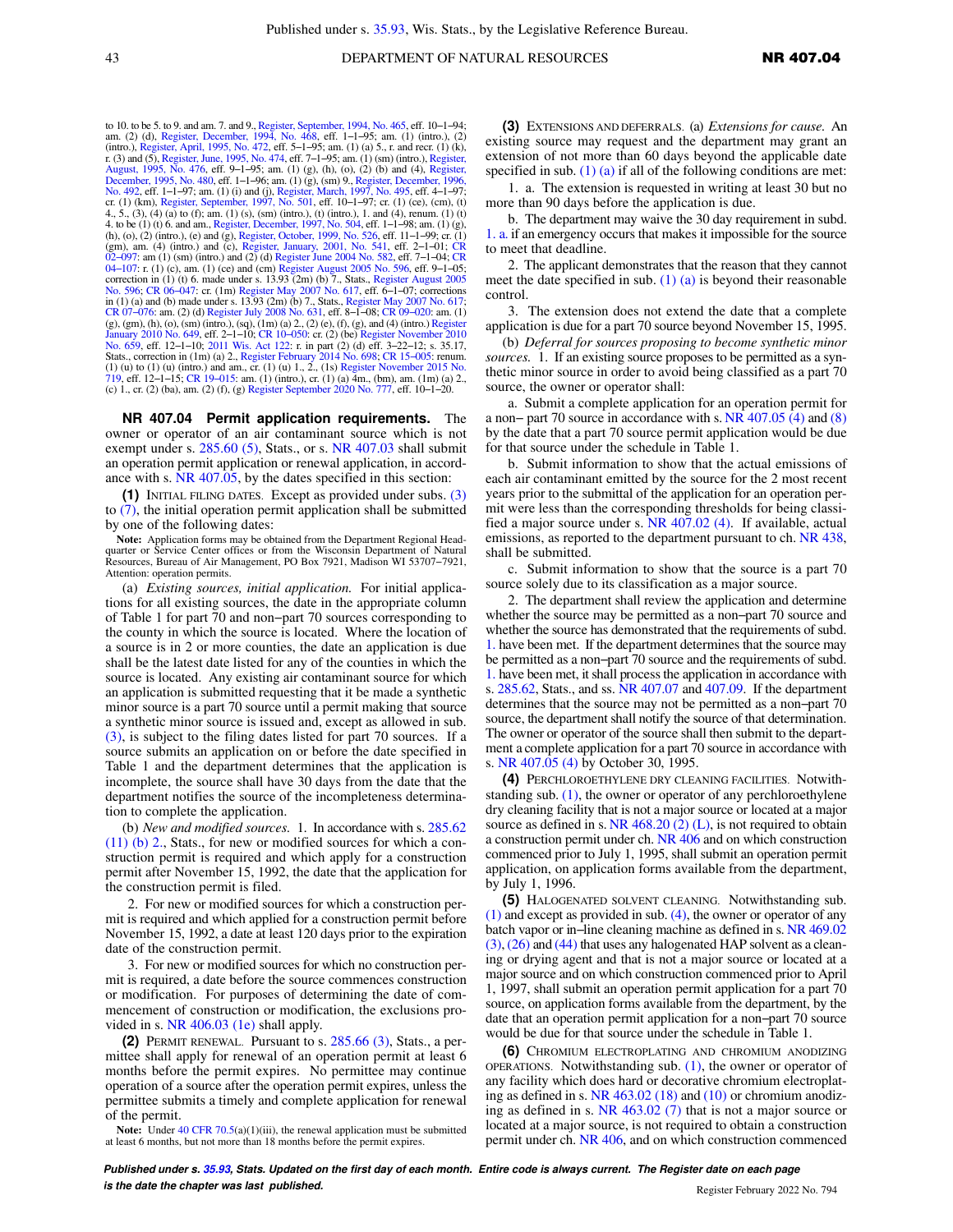prior to October 1, 1997, shall submit an operation permit application for a part 70 source, on application forms available from the department, by the date that an operation permit application for a non−part 70 source would be due for that source under the schedule in Table 1.

**(7)** SECONDARY ALUMINUM PROCESSING UNITS. Notwithstanding sub.  $(1)$ , the owner or operator of any facility which has a secondary aluminum processing unit as defined in s. [NR 463.12](https://docs-preview.legis.wisconsin.gov/document/administrativecode/NR%20463.12(35)) [\(35\)](https://docs-preview.legis.wisconsin.gov/document/administrativecode/NR%20463.12(35)) that is not a major source and is not required to obtain a con-struction permit under ch. [NR 406,](https://docs-preview.legis.wisconsin.gov/document/administrativecode/ch.%20NR%20406) shall submit an operation permit application for a non−part 70 source on application forms available from the department no later than one year after January 1, 2009.

**Table 1**

## **Application Filing Dates For Air Pollution Operation Permits For Existing Sources Application Filing Date**

| <b>County of Location</b>            | <b>Application Filing Date</b><br>for Part 70 Sources | <b>Application Filing Date</b><br>for Non-part 70 Sources |  |
|--------------------------------------|-------------------------------------------------------|-----------------------------------------------------------|--|
| Adams                                | June 1, 1994                                          | August 1, 1997                                            |  |
| Ashland                              | June 1, 1994                                          | August 1, 1997                                            |  |
| Barron                               | March 1, 1995                                         | May 1, 1998                                               |  |
| Bayfield                             | June 1, 1995                                          | August 1, 1998                                            |  |
| <b>Brown</b>                         | May 1, 1995                                           | July 1, 1998                                              |  |
| <b>Buffalo</b>                       | October 1, 1994                                       | December 1, 1997                                          |  |
| <b>Burnett</b>                       | December 1, 1994                                      | February 1, 1998                                          |  |
| Calumet                              | May 1, 1994                                           | July 1, 1997                                              |  |
| Chippewa                             | June 1, 1995                                          | August 1, 1998                                            |  |
| Clark                                | March 1, 1995                                         | May 1, 1998                                               |  |
| Columbia                             | May 1, 1994                                           | July 1, 1997                                              |  |
| Crawford                             | May 1, 1994                                           | July 1, 1997                                              |  |
| Dane                                 | September 1, 1995                                     | November 1, 1998                                          |  |
| Dodge                                | May 1, 1995                                           | July 1, 1998                                              |  |
| Door                                 | September 1, 1994                                     | November 1, 1997                                          |  |
| Douglas                              | May 1, 1994                                           | August 1, 1998                                            |  |
| Dunn                                 | August 1, 1994                                        | October 1, 1997                                           |  |
| Eau Claire                           | December 1, 1994                                      | February 1, 1998                                          |  |
| Florence                             | August 1, 1994                                        | October 1, 1997                                           |  |
| Fond du Lac                          | September 1, 1994                                     | November 1, 1997                                          |  |
| Forest                               | June 1, 1994                                          | August 1, 1997                                            |  |
| Grant                                | August 1, 1994                                        | October 1, 1997                                           |  |
| Green Lake                           | May 1, 1995                                           | July 1, 1998                                              |  |
| Green                                | February 1, 1995                                      | April 1, 1998                                             |  |
| Iowa                                 | January 1, 1995                                       | March 1, 1998                                             |  |
| Iron                                 | December 1, 1994                                      | February 1, 1998                                          |  |
| Jackson                              | March 1, 1995                                         | May 1, 1998                                               |  |
| Jefferson                            | November 1, 1994                                      | January 1, 1998                                           |  |
| Juneau                               | June 1, 1994                                          | August 1, 1997                                            |  |
| Kenosha                              | January 1, 1995                                       | March 1, 1998                                             |  |
| Kewaunee                             | September 1, 1994                                     | November 1, 1997                                          |  |
| La Crosse                            | September 1, 1995                                     | November 1, 1998                                          |  |
| Lafayette                            | January 1, 1995                                       | March 1, 1998                                             |  |
| Langlade                             | June 1, 1994                                          | August 1, 1997                                            |  |
| Lincoln                              | August 1, 1994                                        | October 1, 1997                                           |  |
| Manitowoc                            | February 1, 1995                                      | April 1, 1998                                             |  |
| Marathon                             | May 1, 1995                                           | July 1, 1998                                              |  |
| Marinette                            | August 1, 1994                                        | October 1, 1997                                           |  |
| Marquette                            | May 1, 1995                                           | July 1, 1998                                              |  |
| Menominee                            | July 1, 1994                                          | September 1, 1997                                         |  |
| Milwaukee, south of Wisconsin Avenue | July 1, 1995                                          | June 1, 1998                                              |  |
| Milwaukee, north of Wisconsin Avenue | April 1, 1995                                         | September 1, 1998                                         |  |
| Monroe                               | March 1, 1995                                         | May 1, 1998                                               |  |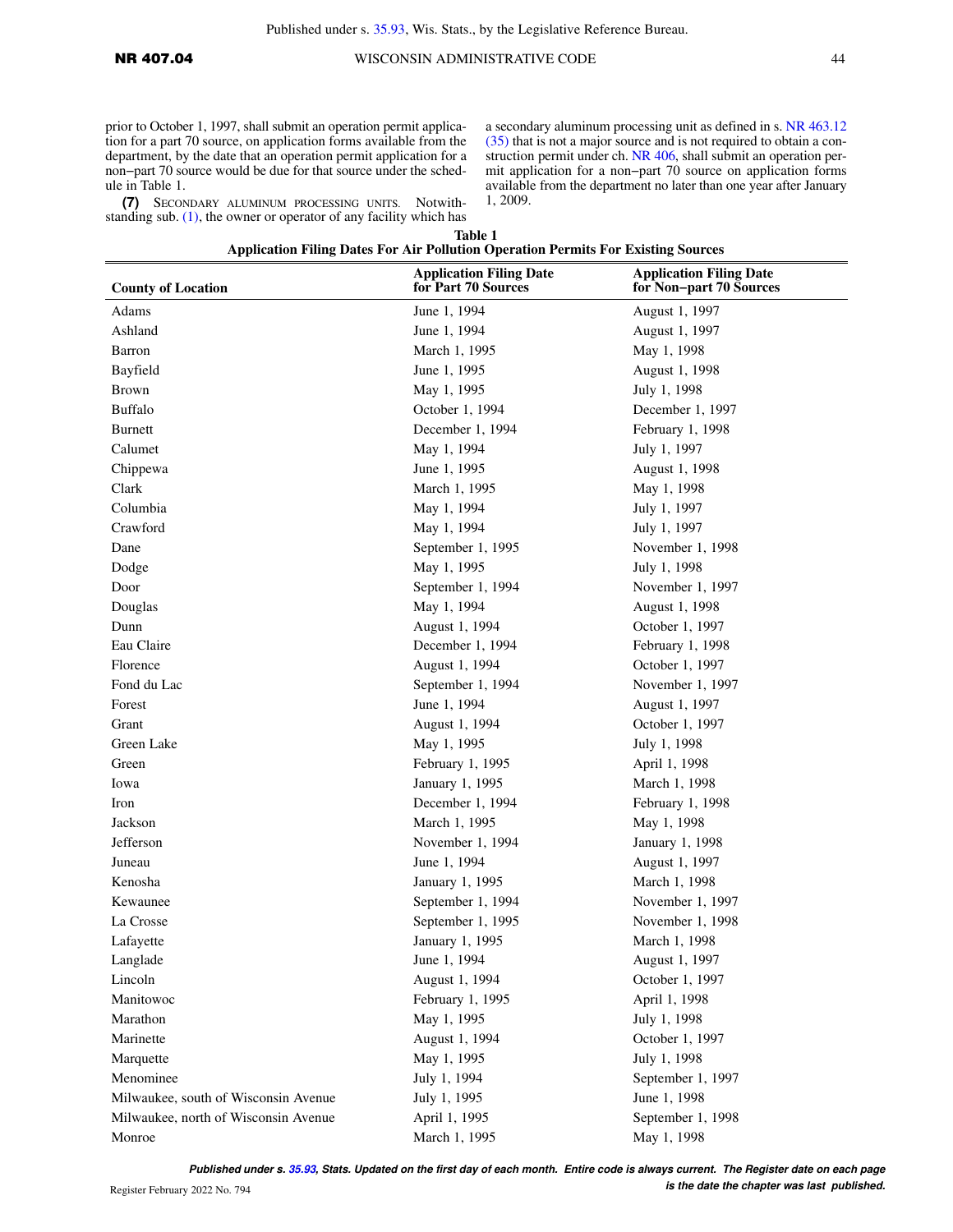## 45 DEPARTMENT OF NATURAL RESOURCES **NR 407.05**

| <b>County of Location</b>                      | <b>Application Filing Date</b><br>for Part 70 Sources | <b>Application Filing Date</b><br>for Non-part 70 Sources |
|------------------------------------------------|-------------------------------------------------------|-----------------------------------------------------------|
| Oconto                                         | July 1, 1994                                          | September 1, 1997                                         |
| Oneida                                         | May 1, 1994                                           | July 1, 1997                                              |
| Outagamie                                      | November 1, 1994                                      | January 1, 1998                                           |
| Ozaukee                                        | July 1, 1994                                          | September 1, 1997                                         |
| Pepin                                          | December 1, 1994                                      | February 1, 1998                                          |
| Pierce                                         | June 1, 1994                                          | August 1, 1997                                            |
| Polk                                           | March 1, 1995                                         | May 1, 1998                                               |
| Portage                                        | November 1, 1994                                      | January 1, 1998                                           |
| Price                                          | June 1, 1995                                          | July 1, 1997                                              |
| Racine                                         | January 1, 1995                                       | March 1, 1998                                             |
| Richland                                       | August 1, 1994                                        | October 1, 1997                                           |
| Rock                                           | February 1, 1995                                      | April 1, 1998                                             |
| Rusk                                           | December 1, 1994                                      | February 1, 1998                                          |
| Sauk                                           | June 1, 1994                                          | August 1, 1997                                            |
| Sawyer                                         | December 1, 1994                                      | February 1, 1998                                          |
| Shawano                                        | June 1, 1994                                          | August 1, 1997                                            |
| Sheboygan                                      | October 1, 1994                                       | December 1, 1997                                          |
| St Croix                                       | August 1, 1994                                        | October 1, 1997                                           |
| Taylor                                         | December 1, 1994                                      | February 1, 1998                                          |
| Trempealeau                                    | October 1, 1994                                       | December 1, 1997                                          |
| Vernon                                         | December 1, 1994                                      | February 1, 1998                                          |
| Vilas                                          | May 1, 1994                                           | July 1, 1997                                              |
| Walworth                                       | May 1, 1994                                           | July 1, 1997                                              |
| Washburn                                       | December 1, 1994                                      | February 1, 1998                                          |
| Washington                                     | June 1, 1994                                          | August 1, 1997                                            |
| Waukesha                                       | October 1, 1995                                       | December 1, 1998                                          |
| Waupaca                                        | September 1, 1994                                     | November 1, 1997                                          |
| Waushara                                       | September 1, 1994                                     | November 1, 1997                                          |
| Winnebago                                      | August 1, 1995                                        | October 1, 1998                                           |
| Wood                                           | February 1, 1995                                      | April 1, 1998                                             |
| Portable sources located anywhere in Wisconsin | October 1, 1995                                       | December 1, 1998                                          |

**Table 1 Application Filing Dates For Air Pollution Operation Permits For Existing Sources**

**History:** Cr. [Register, December, 1984, No. 348,](https://docs-preview.legis.wisconsin.gov/document/register/348/B/toc) eff. 1-1-85; renum. (1) to be (1) (a), cr. (1) (b), [Register, September, 1988, No. 393,](https://docs-preview.legis.wisconsin.gov/document/register/393/B/toc) eff. 10-1-88; am. (1) (a), renum. Table, [Register, May, 1992, No. 437](https://docs-preview.legis.wisconsin.gov/document/register/437/B/toc), eff. 6-1-92; (1) (intro.), cr. (4), [Register, June, 1995, No. 474](https://docs-preview.legis.wisconsin.gov/document/register/474/B/toc), eff. 7–1–95; am. (3) (b) 1. b., [Register, December, 1996, No. 492,](https://docs-preview.legis.wisconsin.gov/document/register/492/B/toc) eff. 1–1–97; am. (1) (intro.) and (4) and cr. (5), [Register,](https://docs-preview.legis.wisconsin.gov/document/register/495/B/toc) June, 1995, No. 474, eff. 7–1–95; am. (3

**NR 407.05 Applications and forms. (1)** Applications for operation permits and renewals of operation permits shall be made on forms supplied by the department for these purposes and supplemented with other materials as indicated on the forms. The forms may be supplied by the department in an electronic format, such as on a computer disk, or on line, if so requested by the applicant.

**Note:** Application forms may be obtained from the Department Regional Headquarters or Service Center offices or from the Wisconsin Department of Natural Resources, Bureau of Air Management, PO Box 7921, Madison WI 53707−7921, Attention: operation permits. The internet web address is: [http://dnr.wi.gov/topic/](http://dnr.wi.gov/topic/AirPermits/Forms.html) [AirPermits/Forms.html.](http://dnr.wi.gov/topic/AirPermits/Forms.html)

**(2)** Application materials may be submitted on paper or in an electronic format. The applicant shall submit all forms and other required materials, as indicated on the forms. When electing to submit materials on paper, the applicant shall submit the materials to the Wisconsin Department of Natural Resources, Bureau of Air Management, PO Box 7921, Madison WI 53707−7921, Attention: Operation permits.

**(3)** The application forms shall be signed by a responsible official of the stationary source designated by the source for this purpose. In the case of an electronic format application, a form supplied with the electronic format shall be signed in accordance with this subsection and returned to the department with the electronic format application.

**(4)** The application shall contain all of the information required for the issuance of an operation permit. Except as provided in subs.  $(5)$  and  $(8)$ , it shall include the following elements:

(a) Identifying information, including company name and address, and plant name and address if different from the company name or address, owner's name and agent, and operator if different from the owner, and names and telephone numbers of the plant manager and contact person.

(b) A description of the source's processes and products, by standard industrial classification code as described in the Standard Industrial Classification Manual, 1987, incorporated by ref-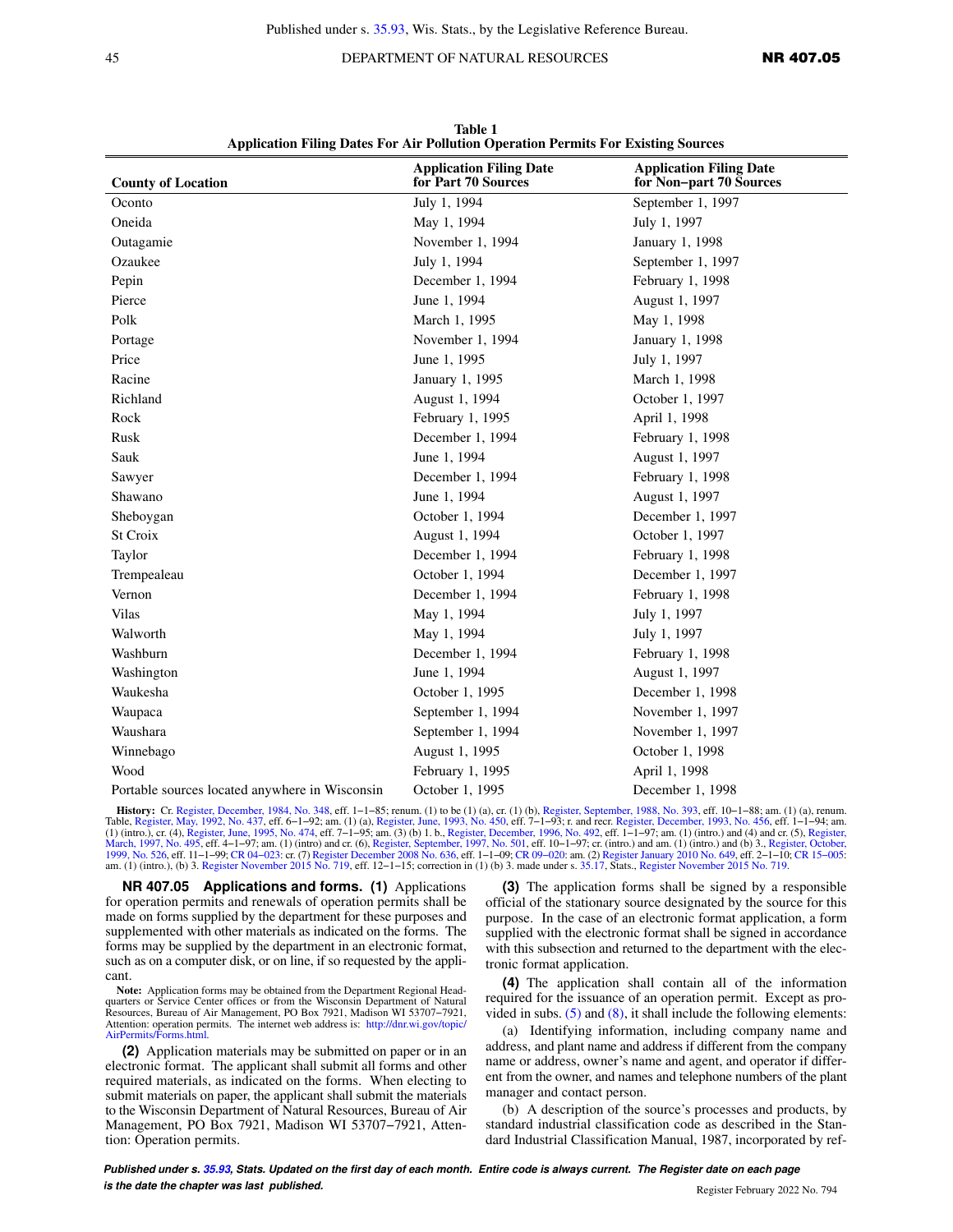erence in s. [NR 484.05,](https://docs-preview.legis.wisconsin.gov/document/administrativecode/NR%20484.05) including any processes and products associated with each alternate operating scenario identified by the source.

(c) The following emissions−related information:

1. The maximum theoretical emissions of all air contaminants from all emissions units, operations, and activities except for those exempted under subd. [9.](https://docs-preview.legis.wisconsin.gov/document/administrativecode/NR%20407.05(4)(c)9.) or [10.](https://docs-preview.legis.wisconsin.gov/document/administrativecode/NR%20407.05(4)(c)10.) Fugitive emissions from emissions units, operations, and activities shall be included in the permit application in the same manner as stack emissions, regardless of whether the source category in question is included in the list of sources contained in the definition of major source. Maximum theoretical fugitive emissions shall be calculated using average operating conditions and average weather conditions. Only sources that manufacture or treat pesticides, rodenticides, insecticides, herbicides, fungicides, or pharmaceuticals shall include emissions of air contaminants identified as falling within the categories in Table 3 in permit applications. When preparing an application, the owner or operator of a facility may rely on information in an approved material safety data sheet. Trace contaminants need not be reported if they constitute less than 1% (10,000 parts per million) of the material, or 0.1% (1,000 parts per million) of the material if the air contaminant is listed with a control requirement in column (i) of Table A, B or C of s. [NR 445.07](https://docs-preview.legis.wisconsin.gov/document/administrativecode/NR%20445.07), unless a hazardous air contaminant is formed in processing the material.

2. Identification and description of all emissions points in sufficient detail to determine the applicable requirements to be included in an operation permit.

3. Emission rates in tons per year and in terms necessary to demonstrate compliance with emission limitations consistent with the applicable reference test method.

4. The following information to the extent that it is needed to determine or regulate emissions: types and amounts of fuels used, types and amounts of raw materials used, production rates and operating schedules.

5. Identification and description of air pollution control equipment and compliance monitoring devices or activities.

6. Limitations on source operations and any applicable work practice standards which affect emissions of any air contaminants.

7. Other information necessary to determine any applicable requirement.

8. The calculations on which the information contained in subds. [1.](https://docs-preview.legis.wisconsin.gov/document/administrativecode/NR%20407.05(4)(c)1.) to [7.](https://docs-preview.legis.wisconsin.gov/document/administrativecode/NR%20407.05(4)(c)7.) is based.

9. The emissions units, operations and activities in subd. [9.](https://docs-preview.legis.wisconsin.gov/document/administrativecode/NR%20407.05(4)(c)9.a.) [a.](https://docs-preview.legis.wisconsin.gov/document/administrativecode/NR%20407.05(4)(c)9.a.) to [o.](https://docs-preview.legis.wisconsin.gov/document/administrativecode/NR%20407.05(4)(c)9.o.) shall be listed in the application but are exempt from being further included in any application required under this chapter:

a. Any emissions unit, operation, or activity that has, for each air contaminant, maximum theoretical emissions that are less than the level specified in Table 3. Multiple emissions units, operations, and activities that perform identical or similar functions shall be combined in determining the applicability of the exemption under this subd. [9. a.](https://docs-preview.legis.wisconsin.gov/document/administrativecode/NR%20407.05(4)(c)9.a.)

b. If the maximum theoretical emissions of any air contaminants listed in Table 3 from all emission units, operations, or activities at a facility are less than 5 times the level specified in Table 3 for those air contaminants, any emissions unit, operation, or activity that emits only those air contaminants.

c. Maintenance of grounds, equipment and buildings, including lawn care, pest control, grinding, cutting, welding, painting, woodworking, general repairs and cleaning, but not including use of organic compounds as clean−up solvents.

d. Boiler, turbine, generator, heating and air conditioning maintenance.

e. Pollution control equipment maintenance.

f. Internal combustion engines used for warehousing and material transport, forklifts and courier vehicles, front end loaders, graders and trucks, carts and maintenance trucks.

g. Fire control equipment.

h. Janitorial activities.

- i. Office activities.
- j. Convenience water heating.

k. Convenience space heating units with heat input capacity of less than 5 million Btu per hour that burn gaseous fuels, liquid fuels or wood.

L. Fuel oil storage tanks with a capacity of 10,000 gallons or less.

m. Stockpiled contaminated soils.

n. Demineralization and oxygen scavenging of water for boilers.

o. Purging of natural gas lines.

10. For any emissions unit, operation, or activity that is included in the application, the applicant does not need to include information on any air contaminant if the maximum theoretical emissions of the air contaminant are less than the level for that air contaminant listed in Table 3 or if the maximum theoretical emissions of any air contaminant listed in Table 3 from all emission units, operations, or activities at a facility are less than 5 times the level specified in Table 3 for that air contaminant. Multiple emissions units, operations, and activities that perform identical or similar functions shall be combined in determining the applicability of this exemption.

(d) The following air pollution control requirements:

1. Citation and description of all applicable requirements.

2. Description of or reference to any applicable test method for determining compliance with each applicable requirement.

(e) Other specific information that may be necessary to implement and enforce other requirements of the Act or to determine the applicability of the requirements.

(f) An explanation of any proposed exemptions from otherwise applicable requirements.

(g) Additional information necessary to define alternate operating scenarios pursuant to s.  $NR$  407.09 (2) (b), or to define permit terms and conditions implementing the permit flexibility provisions of s. [NR 407.025](https://docs-preview.legis.wisconsin.gov/document/administrativecode/NR%20407.025) or internal offset provisions of s. [NR](https://docs-preview.legis.wisconsin.gov/document/administrativecode/NR%20425.05) [425.05](https://docs-preview.legis.wisconsin.gov/document/administrativecode/NR%20425.05).

(h) A compliance plan that contains all of the following:

1. A description of the compliance status of the source with respect to all applicable requirements.

2. A description as follows:

a. For applicable requirements with which the source is in compliance, a statement that the source will continue to comply with the requirements.

b. For applicable requirements that will become effective during the permit term, a statement that the source will meet the requirements on a timely basis.

c. For requirements for which a stationary source is not proposed to be in compliance at the time of permit issuance, a narrative description of how the source will achieve compliance with the requirements.

3. A compliance schedule as follows:

a. For applicable requirements with which the source is in compliance, a statement that the source will continue to comply with the requirements.

b. For applicable requirements that will become effective during the permit term, a statement that the source will meet the requirements on a timely basis, unless a more detailed schedule is expressly required by the applicable requirement.

c. A compliance schedule for sources which are not proposed to be in compliance with all applicable requirements at the time of permit issuance. The schedule shall include a series of remedial measures, including an enforceable sequence of actions with milestones, leading to compliance with any applicable requirements for which the source will be in noncompliance at the time of permit issuance. This compliance schedule shall resemble and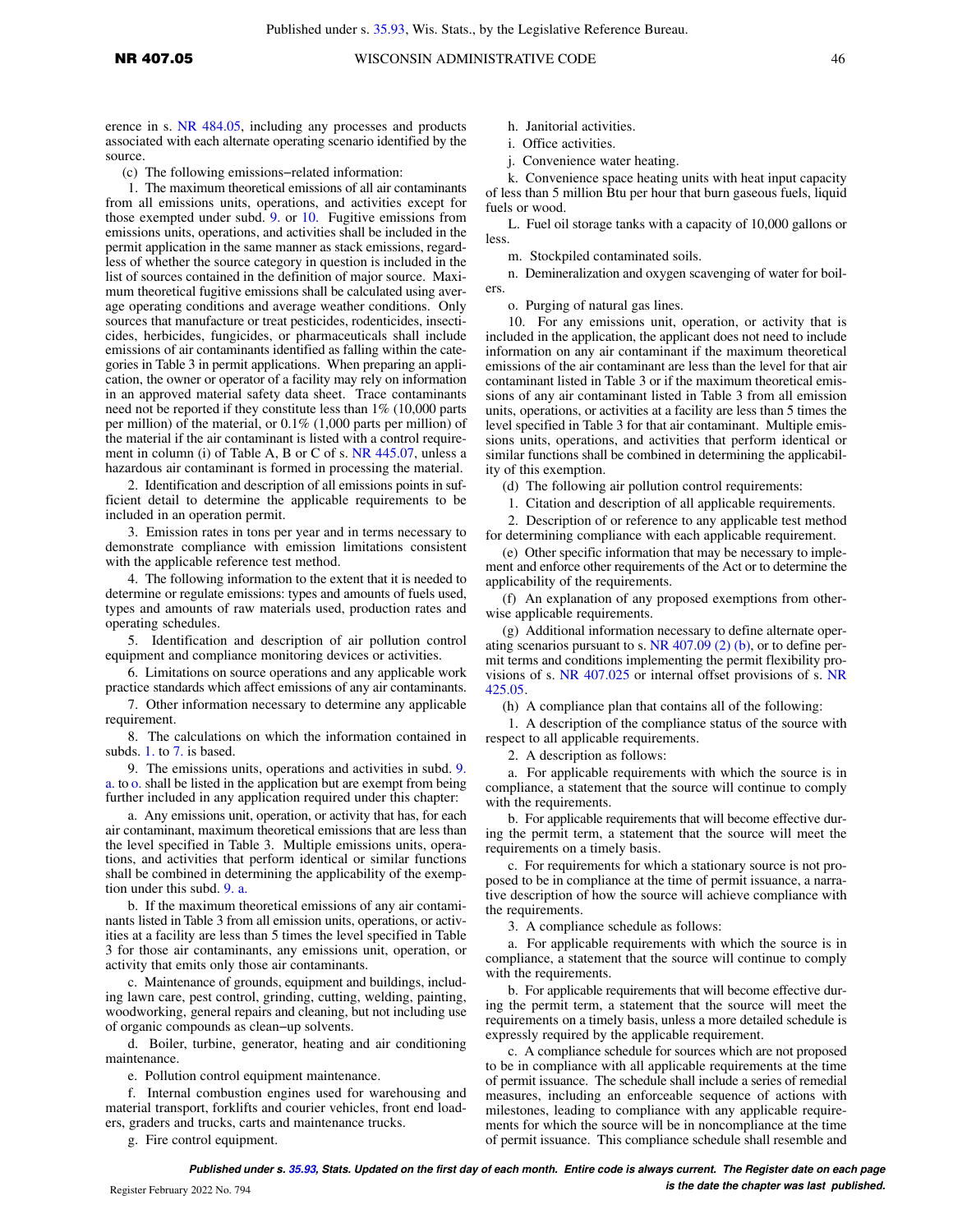be at least as stringent as that contained in any judgment, judicial consent decree or stipulation or administrative order to which the source is subject.

4. A schedule for submission of progress reports, certified pursuant to par.  $(i)$ , no less frequently than every 6 months for stationary sources which are not in compliance with all applicable requirements on the date of permit issuance.

5. For affected sources, the acid rain program compliance plan elements required under section 408 of the Act [\(42 USC](https://docs-preview.legis.wisconsin.gov/document/usc/42%20USC%207651g) [7651g](https://docs-preview.legis.wisconsin.gov/document/usc/42%20USC%207651g)) and s. [NR 409.09.](https://docs-preview.legis.wisconsin.gov/document/administrativecode/NR%20409.09)

(i) Requirements for compliance certification, including the following:

1. A certification of the source's compliance status with all applicable requirements by a responsible official consistent with par.  $(i)$ .

2. A description of the methods used for determining compliance, including a description of monitoring, recordkeeping and reporting requirements and test methods.

3. A schedule for submission of compliance certifications during the permit term, to be submitted no less frequently than annually, or more frequently if specified by the underlying applicable requirement or by the department.

4. A statement indicating the source's compliance status with any applicable enhanced monitoring and compliance certification requirements under section 114 (a) (3) of the Act ([42 USC 7414](https://docs-preview.legis.wisconsin.gov/document/usc/42%20USC%207414) (a) (3)).

(j) Any application form, report or compliance certification submitted pursuant to this section shall require certification by a responsible official of the truth, accuracy and completeness of the submission. This certification and any other certification required under this chapter shall state that, based on information and belief formed after reasonable inquiry, the statements and information in the document are true, accurate and complete.

**(5)** The applicant shall use nationally−standardized forms for the portions of permit applications and compliance plans related to acid rain program requirements, as required by regulations promulgated under the acid rain program.

**Note:** These forms may be obtained from the Department Regional Headquarter or Service Center offices or from the Wisconsin Department of Natural Resources, Bureau of Air Management, PO Box 7921, Madison WI 53707−7921, Attention: operation permits, or U.S. EPA, Region 5, 77 W Jackson Blvd, Chicago IL 60604.

**(6)** The applicant shall specifically identify all information in the permit application for which confidential status is sought and shall follow procedures in s. [285.70](https://docs-preview.legis.wisconsin.gov/document/statutes/285.70), Stats., and s. [NR 2.19](https://docs-preview.legis.wisconsin.gov/document/administrativecode/NR%202.19) to request confidential status for that information. In addition to the submission of the complete application required under sub. [\(2\)](https://docs-preview.legis.wisconsin.gov/document/administrativecode/NR%20407.05(2)), an applicant requesting confidentiality shall also supply to the department the application with all confidential material redacted from forms and other materials that are submitted on paper. The applicant shall file one copy of all forms and other materials with all confidential material redacted if submitted in electronic format.

**(7)** Applications for general and registration operation permits shall be submitted on forms supplied by the department and shall include all information necessary to determine qualification for and ability to meet the applicable emission limitations and requirements of the general or registration operation permit.

**(8)** Notwithstanding sub. [\(4\) \(intro.\),](https://docs-preview.legis.wisconsin.gov/document/administrativecode/NR%20407.05(4)(intro.)) the initial applications for existing, non−part 70 sources submitted pursuant to s. [NR](https://docs-preview.legis.wisconsin.gov/document/administrativecode/NR%20407.04(1)) [407.04 \(1\)](https://docs-preview.legis.wisconsin.gov/document/administrativecode/NR%20407.04(1)) and initial applications for new or modified sources for which no construction permit is required do not need to include the information in sub.  $(4)$   $(d)$ ,  $(f)$ ,  $(h)$  and  $(i)$ .

**(9)** An applicant who has failed to submit relevant facts or has submitted incorrect information in a permit application shall, after becoming aware of this fact, promptly submit the supplemental or corrected information. In addition, an applicant shall provide any additional information as necessary to address any requirements that become applicable after the date he or she filed a complete application, but prior to publication of a public notice under s. [285.62 \(3\) \(c\)](https://docs-preview.legis.wisconsin.gov/document/statutes/285.62(3)(c)), Stats.

**(10)** All material statements, representations and certifications in a permit application shall be truthful.

| Table 3                                                                              |  |
|--------------------------------------------------------------------------------------|--|
| Levels Of Air Contaminants For Determining Need For Inclusion In Permit Applications |  |
| for Calendar Years 2004 and Later                                                    |  |

| <b>Air Contaminant Name</b>              | <b>Sources of</b><br><b>Regulation (See</b><br><b>Footnotes Below)</b> | <b>Chemical</b><br><b>Abstract Service</b><br>Number <sup>7</sup> | <b>Inclusion Level</b><br>(lbs/yr unless otherwise<br>noted) |
|------------------------------------------|------------------------------------------------------------------------|-------------------------------------------------------------------|--------------------------------------------------------------|
| Acetaldehyde                             | 2, 3                                                                   | $75 - 07 - 0$                                                     | 80.8                                                         |
| Acetamide                                | $\overline{2}$                                                         | $60 - 35 - 5$                                                     | 2,000                                                        |
| Acetic acid                              | 3                                                                      | $64 - 19 - 7$                                                     | 1,155                                                        |
| Acetic anhydride                         | 3                                                                      | $108 - 24 - 7$                                                    | 982                                                          |
| Acetonitrile                             | 2, 3                                                                   | $75 - 05 - 8$                                                     | 2,000                                                        |
| Acetophenone                             | 2                                                                      | $98 - 86 - 2$                                                     | 2,000                                                        |
| 2-Acetylaminofluorene                    | 2                                                                      | $53 - 96 - 3$                                                     | 2,000                                                        |
| Acrolein                                 | 2, 3                                                                   | $107 - 02 - 8$                                                    | 15                                                           |
| Acrylamide                               | 2, 3                                                                   | $79 - 06 - 1$                                                     | 0.137                                                        |
| Acrylic acid                             | 2, 3                                                                   | $79 - 10 - 7$                                                     | 17.8                                                         |
| Acrylonitrile                            | 2, 3                                                                   | $107 - 13 - 1$                                                    | 2.61                                                         |
| Adipic Acid                              | 3                                                                      | $124 - 04 - 9$                                                    | 235                                                          |
| Adiponitrile                             | 3                                                                      | $111 - 69 - 3$                                                    | 416                                                          |
| Adriamycin                               | 3                                                                      | 23214-92-8                                                        | 0.243                                                        |
| Aflatoxins                               | 3                                                                      | $1402 - 68 - 2$                                                   | 0.243                                                        |
| Aldrin                                   | 3, 6                                                                   | $309 - 00 - 2$                                                    | 11.8                                                         |
| Allyl alcohol                            | 3                                                                      | $107 - 18 - 6$                                                    | 55.9                                                         |
| Allyl chloride                           | 2, 3                                                                   | $107 - 05 - 1$                                                    | 147                                                          |
| Allyl glycidyl ether                     | 3                                                                      | $106 - 92 - 3$                                                    | 220                                                          |
| Aluminum alkyls and soluble salts, as Al | 3                                                                      | 7429-90-5*                                                        | 94.1                                                         |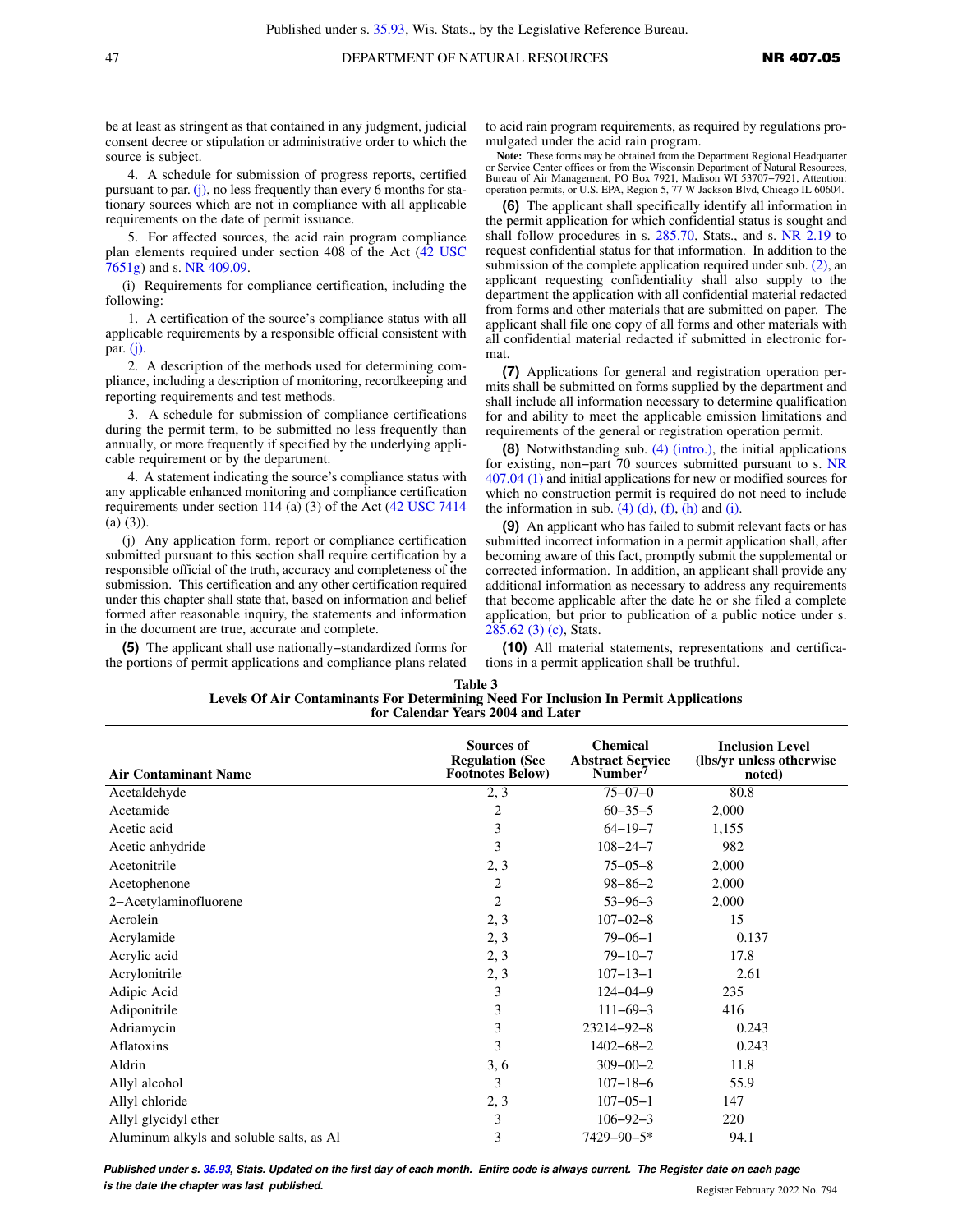| <b>Air Contaminant Name</b>                                                                 | Sources of<br><b>Regulation (See</b><br><b>Footnotes Below)</b> | <b>Chemical</b><br><b>Abstract Service</b><br>Number <sup>7</sup> | <b>Inclusion Level</b><br>(lbs/yr unless otherwise<br>noted) |
|---------------------------------------------------------------------------------------------|-----------------------------------------------------------------|-------------------------------------------------------------------|--------------------------------------------------------------|
| Aluminum pyro powders, as A1                                                                | 3                                                               | $7429 - 90 - 5*$                                                  | 235                                                          |
| o-Aminoazotoluene (2-Aminoazotoluene)                                                       | 3                                                               | $97 - 56 - 3$                                                     | 0.162                                                        |
| 4-Aminobiphenyl                                                                             | 2, 3                                                            | $92 - 67 - 1$                                                     | 0.0296                                                       |
| Amitrole                                                                                    | 3, 6                                                            | $61 - 82 - 5$                                                     | 0.658                                                        |
|                                                                                             | 3                                                               | $7664 - 41 - 7$                                                   | 819                                                          |
| Ammonia                                                                                     | 3                                                               | $3825 - 26 - 1$                                                   | 0.471                                                        |
| Ammonium perfluorooctanoate                                                                 |                                                                 |                                                                   |                                                              |
| Aniline<br>o-Anisidine and o-anisidine hydrochloride (mixtures<br>and isomers)              | 2, 3<br>2, 3                                                    | $62 - 53 - 3$<br>29191-52-4*                                      | 358<br>4.44                                                  |
| Antimony & compounds, as Sb                                                                 | 2, 3                                                            | $7440 - 36 - 0*$                                                  | 23.5                                                         |
| Antimony trioxide                                                                           | 3                                                               | $1309 - 64 - 4$                                                   | 3.55                                                         |
| <b>ANTU</b>                                                                                 | 3, 6                                                            | $86 - 88 - 4$                                                     | 14.1                                                         |
| Arsenic, elemental and inorganic compounds, as As                                           | 2, 3                                                            | 7440-38-2*                                                        | 0.0413                                                       |
| Arsine                                                                                      | 2, 3                                                            | $7784 - 42 - 1$                                                   | 0.888                                                        |
| Asbestos, all forms                                                                         | 2, 3                                                            | $1332 - 21 - 4*$                                                  | 0.243                                                        |
| Atrazine                                                                                    | 3, 6                                                            | 1912-24-9                                                         | 235                                                          |
| Azathioprine                                                                                | 3                                                               | $446 - 86 - 6$                                                    | 0.348                                                        |
| Azinphos-methyl                                                                             | 3, 6                                                            | $86 - 50 - 0$                                                     | 9.41                                                         |
| Barium, soluble compounds, as Ba                                                            | 3                                                               | 7440-39-3*                                                        | 23.5                                                         |
| Benomyl                                                                                     | 3, 6                                                            | $17804 - 35 - 2$                                                  | 471                                                          |
| Benz(a)anthracene                                                                           | 3                                                               | $56 - 55 - 3$                                                     | 1.62                                                         |
| Benzene                                                                                     | 2, 3                                                            | $71 - 43 - 2$                                                     | 22.8                                                         |
| Benzidine                                                                                   | 2, 3                                                            | $92 - 87 - 5$                                                     | 0.00265                                                      |
| Benzo(b)fluoranthene                                                                        | 2, 3                                                            | $205 - 99 - 2$                                                    | 0.243                                                        |
| Benzo(j)fluoranthene                                                                        | 3                                                               | $205 - 82 - 3$                                                    | 0.243                                                        |
| Benzo(k)fluoranthene                                                                        | 3                                                               | $207 - 08 - 9$                                                    | 0.243                                                        |
| Benzo(a)pyrene                                                                              | 3                                                               | $50 - 32 - 8$                                                     | 0.162                                                        |
| Benzotrichloride                                                                            | 2, 3                                                            | $98 - 07 - 7$                                                     | 0.243                                                        |
| Benzoyl chloride                                                                            | 3                                                               | $98 - 88 - 4$                                                     | 188                                                          |
| Benzoyl peroxide                                                                            | 3                                                               | $94 - 36 - 0$                                                     | 235                                                          |
| Benzyl acetate                                                                              | 3                                                               | $140 - 11 - 4$                                                    | 2,000                                                        |
| Benzyl chloride                                                                             |                                                                 |                                                                   |                                                              |
|                                                                                             | 2, 3                                                            | $100 - 44 - 7$                                                    | 244                                                          |
| Beryllium and beryllium compounds, as Be                                                    | 2, 3                                                            | 7440-41-7*                                                        | 0.074                                                        |
| Biphenyl                                                                                    | 2, 3                                                            | $92 - 52 - 4$                                                     | 59.4                                                         |
| Bischloroethyl nitrosourea<br>N,N-Bis (2-chloroethyl)-2-naphthylamine (Chlor-<br>naphazine) | 3<br>3                                                          | $154 - 93 - 8$<br>$494 - 03 - 1$                                  | 0.243<br>0.243                                               |
| Bis (chloromethyl) ether (BCME) and technical grade                                         | 2, 3                                                            | $542 - 88 - 1$                                                    | 0.243                                                        |
| Bis (2-dimethylaminoethyl) ether (DMAEE)                                                    | 3                                                               | $3033 - 62 - 3$                                                   | 15.4                                                         |
| Bismuth telluride, as Bi2Te3: Se-Doped                                                      | 3                                                               | $1304 - 82 - 1$                                                   | 235                                                          |
| Borates, tetra, sodium salts, decahydrate                                                   | 3                                                               | 1303-96-4*                                                        | 235                                                          |
| Borates, tetra, sodium salts, pentahydrate                                                  | 3                                                               | $1303 - 96 - 4*$                                                  | 47.1                                                         |
| Boron tribromide                                                                            | 3                                                               | $10294 - 33 - 4$                                                  | 670                                                          |
| Boron trifluoride                                                                           | 3                                                               | $7637 - 07 - 2$                                                   | 181                                                          |
| Bromacil                                                                                    | 3, 6                                                            | $314 - 40 - 9$                                                    | 471                                                          |
| <b>Bromine</b>                                                                              | 3                                                               | $7726 - 95 - 6$                                                   | 30.8                                                         |
| Bromine pentafluoride                                                                       | 3                                                               | 7789-30-2                                                         | 33.7                                                         |
| Bromodichloromethane                                                                        | 3                                                               | $75 - 27 - 4$                                                     | 4.8                                                          |
| Bromoform                                                                                   | 2, 3                                                            | $75 - 25 - 2$                                                     | 243                                                          |
| 1,3-Butadiene                                                                               | 2, 3                                                            | $106 - 99 - 0$                                                    | 0.635                                                        |
|                                                                                             |                                                                 |                                                                   |                                                              |

**Table 3 Levels Of Air Contaminants For Determining Need For Inclusion In Permit Applications for Calendar Years 2004 and Later**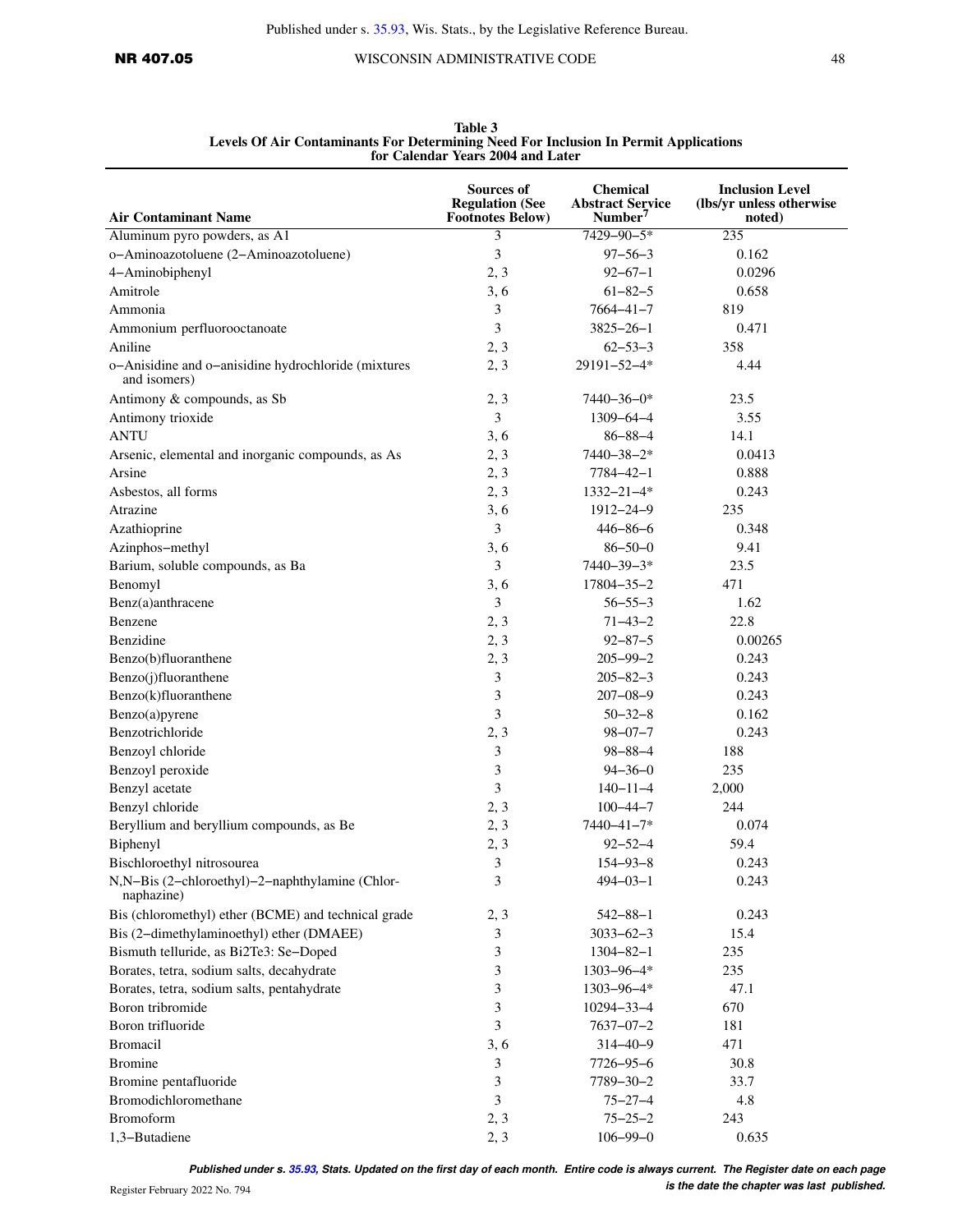49 DEPARTMENT OF NATURAL RESOURCES **NR 407.05** 

| <b>Air Contaminant Name</b>                                                        | <b>Sources of</b><br><b>Regulation (See</b><br><b>Footnotes Below)</b> | <b>Chemical</b><br><b>Abstract Service</b><br>Number <sup>7</sup> | <b>Inclusion Level</b><br>(lbs/yr unless otherwise)<br>noted) |
|------------------------------------------------------------------------------------|------------------------------------------------------------------------|-------------------------------------------------------------------|---------------------------------------------------------------|
| 2-Butoxyethanol (Ethylene glycol monobutyl ether;                                  | 3                                                                      | $111 - 76 - 2$                                                    | 2,000                                                         |
| EGBE; butyl cellosolve)                                                            |                                                                        |                                                                   |                                                               |
| n-butyl alcohol (n-Butanol)                                                        | 3                                                                      | $71 - 36 - 3$                                                     | 2,000                                                         |
| n-Butyl acrylate                                                                   | 3                                                                      | $141 - 32 - 2$                                                    | 493                                                           |
| n-Butylamine                                                                       | 3                                                                      | $109 - 73 - 9$                                                    | 978                                                           |
| Butylated hydroxyanisole (BHA)                                                     | 3                                                                      | $25013 - 16 - 5$                                                  | 2,000                                                         |
| tert-Butyl chromate, as Cr                                                         | 2, 3                                                                   | $1189 - 85 - 1$                                                   | 0.0148                                                        |
| n-Butyl glycidyl ether (BGE)                                                       | 3                                                                      | $2426 - 08 - 6$                                                   | 2,000                                                         |
| n-Butyl lactate                                                                    | 3                                                                      | $138 - 22 - 7$                                                    | 1,407                                                         |
| o-sec-Butylphenol                                                                  | 3                                                                      | $89 - 72 - 5$                                                     | 1,446                                                         |
| p-tert-Butyltoluene                                                                | 3                                                                      | $98 - 51 - 1$                                                     | 285                                                           |
| C. I. Basic Red 9 monohydrochloride                                                | 3                                                                      | $569 - 61 - 9$                                                    | 2.5                                                           |
| Cadmium and cadmium compounds, as Cd                                               | 2, 3                                                                   | 7440-43-9*                                                        | 0.0987                                                        |
| Calcium cyanamide                                                                  | 2, 3                                                                   | $156 - 62 - 7$                                                    | 23.5                                                          |
| Calcium hydroxide                                                                  | 3                                                                      | $1305 - 62 - 0$                                                   | 235                                                           |
| Calcium oxide                                                                      | 3                                                                      | $1305 - 78 - 8$                                                   | 94.1                                                          |
| Camphor (synthetic)                                                                | 3                                                                      | $76 - 22 - 2$                                                     | 586                                                           |
| Caprolactam (aerosol and vapor)                                                    | 3                                                                      | $105 - 60 - 2$                                                    | 1,089                                                         |
| Captafol                                                                           | 3, 6                                                                   | $2425 - 06 - 1$                                                   | 4.71                                                          |
| Captan                                                                             | 2, 3, 6                                                                | $133 - 06 - 2$                                                    | 235                                                           |
| Carbaryl                                                                           | 2, 3, 6                                                                | $63 - 25 - 2$                                                     | 235                                                           |
| Carbofuran                                                                         | 3, 6                                                                   | $1563 - 66 - 2$                                                   | 4.71                                                          |
| Carbon monoxide                                                                    | 1                                                                      | $630 - 08 - 0$                                                    | 2,000                                                         |
| Carbon black                                                                       | 3                                                                      | $1333 - 86 - 4$                                                   | 165                                                           |
| Carbon disulfide                                                                   | 2, 3                                                                   | $75 - 15 - 0$                                                     | 1,465                                                         |
| Carbon tetrabromide                                                                | 3                                                                      | $558 - 13 - 4$                                                    | 63.8                                                          |
| Carbon tetrachloride                                                               | 2, 3, 5                                                                | $56 - 23 - 5$                                                     | 11.8                                                          |
| Carbonyl fluoride                                                                  | 3                                                                      | $353 - 50 - 4$                                                    | 254                                                           |
| Carbonyl sulfide                                                                   | $\overline{2}$                                                         | $463 - 58 - 1$                                                    | 2,000                                                         |
| Catechol (Pyrocatechol)                                                            | 2, 3                                                                   | $120 - 80 - 9$                                                    | 1,060                                                         |
| Refractory Ceramic Fibers (respirable size)                                        | 3                                                                      | *                                                                 | 0.243                                                         |
| Cesium hydroxide                                                                   | 3                                                                      | $21351 - 79 - 1$                                                  | 94.1                                                          |
| Chloramben                                                                         | $\overline{c}$                                                         | $133 - 90 - 4$                                                    | 2,000                                                         |
| Chlorambucil                                                                       | 3                                                                      | $305 - 03 - 3$                                                    | 0.00137                                                       |
| Chlordane                                                                          | 2, 3, 6                                                                | $57 - 74 - 9$                                                     | 23.5                                                          |
| Chlorendic acid                                                                    | 3                                                                      | $115 - 28 - 6$                                                    | 6.83                                                          |
| Chlorinated camphene (Toxaphene)                                                   | 2, 3, 6                                                                | $8001 - 35 - 2$                                                   | 0.555                                                         |
| Chlorinated diphenyl oxide                                                         | 3                                                                      | 55720-99-5                                                        | 23.5                                                          |
| Chlorinated paraffins (C12; 60% chlorine)                                          | 3                                                                      | $108171 - 26 - 2*$                                                | 7.11                                                          |
| Chlorine                                                                           | 2, 3                                                                   | $7782 - 50 - 5$                                                   | 68.2                                                          |
| Chlorine dioxide                                                                   | 3                                                                      | $10049 - 04 - 4$                                                  | 13                                                            |
| Chlorine trifluoride                                                               | 3                                                                      | $7790 - 91 - 2$                                                   | 24.7                                                          |
| Chloroacetic acid                                                                  | $\mathbf{2}$                                                           | $79 - 11 - 8$                                                     | 2,000                                                         |
| 2-Chloroacetophenone                                                               | 2, 3                                                                   | $532 - 27 - 4$                                                    | 14.9                                                          |
| Chlorobenzene (Monochlorobenzene)                                                  | 2, 3                                                                   | $108 - 90 - 7$                                                    | 2,000                                                         |
| Chlorobenzilate                                                                    | $\overline{2}$                                                         | $510 - 15 - 6$                                                    | 2,000                                                         |
| o- Chlorobenzylidene malononitrile                                                 | 3                                                                      | $2698 - 41 - 1$                                                   | 25.2                                                          |
| 1-Chloro-1,1-difluoroethane (Hydrochlorofluorocar-<br>bon-142b; HCFC-142b; R-142b) | 3, 5                                                                   | $75 - 68 - 3$                                                     | 2,000                                                         |
| Chlorodifluoromethane (Hydrochlorofluorocarbon-22;<br>$HCFC-22; R-22)$             | 3, 5                                                                   | $75 - 45 - 6$                                                     | 2,000                                                         |

**Table 3 Levels Of Air Contaminants For Determining Need For Inclusion In Permit Applications for Calendar Years 2004 and Later**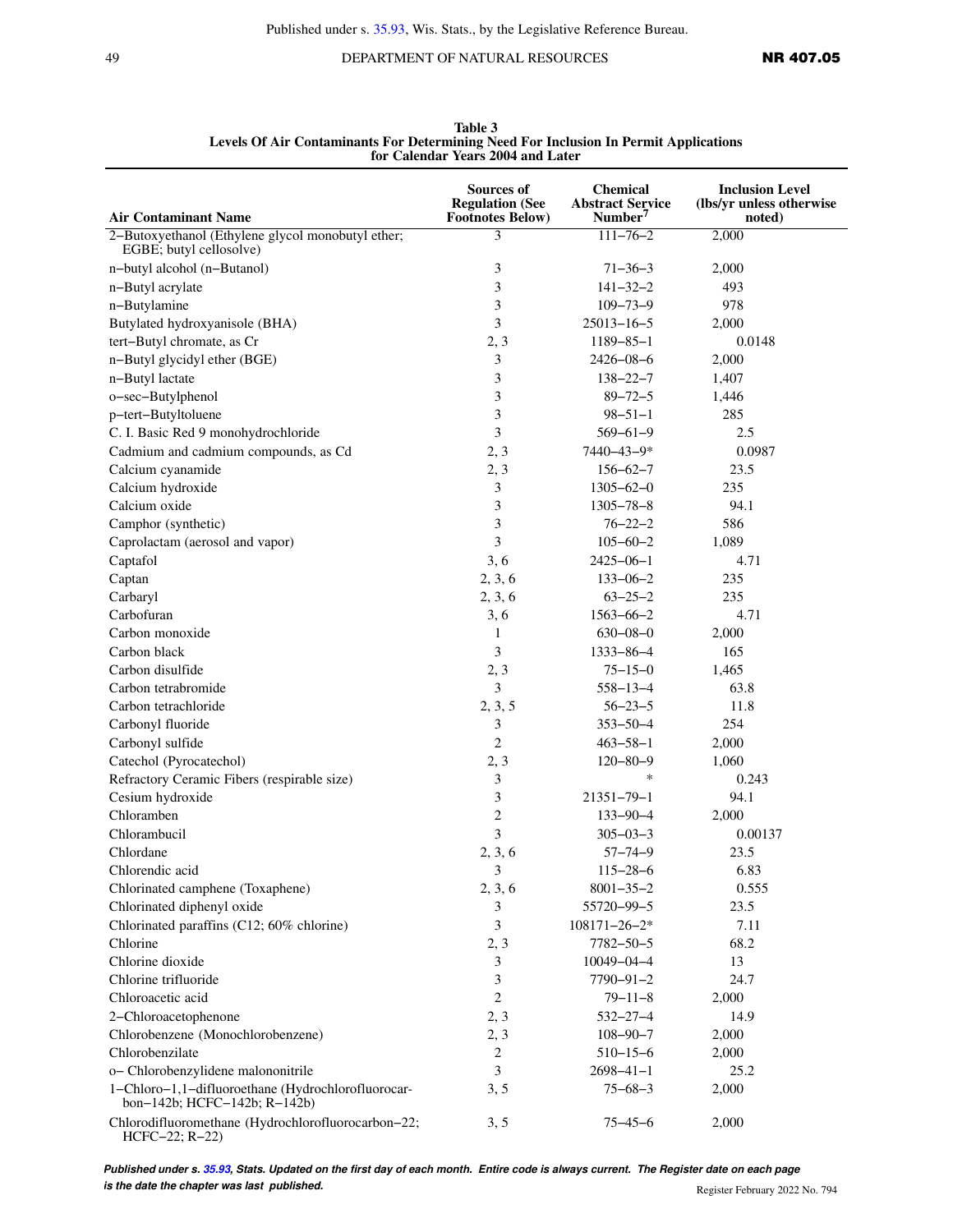| <b>Air Contaminant Name</b>                                                | <b>Sources of</b><br><b>Regulation (See</b><br><b>Footnotes Below)</b> | <b>Chemical</b><br><b>Abstract Service</b><br>Number <sup>7</sup> | <b>Inclusion Level</b><br>(lbs/yr unless otherwise<br>noted) |
|----------------------------------------------------------------------------|------------------------------------------------------------------------|-------------------------------------------------------------------|--------------------------------------------------------------|
| $1 - (2 - Chloroethyl) -3 - cyclohexyl-1-nitrosourea$<br>(CCNU)            | 3                                                                      | $13010 - 47 - 4$                                                  | 0.243                                                        |
| Chlorofluorocarbon-11 (CFC-11, R-11, Trichloro-<br>fluoromethane)          | 5                                                                      | $75 - 69 - 4$                                                     | 2,000                                                        |
| Chlorofluorocarbon-111 (CFC-111)                                           | 5                                                                      | $954 - 56 - 3$                                                    | 2,000                                                        |
| Chlorofluorocarbon-112 (CFC-112)                                           | 5                                                                      | $76 - 12 - 0$                                                     | 2,000                                                        |
| Chlorofluorocarbon-113 (CFC-113, R-113, Trichloro-                         | 5                                                                      | $76 - 13 - 1$                                                     | 2,000                                                        |
| trifluoroethane)                                                           |                                                                        |                                                                   |                                                              |
| Chlorofluorocarbon-114 (CFC-114, R-114, Dichloro-<br>tetrafluoroethane)    | 5                                                                      | $76 - 14 - 2$                                                     | 2,000                                                        |
| Chlorofluorocarbon-115 (CFC-115, R-115, Mono-<br>chloropentafluoroethane)  | 5                                                                      | $76 - 15 - 3$                                                     | 2,000                                                        |
| Chlorofluorocarbon-12 (CFC-12, R-12, Dichlorodi-<br>fluoromethane)         | 5                                                                      | $75 - 71 - 8$                                                     | 2,000                                                        |
| Chlorofluorocarbon-13 (CFC-13, R-13, Chlorotri-<br>fluoromethane)          | 5                                                                      | $75 - 72 - 9$                                                     | 2,000                                                        |
| Chlorofluorocarbon-211 (CFC-211, R-211)                                    | 5                                                                      | $422 - 78 - 6$                                                    | 2,000                                                        |
| Chlorofluorocarbon-212 (CFC-212, R-212)                                    | 5                                                                      | $3182 - 26 - 1$                                                   | 2,000                                                        |
| Chlorofluorocarbon-213 (CFC-213, R-213)                                    | 5                                                                      | $165 - 97 - 7$                                                    | 2,000                                                        |
| Chlorofluorocarbon-214 (CFC-214, R-214)                                    | 5                                                                      | $29255 - 31 - 0$                                                  | 2,000                                                        |
| Chlorofluorocarbon-215 (CFC-215, R-215)                                    | 5                                                                      | $4259 - 43 - 2$                                                   | 2,000                                                        |
| Chlorofluorocarbon-216 (CFC-216, R-216)                                    | 5                                                                      | $661 - 97 - 2$                                                    | 2,000                                                        |
| Chlorofluorocarbon-217 (CFC-217, R-217)                                    | 5                                                                      | $422 - 86 - 6$                                                    | 2,000                                                        |
| Chloroform                                                                 | 2, 3                                                                   | $67 - 66 - 3$                                                     | 7.73                                                         |
| Chloromethyl methyl ether (CMME)                                           | 2, 3                                                                   | $107 - 30 - 2$                                                    | 0.243                                                        |
| 1-Chloro-1-nitropropane                                                    | 3, 6                                                                   | $600 - 25 - 9$                                                    | 476                                                          |
| Chloropicrin (Trichloronitromethane)                                       | 3, 6                                                                   | $76 - 06 - 2$                                                     | 31.6                                                         |
|                                                                            |                                                                        |                                                                   |                                                              |
| beta-Chloroprene                                                           | 2, 3                                                                   | $126 - 99 - 8$                                                    | 0.243                                                        |
| o-Chlorostyrene                                                            | 3                                                                      | $2039 - 87 - 4$                                                   | 2,000                                                        |
| o-Chlorotoluene                                                            | 3                                                                      | $95 - 49 - 8$                                                     | 2,000                                                        |
| Chlorpyrifos                                                               | 3, 6                                                                   | $2921 - 88 - 2$                                                   | 9.41                                                         |
| Chromium (metal) and compounds other than Chro-<br>mium (VI)               | 2, 3                                                                   | 7440-47-3*                                                        | 23.5                                                         |
| Chromium (VI): Chromic acid mists and dissolved Cr<br>(VI) aerosols, as Cr | 2, 3                                                                   | $7440 - 47 - 3*$                                                  | 0.0148                                                       |
| Chromium (VI): compounds and particulates                                  | 2, 3                                                                   | $7440 - 47 - 3*$                                                  | 0.0148                                                       |
| Chromyl chloride, as Cr                                                    | 2, 3                                                                   | $14977 - 61 - 8$                                                  | 0.0148                                                       |
| Cobalt, elemental, and inorganic compounds, as Co                          | 2, 3                                                                   | 7440-48-4*                                                        | 0.941                                                        |
| Coke oven emissions                                                        | 2, 3                                                                   | *                                                                 | 0.287                                                        |
| Copper and compounds, dust & mists, as Cu                                  | 3                                                                      | 7440-50-8*                                                        | 47.1                                                         |
| Copper and compounds, fume, as Cu                                          | 3                                                                      | 7440-50-8*                                                        | 9.41                                                         |
| p-Cresidine                                                                | 3                                                                      | $120 - 71 - 8$                                                    | 4.13                                                         |
| Cresol (mixtures and isomers)                                              | 2, 3                                                                   | $1319 - 77 - 3*$                                                  | 1,041                                                        |
| Crotonaldehyde                                                             | 3                                                                      | $4170 - 30 - 3*$                                                  | 56.3                                                         |
| Crufomate                                                                  | 3, 6                                                                   | $299 - 86 - 5$                                                    | 235                                                          |
| Cumene (Isopropyl benzene)                                                 | 2, 3                                                                   | $98 - 82 - 8$                                                     | 2,000                                                        |
| Cyanamide                                                                  | $\mathfrak{Z}$                                                         | $420 - 04 - 2$                                                    | 94.1                                                         |
| Cyanides, (inorganics), as CN                                              | 2, 3                                                                   | $143 - 33 - 9*$                                                   | 327                                                          |
| Cyanogen                                                                   | $\mathfrak{Z}$                                                         | $460 - 19 - 5$                                                    | 1,002                                                        |
| Cyanogen chloride                                                          | 3                                                                      | $506 - 77 - 4$                                                    | 49.3                                                         |
| Cyclohexanol                                                               | 3                                                                      | $108 - 93 - 0$                                                    | 2,000                                                        |
| Cyclohexanone                                                              | 3                                                                      | $108 - 94 - 1$                                                    | 2,000                                                        |

**Table 3 Levels Of Air Contaminants For Determining Need For Inclusion In Permit Applications for Calendar Years 2004 and Later**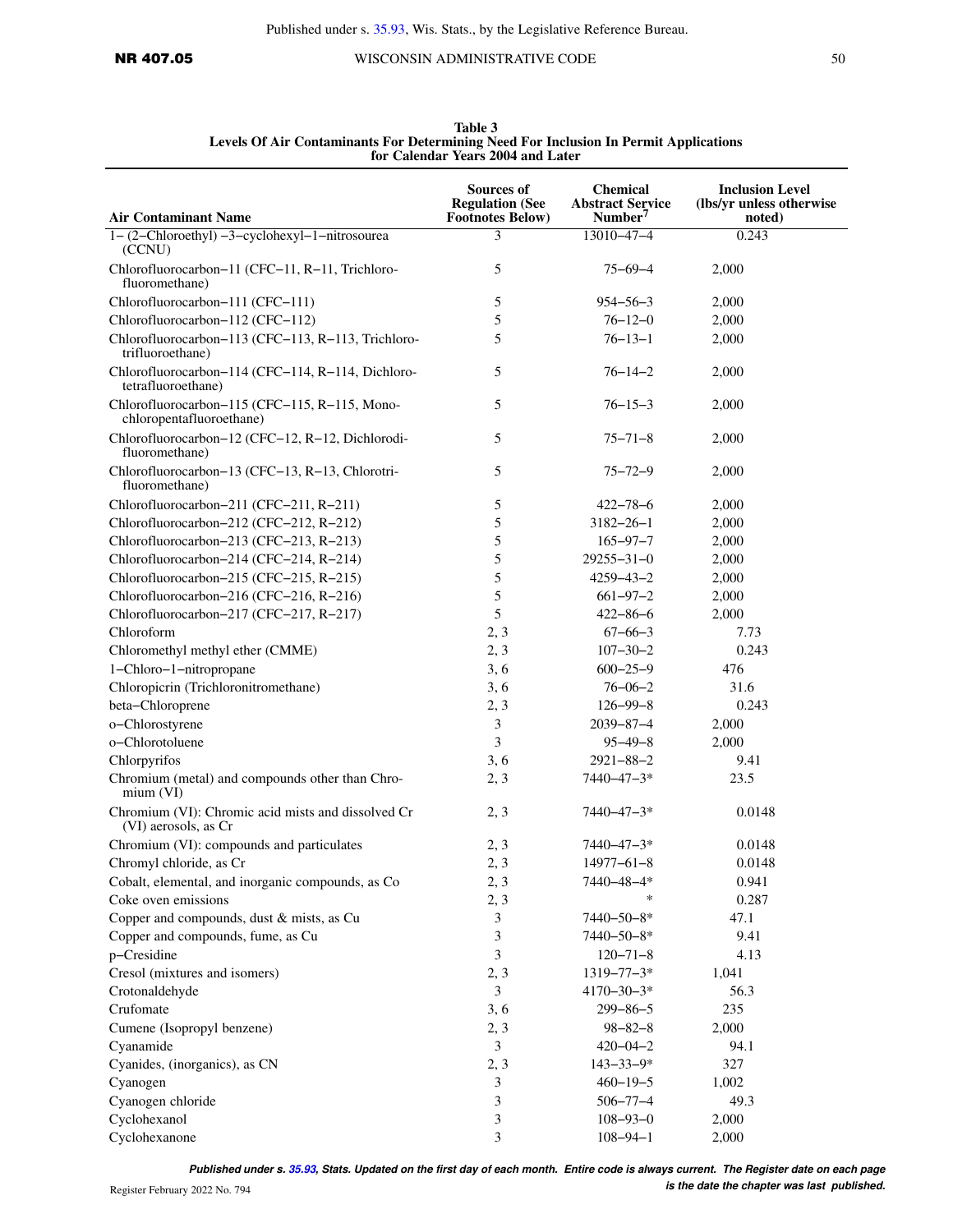51 DEPARTMENT OF NATURAL RESOURCES **NR 407.05** 

|                                                                                         | Sources of<br><b>Regulation (See</b> | <b>Chemical</b><br><b>Abstract Service</b> | <b>Inclusion Level</b><br>(lbs/yr unless otherwise |
|-----------------------------------------------------------------------------------------|--------------------------------------|--------------------------------------------|----------------------------------------------------|
| <b>Air Contaminant Name</b>                                                             | <b>Footnotes Below)</b>              | Number $7$                                 | noted)                                             |
| Cyclohexylamine                                                                         | 3                                    | $108 - 91 - 8$                             | 1,909                                              |
| Cyclonite                                                                               | 3                                    | $121 - 82 - 4$                             | 23.5                                               |
| Cyclopentadiene                                                                         | 3                                    | $542 - 92 - 7$                             | 2,000                                              |
| Cyclophosphamide                                                                        | 3                                    | $50 - 18 - 0$                              | 1.05                                               |
| Cyhexatin                                                                               | 3, 6                                 | $13121 - 70 - 5$                           | 235                                                |
| 2,4-D, salts and esters                                                                 | $\overline{c}$                       | $94 - 75 - 7*$                             | 2,000                                              |
| Dacarbazine                                                                             | $\mathfrak{Z}$                       | $4342 - 03 - 4$                            | 0.0127                                             |
| DDE                                                                                     | $\overline{c}$                       | $72 - 55 - 9$                              | 2,000                                              |
| Demeton                                                                                 | 3, 6                                 | $8065 - 48 - 3$                            | 4.97                                               |
| Diacetone alcohol                                                                       | 3                                    | $123 - 42 - 2$                             | 2,000                                              |
| 2,4-Diaminoanisole sulfate                                                              | 3                                    | $39156 - 41 - 7$                           | 48                                                 |
| 2,4-Diaminotoluene (Toluene-2,4-diamine)                                                | 2, 3                                 | $95 - 80 - 7*$                             | 0.162                                              |
| Diazinon                                                                                | 3, 6                                 | $333 - 41 - 5$                             | 4.71                                               |
| Diazomethane                                                                            | 2, 3                                 | $334 - 88 - 3$                             | 16.2                                               |
| Dibenz(a,h)acridine                                                                     | 2, 3                                 | $226 - 36 - 8$                             | 1.62                                               |
| Dibenz(a,j)acridine                                                                     | 2, 3                                 | $224 - 42 - 0$                             | 1.62                                               |
| Dibenz(a,h)anthracene                                                                   | 2, 3                                 | $53 - 70 - 3$                              | 0.148                                              |
| 7H-Dibenzo(c,g)carbazole                                                                | 2, 3                                 | $194 - 59 - 2$                             | 0.162                                              |
| Dibenzofurans                                                                           | $\overline{2}$                       | $132 - 64 - 9$                             | 2,000                                              |
| Dibenzo(a,e)pyrene                                                                      | 2, 3                                 | $192 - 65 - 4$                             | 0.162                                              |
| Dibenzo(a,h)pyrene                                                                      | 2, 3                                 | $189 - 64 - 0$                             | 0.0162                                             |
| Dibenzo(a,i)pyrene                                                                      | 2, 3                                 | $189 - 55 - 9$                             | 0.0162                                             |
| Dibenzo(a,l)pyrene                                                                      | 2, 3                                 | $191 - 30 - 0$                             | 0.0162                                             |
| Diborane                                                                                | 3                                    | 19287-45-7                                 | 5.33                                               |
| 1,2-Dibromo-3-chloropropane (DBCP)                                                      | 2, 3                                 | $96 - 12 - 8$                              | 0.0935                                             |
| 1,2-Dibromoethane (Ethylene dibromide; EDB)                                             | 2, 3                                 | $106 - 93 - 4$                             | 0.808                                              |
| 2-N-Dibutylaminoethanol                                                                 | 3                                    | $102 - 81 - 8$                             | 167                                                |
| Dibutylphenyl phosphate                                                                 | 3                                    | $2528 - 36 - 1$                            | 165                                                |
| Dibutyl phthalate (Di-n-butyl phthalate)                                                | 2, 3                                 | $84 - 74 - 2$                              | 235                                                |
| o-Dichlorobenzene (1,2-Dichlorobenzene)                                                 | 3                                    | $95 - 50 - 1$                              | 2,000                                              |
| p-Dichlorobenzene (1,4-Dichlorobenzene)                                                 | 2, 3                                 | $106 - 46 - 7$                             | 16.2                                               |
| 3,3'-Dichlorobenzidine                                                                  | 2, 3                                 | $91 - 94 - 1$                              | 0.523                                              |
| 1,3-Dichloro-5,5-dimethyl hydantoin                                                     | $\mathfrak{Z}$                       | $118 - 52 - 5$                             | 9.41                                               |
| Dichlorodiphenyltrichloroethane (DDT)                                                   | 3                                    | $50 - 29 - 3$                              | 1.83                                               |
| 1,1-Dichloroethane (Ethylidene dichloride)                                              | 2, 3                                 | $75 - 34 - 3$                              | 2,000                                              |
| 1,2-Dichloroethane (Ethylene dichloride; EDC)                                           | 2, 3                                 | $107 - 06 - 2$                             | 6.83                                               |
| Dichloroethyl ether (Bis(2-chloroethyl)ether)                                           | 2, 3                                 | $111 - 44 - 4$                             | 1,376                                              |
| 1,2-Dichloroethylene                                                                    | 3                                    | $540 - 59 - 0$                             | 2,000                                              |
| 1,1-Dichloro-1-nitroethane                                                              | 3                                    | $594 - 72 - 9$                             | 554                                                |
| 1,3-Dichloropropene                                                                     | 2, 3, 6                              | $542 - 75 - 6$                             | 44.4                                               |
| 2,2-Dichloropropionic acid                                                              | 3, 6                                 | $75 - 99 - 0$                              | 235                                                |
| Dichlorvos                                                                              | 2, 3, 6                              | $62 - 73 - 7$                              | 8.88                                               |
| Dicrotophos                                                                             |                                      | $141 - 66 - 2$                             | 11.8                                               |
| Dicyclopentadiene                                                                       | 3, 6<br>3                            |                                            |                                                    |
|                                                                                         |                                      | $77 - 73 - 6$                              | 1,272                                              |
| Dieldrin                                                                                | 3, 6                                 | $60 - 57 - 1$                              | 11.8                                               |
| Diethanolamine                                                                          | 2, 3                                 | $111 - 42 - 2$                             | 94.1                                               |
| Diethylamine                                                                            | 3                                    | $109 - 89 - 7$                             | 704                                                |
| 2-Diethylaminoethanol                                                                   | 3                                    | $100 - 37 - 8$                             | 451                                                |
| Diethylene triamine                                                                     | 3                                    | $111 - 40 - 0$                             | 199                                                |
| Diethyl hexyl phthalate (Bis(2-ethyl hexyl) phthalate;<br>Di-sec-octyl phthalate; DEHP) | 2, 3                                 | $117 - 81 - 7$                             | 235                                                |

**Table 3 Levels Of Air Contaminants For Determining Need For Inclusion In Permit Applications for Calendar Years 2004 and Later**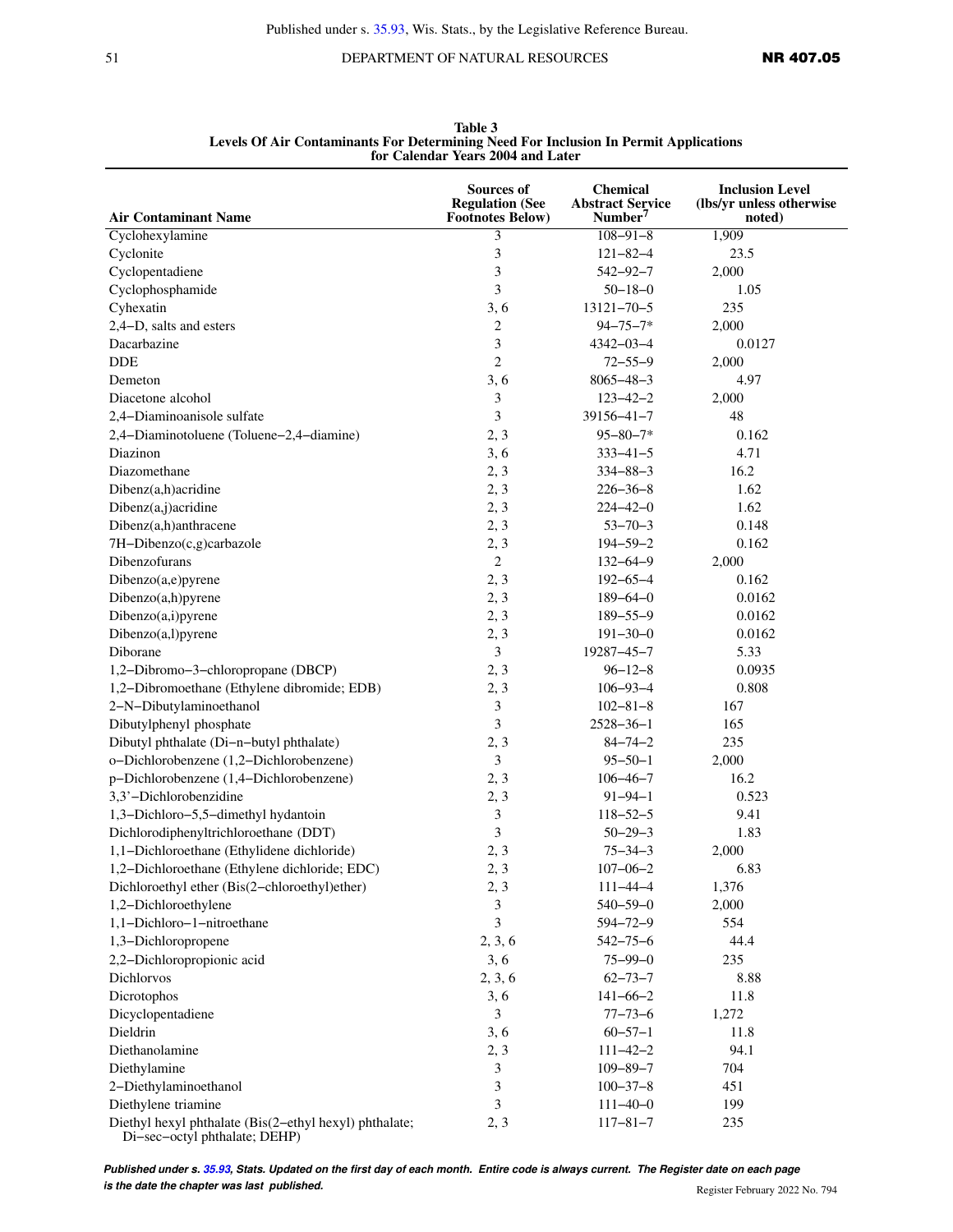| <b>Air Contaminant Name</b>                                                                   | <b>Sources of</b><br><b>Regulation (See</b><br><b>Footnotes Below)</b> | <b>Chemical</b><br><b>Abstract Service</b><br>Number <sup>7</sup> | <b>Inclusion Level</b><br>(lbs/yr unless otherwise)<br>noted) |  |
|-----------------------------------------------------------------------------------------------|------------------------------------------------------------------------|-------------------------------------------------------------------|---------------------------------------------------------------|--|
| Diethyl phthalate                                                                             | 3                                                                      | $84 - 66 - 2$                                                     | 235                                                           |  |
| Diethylstilbestrol (DES)                                                                      | 3                                                                      | $56 - 53 - 1$                                                     | 0.00178                                                       |  |
| Diethyl sulfate                                                                               | 2, 3                                                                   | $64 - 67 - 5$                                                     | 0.243                                                         |  |
| 1,1-Difluoroethane                                                                            | 3                                                                      | $75 - 37 - 6$                                                     | 2,000                                                         |  |
| Diglycidyl ether (DGE)                                                                        | 3                                                                      | $2238 - 07 - 5$                                                   | 25                                                            |  |
| Diglycidyl resorcinol ether                                                                   | 3                                                                      | $101 - 90 - 6$                                                    | 0.363                                                         |  |
| 1,8-Dihydroxyanthroquinone (Danthron)                                                         | 3                                                                      | $117 - 10 - 2$                                                    | 8.08                                                          |  |
| Diisobutyl ketone                                                                             | 3                                                                      | $108 - 83 - 8$                                                    | 2,000                                                         |  |
| Diisopropylamine                                                                              | 3                                                                      |                                                                   | 974                                                           |  |
|                                                                                               | 3                                                                      | $108 - 18 - 9$                                                    |                                                               |  |
| N,N-Dimethyl acetamide                                                                        | 3                                                                      | $127 - 19 - 5$                                                    | 1,677<br>434                                                  |  |
| Dimethylamine                                                                                 |                                                                        | $124 - 40 - 3$                                                    |                                                               |  |
| 4-Dimethylaminoazobenzene                                                                     | 2, 3                                                                   | $60 - 11 - 7$                                                     | 0.137                                                         |  |
| Dimethylaniline (N,N-Dimethylaniline)                                                         | 2, 3                                                                   | $121 - 69 - 7$                                                    | 1,166                                                         |  |
| 3,3'-Dimethylbenzidine (o-Tolidine)                                                           | 2, 3                                                                   | $119 - 93 - 7$                                                    | 0.243                                                         |  |
| Dimethyl carbamoyl chloride                                                                   | 2, 3                                                                   | $79 - 44 - 7$                                                     | 0.048                                                         |  |
| Dimethylethoxysilane                                                                          | 3                                                                      | 14857-34-2                                                        | 100                                                           |  |
| N,N-Dimethylformamide                                                                         | 2, 3                                                                   | $68 - 12 - 2$                                                     | 533                                                           |  |
| 1,1-Dimethylhydrazine                                                                         | 2, 3                                                                   | $57 - 14 - 7$                                                     | 0.243                                                         |  |
| Dimethylphthalate                                                                             | 2, 3                                                                   | $131 - 11 - 3$                                                    | 235                                                           |  |
| Dimethyl sulfate                                                                              | 2, 3                                                                   | $77 - 78 - 1$                                                     | 0.243                                                         |  |
| Dinitolmide                                                                                   | 3                                                                      | $148 - 01 - 6$                                                    | 235                                                           |  |
| Dinitrobenzene (mixtures and isomers)                                                         | 3                                                                      | $528 - 29 - 0*$                                                   | 48.5                                                          |  |
| Dinitro-o-cresol (4,6-Dinitro-o-cresol)                                                       | 2, 3, 6                                                                | $534 - 52 - 1$                                                    | 9.41                                                          |  |
| 2,4-Dinitrophenol                                                                             | $\overline{2}$                                                         | $51 - 28 - 5$                                                     | 2,000                                                         |  |
| Dinitrotoluene (mixtures and isomers)                                                         | 2, 3                                                                   | $25321 - 14 - 6*$                                                 | 9.41                                                          |  |
| 1,4-Dioxane (1,4-Diethylene oxide)                                                            | 2, 3                                                                   | $123 - 91 - 1$                                                    | 23.1                                                          |  |
| Dioxathion                                                                                    | 3, 6                                                                   | $78 - 34 - 2$                                                     | 9.41                                                          |  |
| Diquat, respirable dust (various compounds) (Diquat<br>dibromide)                             | 3, 6                                                                   | 2764-72-9*                                                        | 4.71                                                          |  |
| Diquat, total dust (various compounds) (Diquat dibro-<br>mide)                                | 3, 6                                                                   | $2764 - 72 - 9*$                                                  | 23.5                                                          |  |
| Direct black 38 (Benzidine-based dye)                                                         | 3                                                                      | $1937 - 37 - 7$                                                   | 0.0846                                                        |  |
| Direct blue 6 (Benzidine-based dye)                                                           | 3                                                                      | $2602 - 46 - 2$                                                   | 0.0846                                                        |  |
| Disperse Blue 1                                                                               | 3                                                                      | $2475 - 45 - 8$                                                   | 137                                                           |  |
| Disulfiram                                                                                    | 3                                                                      | $97 - 77 - 8$                                                     | 94.1                                                          |  |
| Disulfoton                                                                                    | 3, 6                                                                   | $298 - 04 - 4$                                                    | 4.71                                                          |  |
| Divinyl benzene (mixtures and isomers)                                                        | 3                                                                      | $1321 - 74 - 0*$                                                  | 2,000                                                         |  |
| Endosulfan                                                                                    | 3, 6                                                                   | $115 - 29 - 7$                                                    | 4.71                                                          |  |
| Endrin                                                                                        | 3, 6                                                                   | $72 - 20 - 8$                                                     | 4.71                                                          |  |
| Epichlorohydrin (1-Chloro-2,3-epoxypropane)                                                   | 2, 3                                                                   | $106 - 89 - 8$                                                    | 17.8                                                          |  |
| <b>EPN</b>                                                                                    | 3, 6                                                                   | $2104 - 64 - 5$                                                   | 4.71                                                          |  |
| 1,2-Epoxybutane (1,2-Butylene oxide)                                                          | 2, 3                                                                   | $106 - 88 - 7$                                                    | 355                                                           |  |
| Ethanolamine                                                                                  | 3                                                                      | $141 - 43 - 5$                                                    | 353                                                           |  |
| Ethion                                                                                        | 3, 6                                                                   | $563 - 12 - 2$                                                    | 18.8                                                          |  |
| 2-Ethoxyethanol (Ethylene glycol monoethyl ether;<br>EGEE; cellosolve)                        | 3                                                                      | $110 - 80 - 5$                                                    | 867                                                           |  |
| 2-Ethoxyethyl acetate (Ethylene glycol monoethyl ether<br>acetate; EGEEA; cellosolve acetate) | 3                                                                      | $111 - 15 - 9$                                                    | 1,272                                                         |  |
| Ethyl acrylate                                                                                | 2, 3                                                                   | $140 - 88 - 5$                                                    | 963                                                           |  |
| Ethylamine (Ethanamine)                                                                       | 3                                                                      | $75 - 04 - 7$                                                     | 434                                                           |  |
| Ethyl amyl ketone                                                                             | 3                                                                      | $541 - 85 - 5$                                                    | 2,000                                                         |  |
| Ethyl benzene                                                                                 | 2, 3                                                                   | $100 - 41 - 4$                                                    | 2,000                                                         |  |

**Table 3 Levels Of Air Contaminants For Determining Need For Inclusion In Permit Applications for Calendar Years 2004 and Later**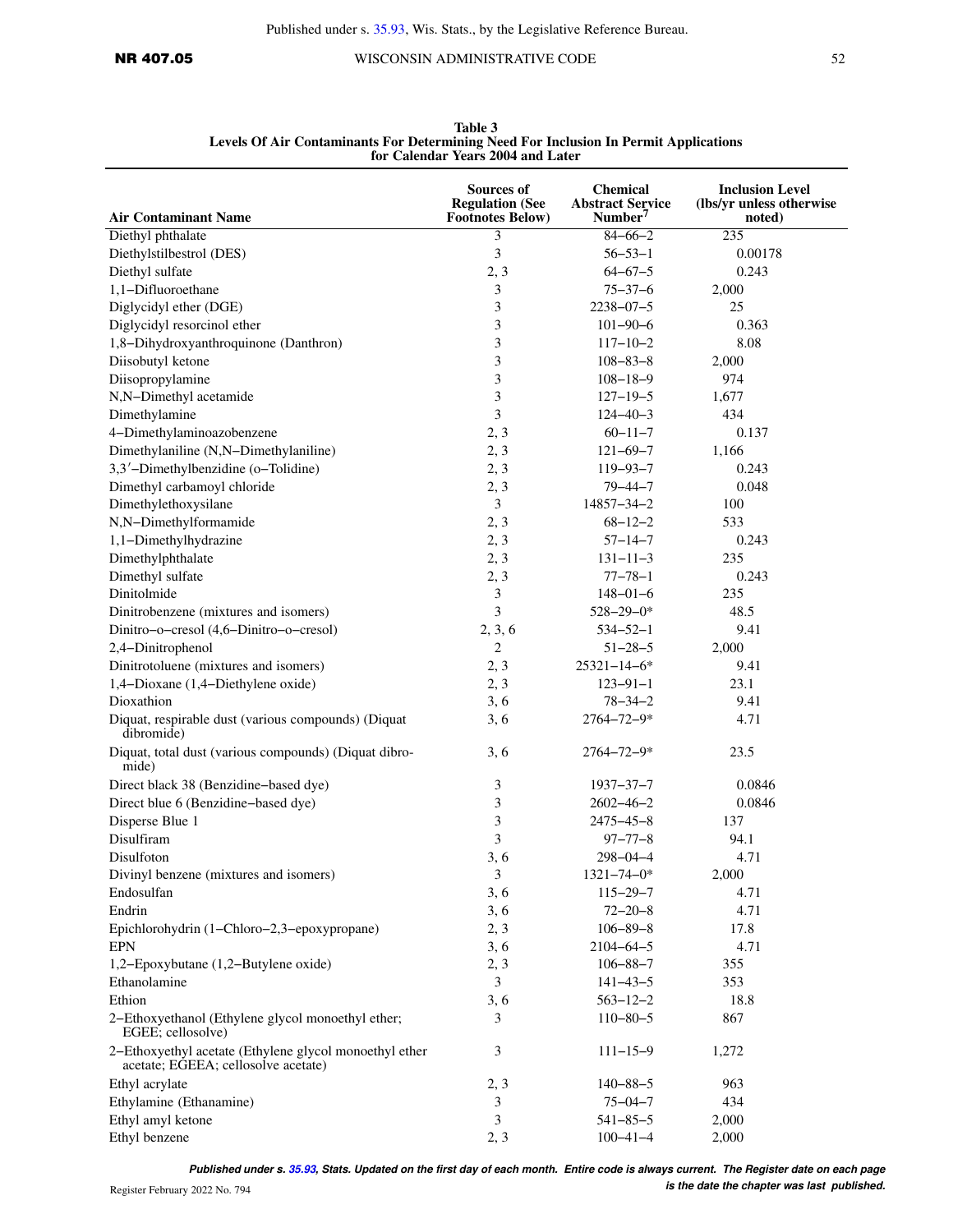53 DEPARTMENT OF NATURAL RESOURCES **NR 407.05** 

| <b>Air Contaminant Name</b>                                                                                                                                                                                        | Sources of<br><b>Regulation (See</b> | <b>Chemical</b><br><b>Abstract Service</b><br>Number <sup>7</sup> | <b>Inclusion Level</b><br>(lbs/yr unless otherwise              |
|--------------------------------------------------------------------------------------------------------------------------------------------------------------------------------------------------------------------|--------------------------------------|-------------------------------------------------------------------|-----------------------------------------------------------------|
|                                                                                                                                                                                                                    | <b>Footnotes Below)</b>              | $74 - 96 - 4$                                                     | noted)                                                          |
| Ethyl bromide                                                                                                                                                                                                      | 3                                    |                                                                   | 1,049                                                           |
| Ethyl tert-butyl ether (ETBE)                                                                                                                                                                                      | 3                                    | $637 - 92 - 3$                                                    | 983                                                             |
| Ethyl butyl ketone                                                                                                                                                                                                 | 3                                    | $106 - 35 - 4$                                                    | 2,000                                                           |
| Ethyl chloride (Chloroethane)                                                                                                                                                                                      | 2, 3                                 | $75 - 00 - 3$                                                     | 2,000                                                           |
| Ethyl cyanoacrylate                                                                                                                                                                                                | 3                                    | $7085 - 85 - 0$                                                   | 48.2                                                            |
| Ethylene chlorohydrin                                                                                                                                                                                              | 3                                    | $107 - 07 - 3$                                                    | 215                                                             |
| Ethylenediamine                                                                                                                                                                                                    | 3                                    | $107 - 15 - 3$                                                    | 1,157                                                           |
| Ethylene glycol vapor and aerosol                                                                                                                                                                                  | 2, 3                                 | $107 - 21 - 1$                                                    | 2,000                                                           |
| Ethylene oxide                                                                                                                                                                                                     | 2, 3                                 | $75 - 21 - 8$                                                     | 2.02                                                            |
| Ethylene thiourea                                                                                                                                                                                                  | 2, 3                                 | $96 - 45 - 7$                                                     | 13.7                                                            |
| Ethylenimine (Aziridine)                                                                                                                                                                                           | 2, 3                                 | $151 - 56 - 4$                                                    | 41.5                                                            |
| Ethylidene norbornene                                                                                                                                                                                              | 3                                    | $16219 - 75 - 3$                                                  | 1,608                                                           |
| N-Ethylmorpholine                                                                                                                                                                                                  | 3                                    | $100 - 74 - 3$                                                    | 1,108                                                           |
| Ethyl silicate                                                                                                                                                                                                     | 3                                    | $78 - 10 - 4$                                                     | 2,000                                                           |
| Fenamiphos                                                                                                                                                                                                         | 3                                    | $22224 - 92 - 6$                                                  | 4.71                                                            |
| Fensulfothion                                                                                                                                                                                                      | 3, 6                                 | $115 - 90 - 2$                                                    | 4.71                                                            |
| Fenthion                                                                                                                                                                                                           | 3, 6                                 | $55 - 38 - 9$                                                     | 9.41                                                            |
| Fine mineral fibers (includes mineral fiber emissions)<br>from facilities manufacturing or processing glass,<br>rock or slag fibers, or other mineral derived fibers, of<br>average diameter 1 micrometer or less) | 2                                    | ∗                                                                 | 2,000                                                           |
| Flour Dust (inhalable fraction)                                                                                                                                                                                    | 3                                    | ∗                                                                 | 23.5                                                            |
| Fluorides, (inorganics), as F                                                                                                                                                                                      | 3                                    | *                                                                 | 118                                                             |
| Fluorine                                                                                                                                                                                                           | 3                                    | 7782-41-4                                                         | 73.1                                                            |
| Fonofos                                                                                                                                                                                                            | 3, 6                                 | $944 - 22 - 9$                                                    | 4.71                                                            |
| Formaldehyde                                                                                                                                                                                                       | 2, 3                                 | $50 - 00 - 0$                                                     | 13.7                                                            |
| Formamide                                                                                                                                                                                                          | 3                                    | $75 - 12 - 7$                                                     | 867                                                             |
| Formic acid                                                                                                                                                                                                        | 3                                    | $64 - 18 - 6$                                                     | 443                                                             |
| Furan                                                                                                                                                                                                              | 3                                    | $110 - 00 - 9$                                                    | 0.243                                                           |
| Furfural                                                                                                                                                                                                           | 3                                    | $98 - 01 - 1$                                                     | 370                                                             |
| Furfuryl alcohol                                                                                                                                                                                                   | 3                                    | $98 - 00 - 0$                                                     | 1,888                                                           |
| Germanium tetrahydride                                                                                                                                                                                             | 3                                    | $7782 - 65 - 2$                                                   | 29.5                                                            |
| Glutaraldehyde                                                                                                                                                                                                     | 3                                    | $111 - 30 - 8$                                                    | 13.4                                                            |
| Glycidol                                                                                                                                                                                                           | 3                                    | $556 - 52 - 5$                                                    | 0.243                                                           |
| Glycol ethers $8$                                                                                                                                                                                                  | $\overline{c}$                       | *                                                                 | 2,000                                                           |
| Graphite (all forms except graphite fiber)                                                                                                                                                                         | 3                                    | 7782-42-5*                                                        | 94.1                                                            |
| Greenhouse gases                                                                                                                                                                                                   | 10                                   | ∗                                                                 | 10,000 tpy on a carbon<br>dioxide equivalent basis <sup>9</sup> |
| Halon-1211 (bromochlorodifluoromethane)                                                                                                                                                                            | 5                                    | $353 - 59 - 3$                                                    | 2,000                                                           |
| Halon-1301 (bromotrifluoromethane)                                                                                                                                                                                 | 5                                    | $75 - 63 - 8$                                                     | 2,000                                                           |
| Halon-2402 (dibromotetrafluoroethane)                                                                                                                                                                              | 5                                    | $124 - 73 - 2$                                                    | 2,000                                                           |
| Heptachlor and heptachlor epoxide                                                                                                                                                                                  | 2, 3, 6                              | $76 - 44 - 8$                                                     | 2.35                                                            |
| Hexachlorobenzene (HCB)                                                                                                                                                                                            | 2, 3                                 | $118 - 74 - 1$                                                    | 0.0941                                                          |
| Hexachlorobutadiene                                                                                                                                                                                                | 2, 3, 6                              | $87 - 68 - 3$                                                     | 10                                                              |
| Hexachlorocyclopentadiene                                                                                                                                                                                          | 2, 3, 6                              | $77 - 47 - 4$                                                     | 5.25                                                            |
| Hexachloroethane                                                                                                                                                                                                   | 2                                    | $67 - 72 - 1$                                                     | 44.4                                                            |
| Hexachloronaphthalene                                                                                                                                                                                              | 3                                    | $1335 - 87 - 1$                                                   | 9.41                                                            |
| Hexamethyl phosphoramide                                                                                                                                                                                           | 2, 3                                 | $680 - 31 - 9$                                                    | 0.243                                                           |
| Hexamethylene-1,6-diisocyanate (HDI)                                                                                                                                                                               | 2, 3                                 | $822 - 06 - 0$                                                    | 0.178                                                           |
| n-Hexane                                                                                                                                                                                                           | 2, 3                                 | $110 - 54 - 3$                                                    | 2,000                                                           |
| 1,6-Hexanediamine                                                                                                                                                                                                  | 3                                    | $124 - 09 - 4$                                                    | 112                                                             |
| 1-Hexene                                                                                                                                                                                                           | 3                                    | $592 - 41 - 6$                                                    | 2,000                                                           |

**Table 3 Levels Of Air Contaminants For Determining Need For Inclusion In Permit Applications for Calendar Years 2004 and Later**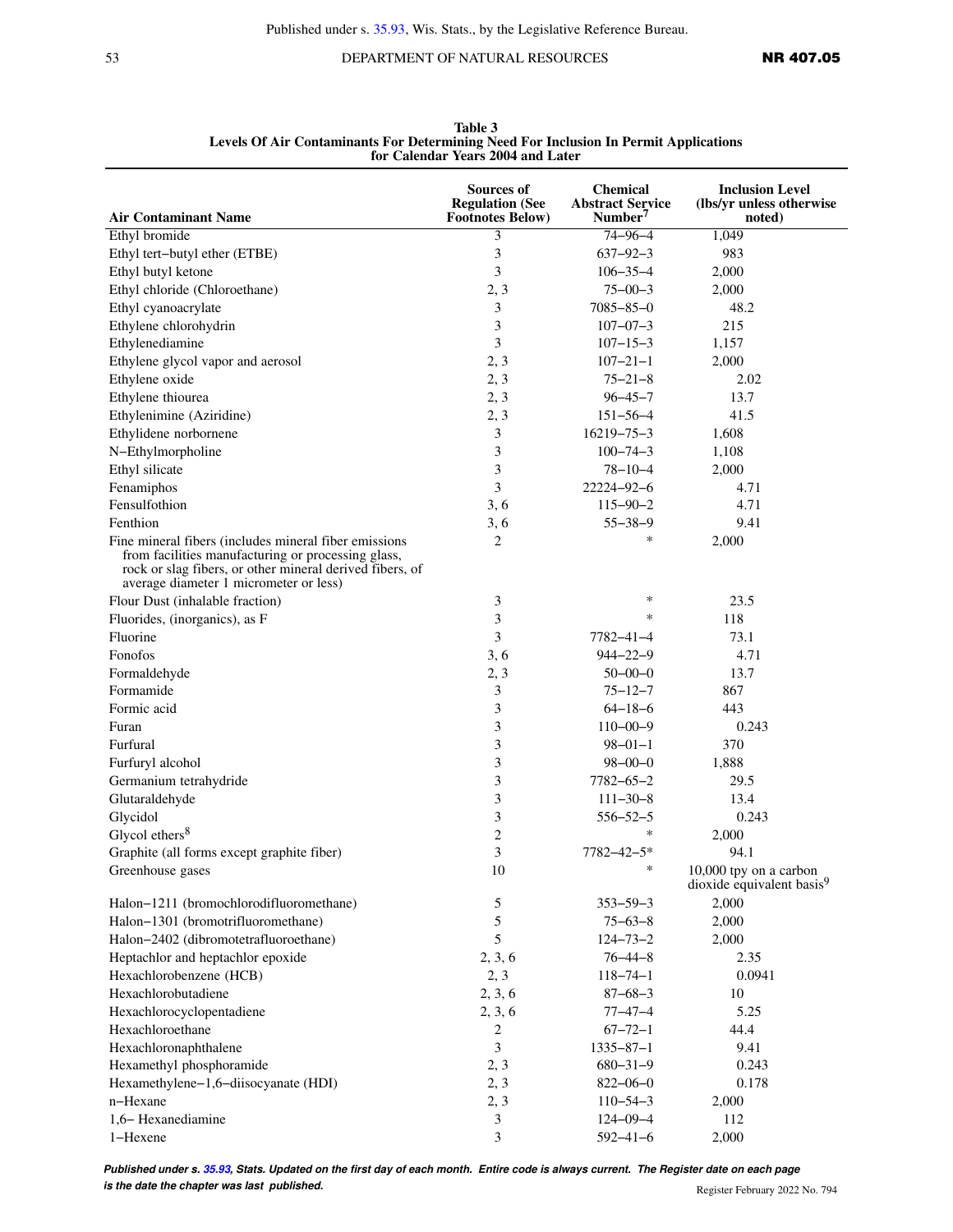|                                                                      | for Calendar Years 2004 and Later                               |                                                            |                                                              |  |  |
|----------------------------------------------------------------------|-----------------------------------------------------------------|------------------------------------------------------------|--------------------------------------------------------------|--|--|
| <b>Air Contaminant Name</b>                                          | Sources of<br><b>Regulation (See</b><br><b>Footnotes Below)</b> | Chemical<br><b>Abstract Service</b><br>Number <sup>7</sup> | <b>Inclusion Level</b><br>(lbs/yr unless otherwise<br>noted) |  |  |
| sec-Hexyl acetate                                                    | 3                                                               | $108 - 84 - 9$                                             | 2,000                                                        |  |  |
| Hexylene glycol                                                      | 3                                                               | $107 - 41 - 5$                                             | 2,000                                                        |  |  |
| Hydrazine and hydrazine sulfate                                      | 2, 3                                                            | $302 - 01 - 2*$                                            | 0.0363                                                       |  |  |
| Hydrochlorofluorocarbon-121 (HCFC-121)                               | 5                                                               | ∗                                                          | 2,000                                                        |  |  |
| Hydrochlorofluorocarbon-122 (HCFC-122)                               | 5                                                               | ∗                                                          | 2,000                                                        |  |  |
| Hydrochlorofluorocarbon-123 (HCFC-123; R-123)                        | 5                                                               | $306 - 83 - 2*$                                            | 2,000                                                        |  |  |
| Hydrochlorofluorocarbon-124 (HCFC-124; R-124)                        | 5                                                               | $63938 - 10 - 3*$                                          | 2,000                                                        |  |  |
| Hydrochlorofluorocarbon-131 (HCFC-131)                               | 5                                                               | $\ast$                                                     | 2,000                                                        |  |  |
| Hydrochlorofluorocarbon-132b (HCFC-132b)                             | 5                                                               | $1649 - 08 - 7$                                            | 2,000                                                        |  |  |
| Hydrochlorofluorocarbon-133a (HCFC-133a)                             | 5                                                               | $75 - 88 - 7$                                              | 2,000                                                        |  |  |
| Hydrochlorofluorocarbon-141b (HCFC-141b; R-141b)                     | 5                                                               | $1717 - 00 - 6$                                            | 2,000                                                        |  |  |
| Hydrochlorofluorocarbon-21 (HCFC-21; Dichloro-<br>fluoromethane)     | 5                                                               | $75 - 43 - 4$                                              | 2,000                                                        |  |  |
| Hydrochlorofluorocarbon-221 (HCFC-221)                               | 5                                                               | $\ast$                                                     | 2,000                                                        |  |  |
| Hydrochlorofluorocarbon-222 (HCFC-222)                               | 5                                                               | ∗                                                          | 2,000                                                        |  |  |
| Hydrochlorofluorocarbon-223 (HCFC-223)                               | 5                                                               | ∗                                                          | 2,000                                                        |  |  |
| Hydrochlorofluorocarbon-224 (HCFC-224)                               | 5                                                               | ∗                                                          | 2,000                                                        |  |  |
| Hydrochlorofluorocarbon-225ca (HCFC-225ca)                           | 5                                                               | $422 - 56 - 0$                                             | 2,000                                                        |  |  |
| Hydrochlorofluorocarbon-225cb (HCFC-225cb)                           | 5                                                               | $507 - 55 - 1$                                             | 2,000                                                        |  |  |
| Hydrochlorofluorocarbon-226 (HCFC-226)                               | 5                                                               | $\ast$                                                     | 2,000                                                        |  |  |
| Hydrochlorofluorocarbon-231 (HCFC-231)                               | 5                                                               | ∗                                                          | 2,000                                                        |  |  |
| Hydrochlorofluorocarbon-232 (HCFC-232)                               | 5                                                               | $\ast$                                                     | 2,000                                                        |  |  |
| Hydrochlorofluorocarbon-233 (HCFC-233)                               | 5                                                               | $\ast$                                                     | 2,000                                                        |  |  |
| Hydrochlorofluorocarbon-234 (HCFC-234)                               | 5                                                               | $\ast$                                                     | 2,000                                                        |  |  |
| Hydrochlorofluorocarbon-235 (HCFC-235)                               | 5                                                               | $\ast$                                                     | 2,000                                                        |  |  |
| Hydrochlorofluorocarbon-241 (HCFC-241)                               | 5                                                               | $\ast$                                                     | 2,000                                                        |  |  |
| Hydrochlorofluorocarbon-242 (HCFC-242)                               | 5                                                               | $\ast$                                                     | 2,000                                                        |  |  |
| Hydrochlorofluorocarbon-243 (HCFC-243)                               | 5                                                               | $\ast$                                                     | 2,000                                                        |  |  |
| Hydrochlorofluorocarbon-244 (HCFC-244)                               | 5                                                               | $\ast$                                                     | 2,000                                                        |  |  |
| Hydrochlorofluorocarbon-251 (HCFC-251)                               | 5                                                               | $\ast$                                                     | 2,000                                                        |  |  |
| Hydrochlorofluorocarbon-252 (HCFC-252)                               | 5                                                               | ∗                                                          | 2,000                                                        |  |  |
| Hydrochlorofluorocarbon-253 (HCFC-253)                               | 5                                                               | $\ast$                                                     | 2,000                                                        |  |  |
| Hydrochlorofluorocarbon-261 (HCFC-261)                               | 5                                                               | $\ast$                                                     | 2,000                                                        |  |  |
| Hydrochlorofluorocarbon-262 (HCFC-262)                               | 5                                                               | *                                                          | 2,000                                                        |  |  |
| Hydrochlorofluorocarbon-271 (HCFC-271)                               | 5                                                               | ∗                                                          | 2,000                                                        |  |  |
| Hydrochlorofluorocarbon-31 (HCFC-31; R-31; Chlo-<br>rofluoromethane) | 5                                                               | $593 - 70 - 4$                                             | 2,000                                                        |  |  |
| Hydrogenated terphenyls                                              | 3                                                               | 61788-32-7                                                 | 232                                                          |  |  |
| Hydrogen bromide                                                     | 3                                                               | $10035 - 10 - 6$                                           | 649                                                          |  |  |
| Hydrogen chloride (Hydrochloric acid; Muriatic acid)                 | 2, 3, 4                                                         | $7647 - 01 - 0$                                            | 355                                                          |  |  |
| Hydrogen cyanide                                                     | 2, 3                                                            | $74 - 90 - 8$                                              | 340                                                          |  |  |
| Hydrogen fluoride (Hydrofluoric acid)                                | 2, 3                                                            | $7664 - 39 - 3$                                            | 161                                                          |  |  |
| Hydrogen peroxide                                                    | 3                                                               | $7722 - 84 - 1$                                            | 65.5                                                         |  |  |
| Hydrogen sulfide                                                     | 3                                                               | 7783-06-4                                                  | 656                                                          |  |  |
| Hydroquinone                                                         | 2, 3                                                            | $123 - 31 - 9$                                             | 94.1                                                         |  |  |
| 2-Hydroxypropyl acrylate                                             | 3                                                               | $999 - 61 - 1$                                             | 125                                                          |  |  |
| Indeno $(1,2,3-cd)$ pyrene                                           | 2, 3                                                            | $193 - 39 - 5$                                             | 1.62                                                         |  |  |
| Indium                                                               | 3                                                               | $7440 - 74 - 6$                                            | 4.71                                                         |  |  |
| Iodine                                                               | 3                                                               | $7553 - 56 - 2$                                            | 67.9                                                         |  |  |
| Iron dextran complex                                                 | 3                                                               | $9004 - 66 - 4$                                            | 0.243                                                        |  |  |
| Iron oxide dust and fume, as Fe                                      | 3                                                               | $1309 - 37 - 1*$                                           | 235                                                          |  |  |

**Table 3 Levels Of Air Contaminants For Determining Need For Inclusion In Permit Applications for Calendar Years 2004 and Later**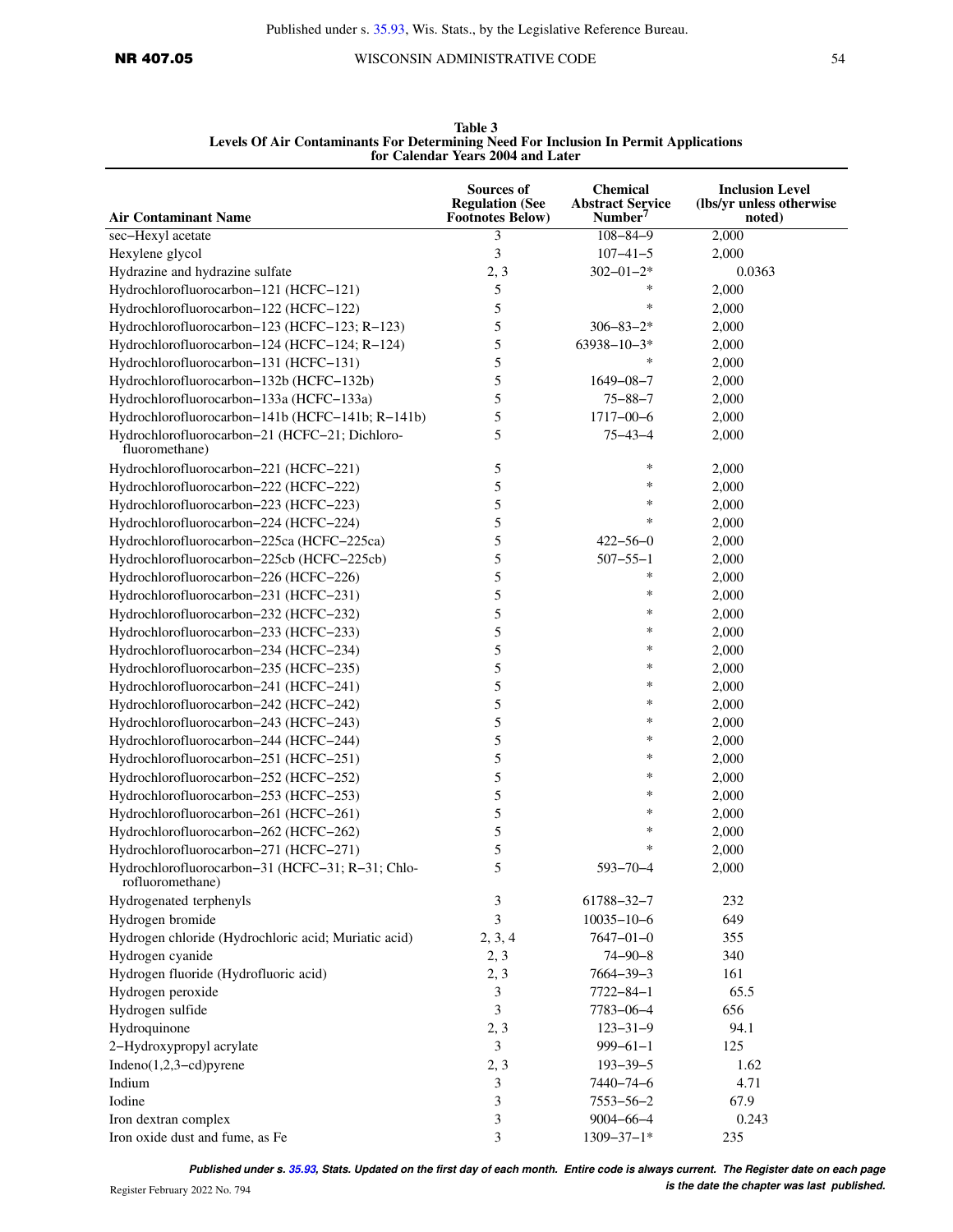55 DEPARTMENT OF NATURAL RESOURCES **NR 407.05** 

|                                                                        | Sources of<br><b>Regulation (See</b> | Chemical<br><b>Abstract Service</b> | <b>Inclusion Level</b><br>(lbs/yr unless otherwise |
|------------------------------------------------------------------------|--------------------------------------|-------------------------------------|----------------------------------------------------|
| <b>Air Contaminant Name</b>                                            | <b>Footnotes Below)</b>              | Number <sup>7</sup>                 | noted)                                             |
| Iron salts, soluble, as Fe                                             | 3                                    | ∗                                   | 47.1                                               |
| Isobutyl alcohol                                                       | 3                                    | $78 - 83 - 1$                       | 2,000                                              |
| Isooctyl alcohol                                                       | 3                                    | $26952 - 21 - 6$                    | 2,000                                              |
| Isophorone                                                             | 2, 3                                 | $78 - 59 - 1$                       | 1,849                                              |
| Isophorone diisocyanate                                                | 3                                    | $4098 - 71 - 9$                     | 2.14                                               |
| Isoprene                                                               | 3                                    | $78 - 79 - 5$                       | 0.243                                              |
| 2-Isopropoxyethanol                                                    | 3                                    | $109 - 59 - 1$                      | 2,000                                              |
| Isopropylamine                                                         | $\mathfrak{Z}$                       | $75 - 31 - 0$                       | 569                                                |
| Isopropyl glycidyl ether                                               | 3                                    | $4016 - 14 - 2$                     | 2,000                                              |
| N-Isopropylaniline                                                     | 3                                    | $768 - 52 - 5$                      | 520                                                |
| Kaolin                                                                 | 3                                    | $1332 - 58 - 7$                     | 94.1                                               |
| Kepone (Chlordecone)                                                   | 3                                    | $143 - 50 - 0$                      | 0.0386                                             |
| Ketene                                                                 | 3                                    | $463 - 51 - 4$                      | 40.5                                               |
| Lead Acetate, as Pb                                                    | 3                                    | $301 - 04 - 2$                      | 2.22                                               |
| Lead compounds                                                         | $\overline{2}$                       | 7439-92-1*                          | 2,000                                              |
| Lead Phosphate, as Pb                                                  | 3                                    | $7446 - 27 - 7$                     | 14.8                                               |
| Lindane and other hexachlorocyclohexane isomers                        | 2, 3                                 | $58 - 89 - 9*$                      | 0.573                                              |
| Maleic anhydride                                                       | 2, 3                                 | $108 - 31 - 6$                      | 18.9                                               |
| Manganese, elemental and inorganic compounds, as Mn                    | 2, 3                                 | 7439-96-5*                          | 9.41                                               |
| Melphalan                                                              | 3                                    | $148 - 82 - 3$                      | 0.0048                                             |
| Mercury, as Hg, alkyl compounds                                        | 2, 3                                 | 7439-97-6*                          | 0.471                                              |
| Mercury, as Hg, aryl compounds                                         | 2, 3                                 | 7439-97-6*                          | 4.71                                               |
| Mercury, as Hg, inorganic forms including metallic mer-<br>cury        | 2, 3                                 | 7439-97-6*                          | 1.18                                               |
| Mesityl oxide                                                          | 3                                    | $141 - 79 - 7$                      | 2,000                                              |
| Mestranol                                                              | 3                                    | $72 - 33 - 3$                       | 0.243                                              |
| Methacrylic acid                                                       | 3                                    | $79 - 41 - 4$                       | 2,000                                              |
| Methanol                                                               | $\overline{2}$                       | $67 - 56 - 1$                       | 2,000                                              |
| Methomyl                                                               | 3, 6                                 | $16752 - 77 - 5$                    | 118                                                |
| Methoxychlor                                                           | $\overline{2}$                       | $72 - 43 - 5$                       | 2,000                                              |
| 2-Methoxyethanol (Methyl Cellosolve; EGME)                             | 3                                    | $109 - 86 - 4$                      | 732                                                |
| 2-Methoxyethyl acetate (MethylCellosolve acetate;<br>EGMEA)            | 3                                    | $110 - 49 - 6$                      | 1,137                                              |
| 4-Methoxyphenol                                                        | 3                                    | $150 - 76 - 5$                      | 235                                                |
| Methyl chloroform (1,1,1-Trichloroethane; TCA)                         | $\sqrt{2}$                           | $71 - 55 - 6$                       | 2,000                                              |
| Methyl acrylate                                                        | $\sqrt{3}$                           | $96 - 33 - 3$                       | 331                                                |
| Methylacrylonitrile                                                    | 3                                    | $126 - 98 - 7$                      | 129                                                |
| Methylamine                                                            | 3                                    | $74 - 89 - 5$                       | 299                                                |
| Methyl n-amyl ketone                                                   | 3                                    | $110 - 43 - 0$                      | 2,000                                              |
| N-Methyl aniline                                                       | 3                                    | $100 - 61 - 8$                      | 103                                                |
| Methyl bromide (Bromomethane)                                          | 2, 3, 6                              | $74 - 83 - 9$                       | 88.8                                               |
| Methyl n-butyl ketone                                                  | 3                                    | $591 - 78 - 6$                      | 964                                                |
| Methyl chloride (Chloromethane)                                        | 2, 3                                 | $74 - 87 - 3$                       | 2,000                                              |
| 5-Methyl chrysene                                                      | 3                                    | $3697 - 24 - 3$                     | 0.162                                              |
| Methyl 2-cyanoacrylate                                                 | 3                                    | $137 - 05 - 3$                      | 42.8                                               |
| Methylcyclohexanol                                                     | 3                                    | $25639 - 42 - 3$                    | 2,000                                              |
| o-Methylcyclohexanone                                                  | 3                                    | $583 - 60 - 8$                      | 2,000                                              |
| Methyl demeton                                                         | 3, 6                                 | $8022 - 00 - 2$                     | 23.5                                               |
| Methylene bisphenyl isocyanate (Methylene diphenyl<br>isocyanate; MDI) | 2, 3                                 | $101 - 68 - 8$                      | 2.41                                               |
| Methylene chloride (Dichloromethane)                                   | 2, 3                                 | $75 - 09 - 2$                       | 378                                                |

**Table 3 Levels Of Air Contaminants For Determining Need For Inclusion In Permit Applications for Calendar Years 2004 and Later**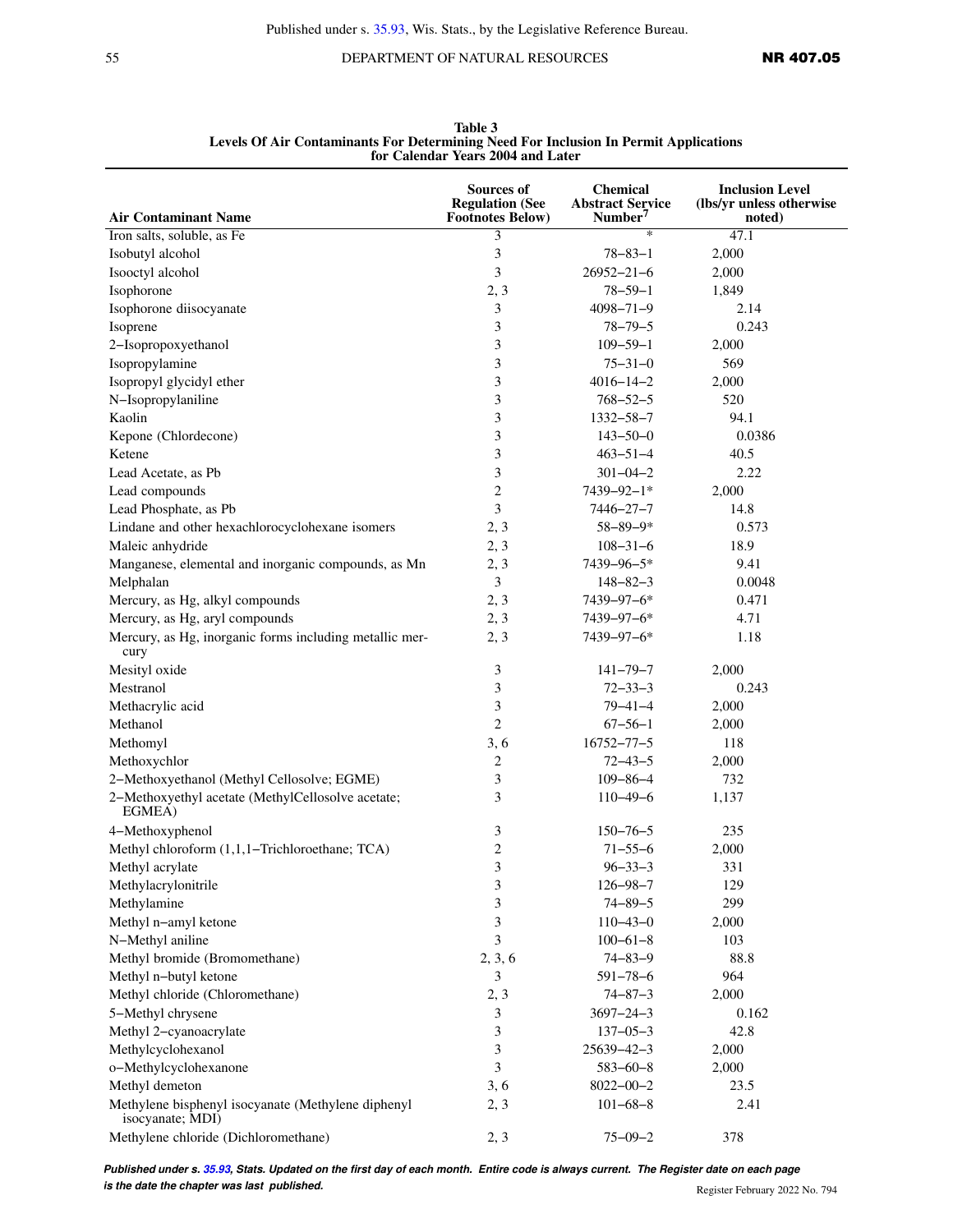| <b>Air Contaminant Name</b>                                  | Sources of<br><b>Regulation (See</b><br><b>Footnotes Below)</b> | <b>Chemical</b><br><b>Abstract Service</b><br>Number <sup>7</sup> | <b>Inclusion Level</b><br>(lbs/yr unless otherwise<br>noted) |
|--------------------------------------------------------------|-----------------------------------------------------------------|-------------------------------------------------------------------|--------------------------------------------------------------|
| 4,4'-Methylene bis(2-chloroaniline) (MOCA)                   | 2, 3                                                            | $101 - 14 - 4$                                                    | 0.413                                                        |
| Methylene bis(4-cyclohexylisocyanate)                        | 3                                                               | $5124 - 30 - 1$                                                   | 2.52                                                         |
| 4,4'-Methylenedianiline (and dihydrochloride)                | 2, 3                                                            | $101 - 77 - 9*$                                                   | 0.386                                                        |
| Methyl ethyl ketone peroxide                                 | 3                                                               | $1338 - 23 - 4$                                                   | 94.3                                                         |
| Methyl formate                                               | 3                                                               | $107 - 31 - 3$                                                    | 2,000                                                        |
| Methyl hydrazine                                             | 2, 3                                                            | $60 - 34 - 4$                                                     | 0.887                                                        |
| Methyl iodide (Iodomethane)                                  | 2, 3                                                            | $74 - 88 - 4$                                                     | 546                                                          |
| Methyl isoamyl ketone                                        | 3                                                               | $110 - 12 - 3$                                                    | 2,000                                                        |
| Methyl isobutyl carbinol                                     | 3                                                               | $108 - 11 - 2$                                                    | 2,000                                                        |
| Methyl isobutyl ketone (MIBK; Hexone)                        | 2, 3                                                            | $108 - 10 - 1$                                                    | 2,000                                                        |
| Methyl isocyanate                                            | 2, 3                                                            | $624 - 83 - 9$                                                    | 2.2                                                          |
| Methyl methacrylate                                          | 2, 3                                                            | $80 - 62 - 6$                                                     | 2,000                                                        |
| N-Methyl-N'-nitro-N-nitrosoguanidine (MNNG)                  | 3                                                               | $70 - 25 - 7$                                                     | 0.074                                                        |
| Methyl parathion                                             | 3, 6                                                            | $298 - 00 - 0$                                                    | 9.41                                                         |
| alpha-Methyl styrene                                         | 3                                                               | $98 - 83 - 9$                                                     | 2,000                                                        |
| Methyl tert-butyl ether (MTBE)                               | 2, 3                                                            | $1634 - 04 - 4$                                                   | 2,000                                                        |
| Metribuzin                                                   | 3                                                               | 21087-64-9                                                        | 235                                                          |
| Mevinphos (Phosdrin)                                         | 3, 6                                                            | 7786-34-7                                                         | 4.23                                                         |
| Mirex                                                        | 3                                                               | $2385 - 85 - 5$                                                   | 0.0348                                                       |
| Molybdenum, as Mo, metal and insoluble compounds             | 3                                                               | 7439-98-7*                                                        | 471                                                          |
| Molybdenum, as Mo, soluble compounds                         | 3                                                               | 7439-98-7*                                                        | 235                                                          |
| Monocrotophos                                                | 3, 6                                                            | 6923-22-4                                                         | 11.8                                                         |
| Morpholine                                                   | 3                                                               | $110 - 91 - 8$                                                    | 2,000                                                        |
| Mustard gas                                                  | 3                                                               | $505 - 60 - 2$                                                    | 0.243                                                        |
| Myleran (1,4-Butanediol dimethanesulphonate; Busul-<br>phan) | 3                                                               | $55 - 98 - 1$                                                     | 0.243                                                        |
| Naled                                                        | 3, 6                                                            | $300 - 76 - 5$                                                    | 141                                                          |
| Naphthalene                                                  | 2, 3                                                            | $91 - 20 - 3$                                                     | 2,000                                                        |
| 2-Naphthylamine                                              | 3                                                               | $91 - 59 - 8$                                                     | 0.243                                                        |
| Nickel and compounds, as Ni                                  | 2, 3                                                            | 7440-02-0*                                                        | 0.683                                                        |
| Nickel carbonyl, as Ni                                       | 3                                                               | $13463 - 39 - 3$                                                  | 0.683                                                        |
| Nickel subsulfide, as Ni                                     | 2, 3                                                            | $12035 - 72 - 2$                                                  | .37                                                          |
| Nitric acid                                                  | 3                                                               | $7697 - 37 - 2$                                                   | 243                                                          |
| Nitrilotriacetic acid                                        | 3                                                               | $139 - 13 - 9$                                                    | 118                                                          |
| p-Nitroaniline                                               | 3                                                               | $100 - 01 - 6$                                                    | 141                                                          |
| Nitrobenzene                                                 | 2, 3                                                            | $98 - 95 - 3$                                                     | 237                                                          |
| 4-Nitrobiphenyl                                              | 2                                                               | $92 - 93 - 3$                                                     | 2,000                                                        |
| p-Nitrochlorobenzene                                         | 3                                                               | $100 - 00 - 5$                                                    | 30.3                                                         |
| Nitroethane                                                  | 3                                                               | $79 - 24 - 3$                                                     | 2,000                                                        |
| Nitrogen mustards (2,2'-Dichloro-N-methyldiethyla-<br>mine)  | 3                                                               | $51 - 75 - 2$                                                     | 0.243                                                        |
| Nitrogen oxides                                              | 1, 4                                                            | $\ast$                                                            | 2,000                                                        |
| Nitromethane                                                 | 3                                                               | $75 - 52 - 5$                                                     | 2,000                                                        |
| 4-Nitrophenol                                                | 2                                                               | $100 - 02 - 7$                                                    | 2,000                                                        |
| 1-Nitropropane                                               | 3                                                               | $108 - 03 - 2$                                                    | 2,000                                                        |
| 2-Nitropropane                                               | 2, 3                                                            | $79 - 46 - 9$                                                     | 0.243                                                        |
| 1-Nitropyrene                                                | 3                                                               | $5522 - 43 - 0$                                                   | 1.62                                                         |
| N-Nitrosodi-n-butylamine                                     | 3                                                               | $924 - 16 - 3$                                                    | 0.111                                                        |
| N-Nitrosodiethanolamine                                      | 3                                                               | $1116 - 54 - 7$                                                   | 0.222                                                        |
| N-Nitrosodiethylamine                                        | 3                                                               | $55 - 18 - 5$                                                     | 0.00413                                                      |
| N-Nitrosodimethylamine                                       | 2, 3                                                            | $62 - 75 - 9$                                                     | 0.0127                                                       |

**Table 3 Levels Of Air Contaminants For Determining Need For Inclusion In Permit Applications for Calendar Years 2004 and Later**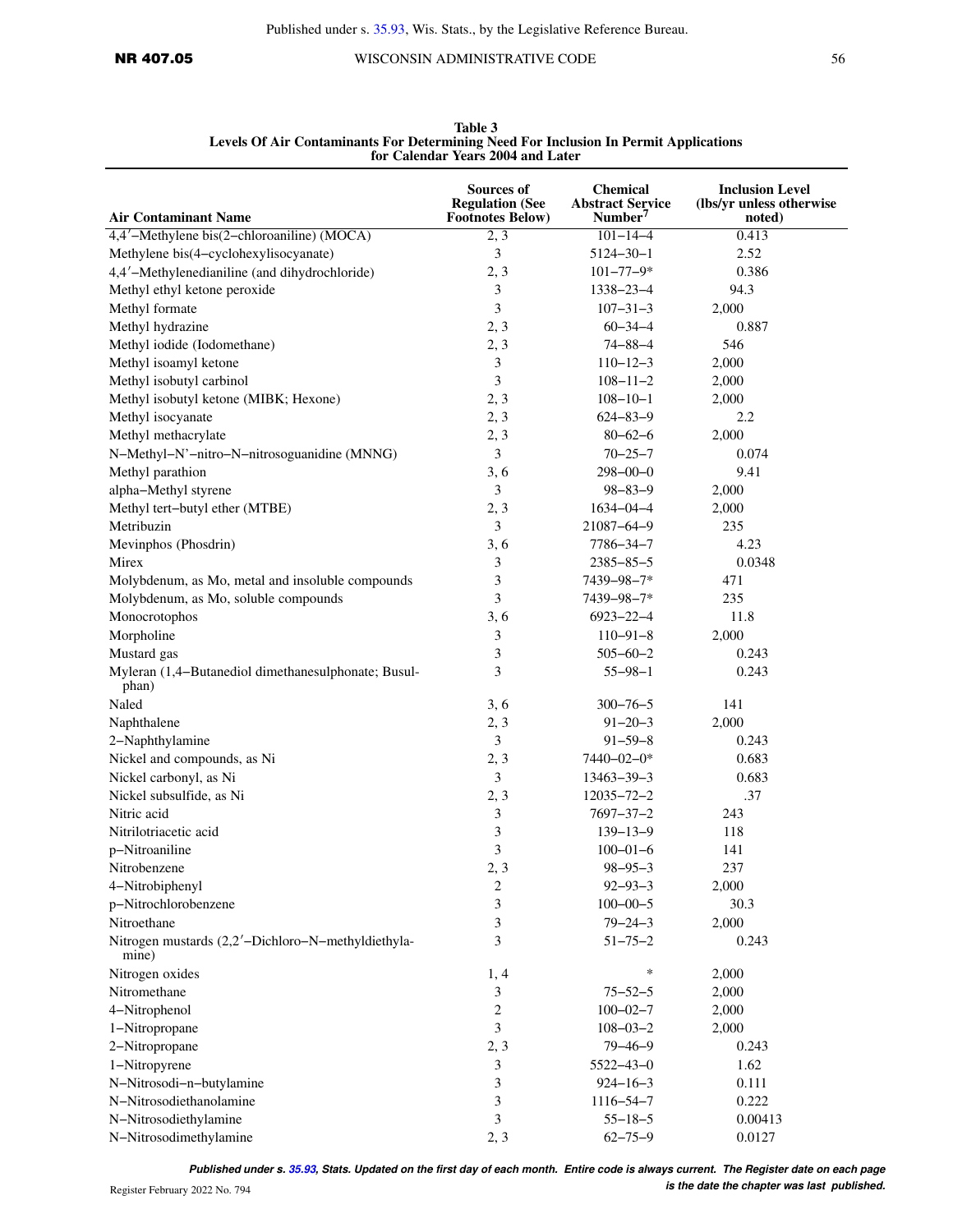56−1 DEPARTMENT OF NATURAL RESOURCES **NR 407.05** 

|                                                   | Sources of              | <b>Chemical</b>         | <b>Inclusion Level</b>   |
|---------------------------------------------------|-------------------------|-------------------------|--------------------------|
|                                                   | <b>Regulation (See</b>  | <b>Abstract Service</b> | (lbs/yr unless otherwise |
| <b>Air Contaminant Name</b>                       | <b>Footnotes Below)</b> | Number <sup>7</sup>     | noted)                   |
| N-Nitrosodi-n-propylamine                         | 3                       | $621 - 64 - 7$          | 0.0888                   |
| N-Nitroso-N-ethylurea                             | 3                       | $759 - 73 - 9$          | 0.0231                   |
| N-Nitroso-N-methylurea                            | 2, 3                    | $684 - 93 - 5$          | 0.00523                  |
| N-Nitrosomethylvinylamine                         | 3                       | $4549 - 40 - 0$         | 0.243                    |
| N-Nitrosomorpholine                               | 2, 3                    | $59 - 89 - 2$           | 0.0935                   |
| N'-Nitrosonornicotine                             | 3                       | $16543 - 55 - 8$        | 0.243                    |
| N-Nitrosopiperidine                               | 3                       | $100 - 75 - 4$          | 0.0658                   |
| N-Nitrosopyrrolidine                              | 3                       | $930 - 55 - 2$          | 0.291                    |
| N-Nitrososarcosine                                | 3                       | 13256-22-9              | 0.243                    |
| Nitrotoluene (mixtures and isomers)               | 3                       | $88 - 72 - 2*$          | 528                      |
| Nitrous oxide                                     | 3                       | $10024 - 97 - 2$        | 2,000                    |
| Octachloronaphthalene                             | 3                       | $2234 - 13 - 1$         | 4.71                     |
| Oestradiol (Estradiol)                            | 3                       | $50 - 28 - 2$           | 0.0162                   |
| Oxalic acid                                       | 3                       | $144 - 62 - 7$          | 47.1                     |
| P,p'-Oxybis(benzenesulfonyl hydrazide)            | 3                       | $80 - 51 - 3$           | 4.71                     |
| Paraquat (respirable sizes) (Paraquat chloride)   | 3, 6                    | $1910 - 42 - 5*$        | 4.71                     |
| Parathion                                         | 2, 3, 6                 | $56 - 38 - 2$           | 4.71                     |
| Particulate matter                                | 4                       | $\ast$                  | 2,000                    |
| Pentachloronaphthalene                            | 3                       | $1321 - 64 - 8$         | 23.5                     |
| Pentachloronitrobenzene (Quintobenzene; PCNB)     | 2, 3                    | $82 - 68 - 8$           | 23.5                     |
| Pentachlorophenol (PCP)                           | 2, 3                    | $87 - 86 - 5$           | 23.5                     |
| Pentyl Acetate (mixtures and isomers)             | 3                       | $628 - 63 - 7*$         | 2,000                    |
| Perchloroethylene (Tetrachloroethylene)           | 2, 3                    | $127 - 18 - 4$          | 30.1                     |
| Perchloromethyl mercaptan                         | 3                       | $594 - 42 - 3$          | 35.8                     |
| Perfluoroisobutylene                              | 3                       | $382 - 21 - 8$          | 5.35                     |
| Persulfates (Ammonium, Potassium, Sodium)         | 3                       | $7727 - 54 - 0*$        | 4.71                     |
| Phenazopyridine and phenazopyridine hydrochloride | 3                       | $136 - 40 - 3*$         | 3.63                     |
| Phenol                                            | 2, 3                    | $108 - 95 - 2$          | 906                      |
| Phenolphthalein                                   | 3                       | $77 - 09 - 8$           | 0.243                    |
| Phenothiazine                                     | 3, 6                    | $92 - 84 - 2$           | 235                      |
| Phenylenediamine (mixtures and isomers)           | 2, 3                    | $106 - 50 - 3*$         | 4.71                     |
| Phenyl ether vapor                                | 3                       | $101 - 84 - 8$          | 328                      |
| Phenyl glycidyl ether (PGE)                       | 3                       | $122 - 60 - 1$          | 28.9                     |
| Phenylhydrazine                                   | 3                       | $100 - 63 - 0$          | 20.8                     |
|                                                   | 3                       |                         |                          |
| Phenyl mercaptan                                  |                         | $108 - 98 - 5$          | 106                      |
| Phenytoin and sodium salt of phenytoin            | 3                       | $57 - 41 - 0*$          | 0.243                    |
| Phorate                                           | 3, 6                    | $298 - 02 - 2$          | 2.35                     |
| Phosgene                                          | 2, 3                    | $75 - 44 - 5$           | 19                       |
| Phosphine                                         | 2, 3                    | $7803 - 51 - 2$         | 19.6                     |
| Phosphoric acid                                   | $\mathfrak{Z}$          | $7664 - 38 - 2$         | 47.1                     |
| Phosphorus (yellow)                               | 2, 3                    | $7723 - 14 - 0$         | 4.77                     |
| Phosphorus oxychloride                            | 3                       | $10025 - 87 - 3$        | 29.5                     |
| Phosphorus pentachloride                          | 3                       | $10026 - 13 - 8$        | 40.1                     |
| Phosphorus pentasulfide                           | 3                       | $1314 - 80 - 3$         | 47.1                     |
| Phosphorus trichloride                            | 3                       | $7719 - 12 - 2$         | 52.9                     |
| Phthalic anhydride                                | 2, 3                    | $85 - 44 - 9$           | 285                      |
| Picric acid                                       | 3                       | $88 - 89 - 1$           | 4.71                     |
| Pindone                                           | 3, 6                    | $83 - 26 - 1$           | 4.71                     |
| Platinum (metal)                                  | 3                       | 7440-06-4               | 47.1                     |
| Platinum, soluble salts, as Pt                    | 3                       | 7440-06-4*              | 0.0941                   |
| PM10                                              | 1,4                     | $\ast$                  | 2,000                    |

**Table 3 Levels Of Air Contaminants For Determining Need For Inclusion In Permit Applications for Calendar Years 2004 and Later**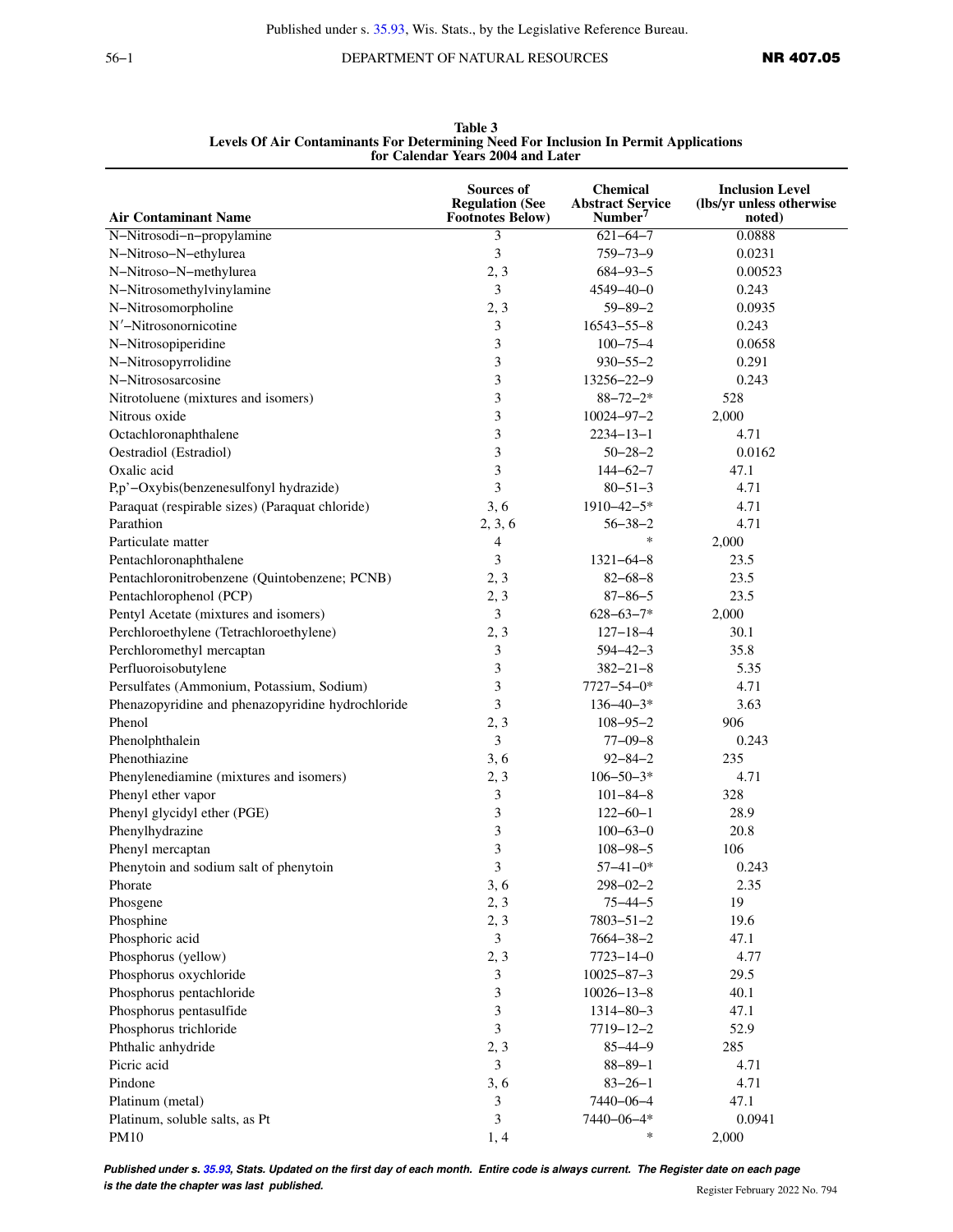| <b>Air Contaminant Name</b>                                                 | <b>Sources of</b><br><b>Regulation (See</b><br><b>Footnotes Below)</b> | <b>Chemical</b><br><b>Abstract Service</b><br>Number <sup>7</sup> | <b>Inclusion Level</b><br>(lbs/yr unless otherwise<br>noted) |
|-----------------------------------------------------------------------------|------------------------------------------------------------------------|-------------------------------------------------------------------|--------------------------------------------------------------|
| Polybrominated biphenyls (PBBs; Bromodiphenyls)                             | 3                                                                      | $59536 - 65 - 1*$                                                 | 0.0207                                                       |
| Polychlorinated biphenyls (PCBs; Chlorodiphenyls;<br>Arochlor)              | 2, 3                                                                   | $1336 - 36 - 3$                                                   | 0.01                                                         |
| Potassium hydroxide                                                         | 3                                                                      | $1310 - 58 - 3$                                                   | 131                                                          |
| Procarbazine and procarbazine hydrochloride                                 | 3                                                                      | $366 - 70 - 1*$                                                   | 0.0444                                                       |
| 1,3-Propane sultone                                                         | 2, 3                                                                   | $1120 - 71 - 4$                                                   | 0.258                                                        |
| Propargyl alcohol                                                           | 3                                                                      | $107 - 19 - 7$                                                    | 108                                                          |
| beta-Propiolactone                                                          | 2, 3                                                                   | $57 - 57 - 8$                                                     | 0.0444                                                       |
| Propionaldehyde                                                             | 2                                                                      | $123 - 38 - 6$                                                    | 2,000                                                        |
| Propionic acid                                                              | 3                                                                      | $79 - 09 - 4$                                                     | 1,426                                                        |
| Propoxur (Baygon)                                                           | 2, 3, 6                                                                | $114 - 26 - 1$                                                    | 23.5                                                         |
| Propylene dichloride (1,2-Dichloropropane)                                  | 2, 3                                                                   | $78 - 87 - 5$                                                     | 71.1                                                         |
| Propylene glycol monomethyl ether (PGME)                                    | 3                                                                      | $107 - 98 - 2$                                                    | 2,000                                                        |
| Propylenimine (2-Methyl aziridine; propylene imine)                         | 2, 3                                                                   | $75 - 55 - 8$                                                     | 0.243                                                        |
| Propylene oxide                                                             | 2, 3                                                                   | $75 - 56 - 9$                                                     | 48                                                           |
|                                                                             |                                                                        | $51 - 52 - 5$                                                     | 0.613                                                        |
| Propylthiouracil                                                            | 3                                                                      |                                                                   |                                                              |
| Pyrethrum                                                                   | 3, 6                                                                   | $8003 - 34 - 7$                                                   | 235                                                          |
| Pyridine                                                                    | 3                                                                      | $110 - 86 - 1$                                                    | 675                                                          |
| Quinoline                                                                   | $\overline{2}$                                                         | $91 - 22 - 5$                                                     | 2,000                                                        |
| Quinone                                                                     | 2, 3, 6                                                                | $106 - 51 - 4$                                                    | 20.8                                                         |
| Resorcinol                                                                  | 3                                                                      | $108 - 46 - 3$                                                    | 2,000                                                        |
| Rhodium (metal) and insoluble compounds, as Rh                              | 3                                                                      | $7440 - 16 - 6*$                                                  | 47.1                                                         |
| Rhodium, soluble compounds, as Rh                                           | 3                                                                      | $7440 - 16 - 6*$                                                  | 0.471                                                        |
| Rotenone (commercial)                                                       | 3, 6                                                                   | $83 - 79 - 4$                                                     | 235                                                          |
| Safrole                                                                     | 3                                                                      | $94 - 59 - 7$                                                     | 2.82                                                         |
| Selenium and compounds, as Se                                               | 2, 3                                                                   | 7782-49-2*                                                        | 9.41                                                         |
| Silicon tetrahydride (Silane)                                               | 3                                                                      | $7803 - 62 - 5$                                                   | 309                                                          |
| Sodium Azide, as sodium azide or hydrazoic acid vapor                       | 3                                                                      | $26628 - 22 - 8*$                                                 | 19.1                                                         |
| Sodium bisulfite                                                            | 3                                                                      | $7631 - 90 - 5$                                                   | 235                                                          |
| Sodium fluoroacetate                                                        | 3, 6                                                                   | $62 - 74 - 8$                                                     | 2.35                                                         |
| Sodium hydroxide                                                            | 3                                                                      | $1310 - 73 - 2$                                                   | 131                                                          |
| Sodium metabisulfite                                                        | 3                                                                      | $7681 - 57 - 4$                                                   | 235                                                          |
| Stibine (Antimony hydride)                                                  | 3, 6                                                                   | $7803 - 52 - 3$                                                   | 24                                                           |
| Stoddard solvent (Mineral spirits)                                          | 3                                                                      | $8052 - 41 - 3$                                                   | 2,000                                                        |
| Streptozotocin                                                              | 3                                                                      | 18883-66-4                                                        | 0.00573                                                      |
| Strong inorganic acid mists containing sulfuric acid<br>$($ >35% by weight) | 3                                                                      | 7664-93-9                                                         | 0.243                                                        |
| Strychnine                                                                  | 3, 6                                                                   | $57 - 24 - 9$                                                     | 7.06                                                         |
| Styrene oxide                                                               | $\overline{c}$                                                         | $96 - 09 - 3$                                                     | 2,000                                                        |
| Styrene, monomer                                                            | 2, 3                                                                   | $100 - 42 - 5$                                                    | 2,000                                                        |
| Sulfometuron methyl                                                         | 3                                                                      | 74222-97-2                                                        | 235                                                          |
| Sulfotep (TEDP)                                                             | 3, 6                                                                   | $3689 - 24 - 5$                                                   | 9.41                                                         |
| Sulfur dioxide                                                              | 1, 4                                                                   | $7446 - 09 - 5$                                                   | 2,000                                                        |
| Sulfur monochloride                                                         | 3                                                                      | $10025 - 67 - 9$                                                  | 361                                                          |
| Sulfur tetrafluoride                                                        | 3                                                                      | $7783 - 60 - 0$                                                   | 28.9                                                         |
| Sulfuryl fluoride                                                           | 3, 6                                                                   | $2699 - 79 - 8$                                                   | 982                                                          |
| Sulprofos                                                                   | 3                                                                      | 35400-43-2                                                        | 47.1                                                         |
| Talc, containing no asbestos fibers                                         | 3                                                                      | 14807-96-6                                                        | 94.1                                                         |
| Tantalum, metal and oxide dusts, as Ta                                      | 3                                                                      | 7440-25-7*                                                        | 235                                                          |
| Tellurium and compounds, except hydrogen telluride, as<br>Te                | 3                                                                      | 13494-80-9*                                                       | 4.71                                                         |

**Table 3 Levels Of Air Contaminants For Determining Need For Inclusion In Permit Applications for Calendar Years 2004 and Later**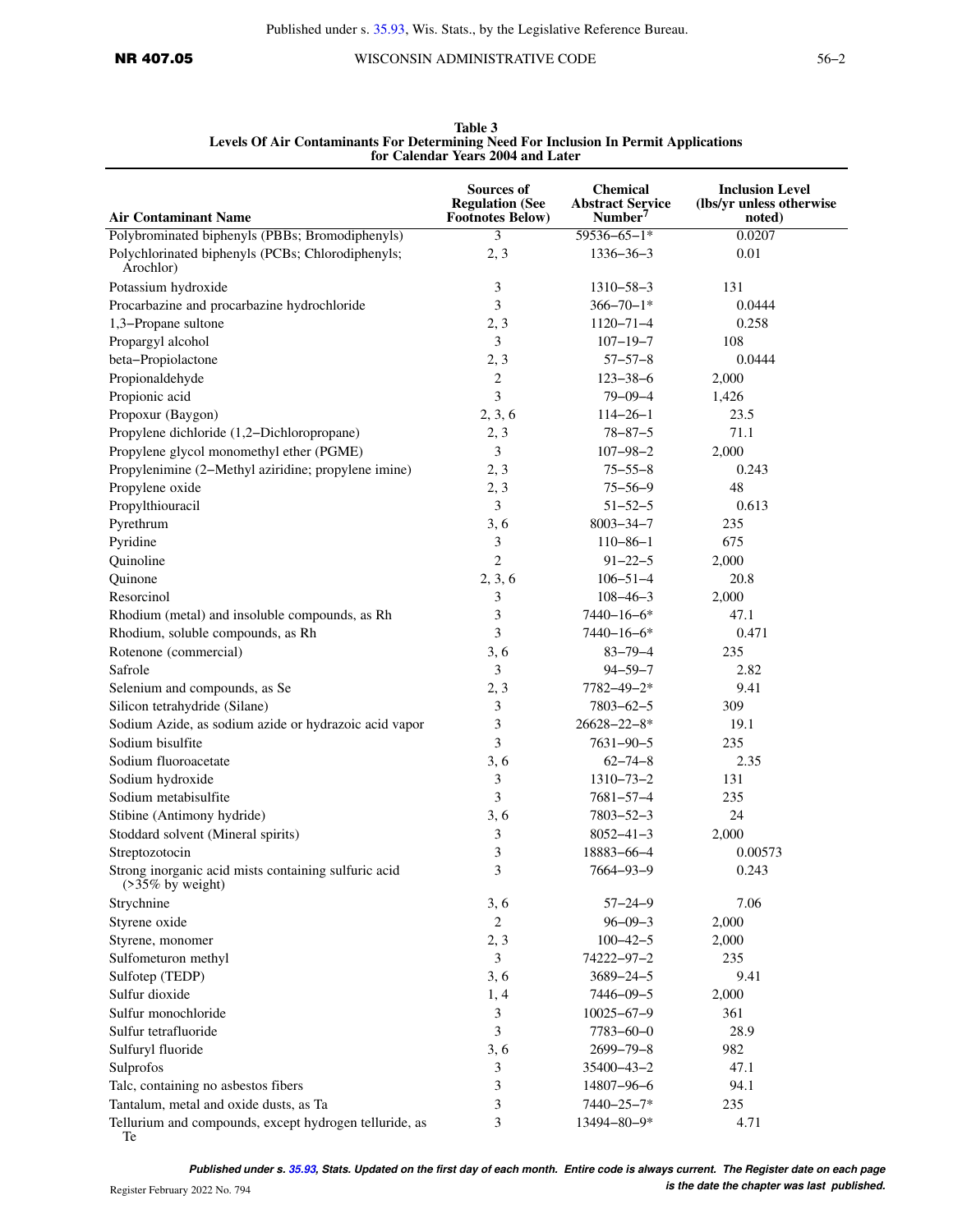56−3 DEPARTMENT OF NATURAL RESOURCES **NR 407.05** 

| <b>Air Contaminant Name</b>                                                          | Sources of<br><b>Regulation (See</b><br><b>Footnotes Below)</b> | <b>Chemical</b><br><b>Abstract Service</b><br>Number <sup>7</sup> | <b>Inclusion Level</b><br>(lbs/yr unless otherwise<br>noted) |
|--------------------------------------------------------------------------------------|-----------------------------------------------------------------|-------------------------------------------------------------------|--------------------------------------------------------------|
| <b>TEPP</b>                                                                          | 3, 6                                                            | $107 - 49 - 3$                                                    | 2.35                                                         |
| Terphenyls                                                                           | 3                                                               | $26140 - 60 - 3$                                                  | 327                                                          |
| 2,3,7,8-Tetrachlorodibenzo-p-dioxin (Dioxin;<br>2,3,7,8-TCDD), as dioxin equivalents | 2, 3, 4                                                         | $1746 - 01 - 6$                                                   | 0.00001                                                      |
| 1,1,2,2-Tetrachloroethane                                                            | 2, 3                                                            | $79 - 34 - 5$                                                     | 323                                                          |
| Tetrachloronaphthalene                                                               | 3                                                               | $1335 - 88 - 2$                                                   | 94.1                                                         |
| 1,1,1,2-Tetrafluoroethane                                                            | 3                                                               | $811 - 97 - 2$                                                    | 2,000                                                        |
| Tetrafluoroethylene                                                                  | 3                                                               | $116 - 14 - 3$                                                    | 0.243                                                        |
| Tetrahydrofuran                                                                      | 3                                                               | $109 - 99 - 9$                                                    | 2,000                                                        |
| Tetranitromethane                                                                    | 3                                                               | $509 - 14 - 8$                                                    | 0.243                                                        |
|                                                                                      | 3                                                               | 7440-28-0*                                                        | 4.71                                                         |
| Thallium, elemental and soluble compounds, as Tl                                     |                                                                 |                                                                   |                                                              |
| Thionyl chloride                                                                     | 3                                                               | 7719-09-7                                                         | 318                                                          |
| Thiourea                                                                             | 3                                                               | $62 - 56 - 6$                                                     | 8.46                                                         |
| Thiram                                                                               | 3, 6                                                            | $137 - 26 - 8$                                                    | 47.1                                                         |
| Tin organic compounds, as Sn                                                         | 3                                                               | $7440 - 31 - 5*$                                                  | 4.71                                                         |
| Tin, metal, oxides and inorganic compounds, except tin<br>hydride, as Sn             | 3                                                               | $7440 - 31 - 5*$                                                  | 94.1                                                         |
| Titanium tetrachloride                                                               | 2                                                               | $7550 - 45 - 0$                                                   | 2,000                                                        |
| Toluene (Toluol)                                                                     | 2, 3                                                            | $108 - 88 - 3$                                                    | 2,000                                                        |
| 2,4-/2,6-Toluene diisocyanate (mixtures and isomers)<br>(TDI)                        | 2, 3                                                            | 584-84-9*                                                         | 1.24                                                         |
| m- and p-Toluidine                                                                   | 3                                                               | $108 - 44 - 1$                                                    | 412                                                          |
| o-Toluidine and o-toluidine hydrochloride and mixed<br>isomers                       | 2, 3                                                            | $95 - 53 - 4*$                                                    | 3.48                                                         |
| Total reduced sulfur and reduced sulfur compounds                                    | 4                                                               | $\ast$                                                            | 2,000                                                        |
| Tributyl phosphate                                                                   | 3                                                               | $126 - 73 - 8$                                                    | 103                                                          |
| 1,2,4-Trichlorobenzene                                                               | 2, 3                                                            | $120 - 82 - 1$                                                    | 2,000                                                        |
| 1,1,2-Trichloroethane                                                                | 2, 3                                                            | $79 - 00 - 5$                                                     | 2,000                                                        |
| Trichloroethylene (Trichloroethene)                                                  | 2, 3                                                            | $79 - 01 - 6$                                                     | 88.8                                                         |
| Trichloronaphthalene                                                                 | 3                                                               | $1321 - 65 - 9$                                                   | 235                                                          |
| 2,4,5-Trichlorophenol                                                                | $\overline{2}$                                                  | $95 - 95 - 4$                                                     | 2,000                                                        |
| 2,4,6-Trichlorophenol                                                                | 2, 3                                                            | $88 - 06 - 2$                                                     | 57.3                                                         |
| 1,2,3-Trichloropropane                                                               | 3                                                               | $96 - 18 - 4$                                                     | 0.243                                                        |
| Triethanolamine                                                                      | 3                                                               | $102 - 71 - 6$                                                    | 235                                                          |
| Triethylamine                                                                        | $\overline{c}$                                                  | $121 - 44 - 8$                                                    | 195                                                          |
| Trifluralin                                                                          | $\overline{2}$                                                  | $1582 - 09 - 8$                                                   | 2,000                                                        |
| 1,3,5-Triglycidyl-s-triazinetrione                                                   | 3                                                               | $2451 - 62 - 9$                                                   | 2.35                                                         |
| Trimellitic anhydride                                                                | 3                                                               | $552 - 30 - 7$                                                    | 2.62                                                         |
| Trimethyl benzene (mixtures and isomers)                                             | 3                                                               | $25551 - 13 - 7*$                                                 | 2,000                                                        |
| Trimethylamine                                                                       |                                                                 |                                                                   | 569                                                          |
|                                                                                      | 3<br>$\overline{c}$                                             | $75 - 50 - 3$                                                     |                                                              |
| 2,2,4-Trimethylpentane                                                               |                                                                 | $540 - 84 - 1$                                                    | 2,000                                                        |
| 2,4,6-Trinitrotoluene (TNT)                                                          | 3                                                               | $118 - 96 - 7$                                                    | 4.71                                                         |
| Triorthocresyl phosphate                                                             | 3                                                               | $78 - 30 - 8$                                                     | 4.71                                                         |
| Triphenyl phosphate                                                                  | 3                                                               | $115 - 86 - 6$                                                    | 141                                                          |
| Tris(1-aziridinyl)phosphine sulfide (Thiotepa)                                       | 3                                                               | $52 - 24 - 4$                                                     | 0.0523                                                       |
| Tris(2,3-dibromopropyl phosphate)                                                    | 3                                                               | $126 - 72 - 7$                                                    | 0.269                                                        |
| Tungsten - as W, metal and insoluble compounds                                       | 3                                                               | 7440-33-7*                                                        | 235                                                          |
| Tungsten - as W, soluble compounds                                                   | 3                                                               | $7440 - 33 - 7*$                                                  | 47.1                                                         |
| Uranium (natural), soluble & insoluble compounds, as U                               | 3                                                               | $7440 - 61 - 1*$                                                  | 9.41                                                         |
| Urethane (Ethyl carbamate)                                                           | 2, 3                                                            | $51 - 79 - 6$                                                     | 0.613                                                        |
| n-Valeraldehyde                                                                      | 3                                                               | $110 - 62 - 3$                                                    | 2,000                                                        |
| Vanadium pentoxide, as V205, respirable dust and fume                                | 3                                                               | $1314 - 62 - 1$                                                   | 2.35                                                         |

**Table 3 Levels Of Air Contaminants For Determining Need For Inclusion In Permit Applications for Calendar Years 2004 and Later**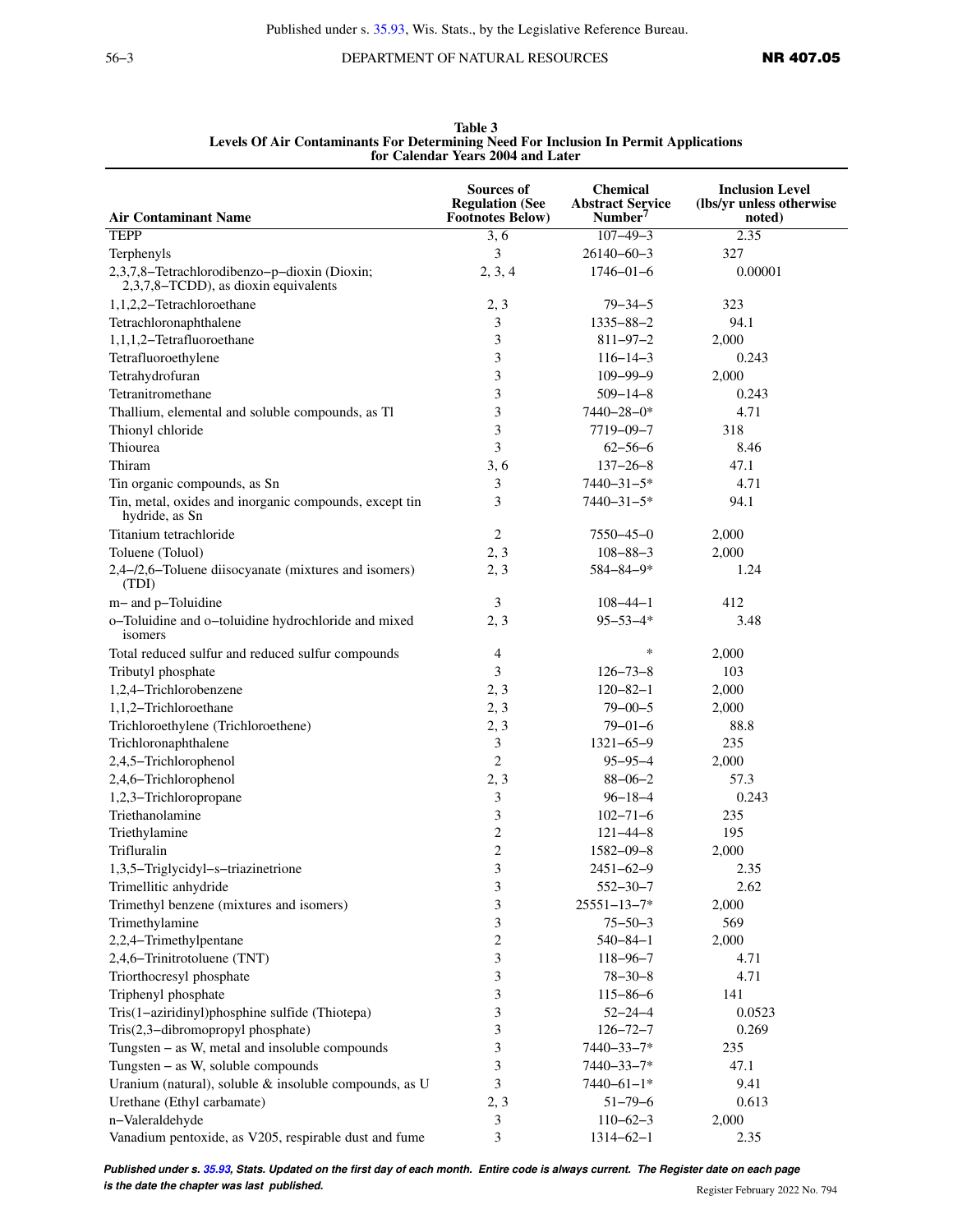| <b>Air Contaminant Name</b>                                    | <b>Sources of</b><br><b>Regulation (See</b><br><b>Footnotes Below)</b> | <b>Chemical</b><br><b>Abstract Service</b><br>Number <sup>7</sup> | <b>Inclusion Level</b><br>(lbs/yr unless otherwise)<br>noted) |
|----------------------------------------------------------------|------------------------------------------------------------------------|-------------------------------------------------------------------|---------------------------------------------------------------|
| Vinyl acetate                                                  | 2, 3                                                                   | $108 - 05 - 4$                                                    | 1,657                                                         |
| Vinyl bromide                                                  | $\overline{2}$                                                         | $593 - 60 - 2$                                                    | 103                                                           |
| Vinyl chloride                                                 | 2, 3                                                                   | $75 - 01 - 4$                                                     | 20.2                                                          |
| Vinyl cyclohexene dioxide (4-vinyl-1-cyclohexene<br>diepoxide) | 3                                                                      | $106 - 87 - 6$                                                    | 0.243                                                         |
| 4–Vinyl cyclohexene                                            | 3                                                                      | $100 - 40 - 3$                                                    | 20.8                                                          |
| Vinyl fluoride                                                 | 3                                                                      | $75 - 02 - 5$                                                     | 88.6                                                          |
| Vinylidene chloride (1,1–Dichloroethylene)                     | 2, 3                                                                   | $75 - 35 - 4$                                                     | 933                                                           |
| Vinyl toluene                                                  | 3                                                                      | $25013 - 15 - 4$                                                  | 2,000                                                         |
| Volatile organic compounds (Reactive organic gases)            |                                                                        | ∗                                                                 | 2,000                                                         |
| Warfarin                                                       | 3, 6                                                                   | $81 - 81 - 2$                                                     | 4.71                                                          |
| Xylene (mixtures and isomers) (Xylol; Dimethyl Ben-<br>zene)   | 2, 3                                                                   | $1330 - 20 - 7*$                                                  | 2,000                                                         |
| m-Xylene-alpha, alpha' - diamine                               | 3                                                                      | $1477 - 55 - 0$                                                   | 6.54                                                          |
| Xylidine (mixtures and isomers)                                | 3                                                                      | $1300 - 73 - 8*$                                                  | 117                                                           |
| Yttrium metal and compounds, as Y                              | 3                                                                      | $7440 - 65 - 5*$                                                  | 47.1                                                          |
| Zeolites (Erionite)                                            | 3                                                                      | $66733 - 21 - 9$                                                  | 0.243                                                         |
| Zirconium and compounds, as Zr                                 | 3                                                                      | $7440 - 67 - 7*$                                                  | 235                                                           |

**Table 3 Levels Of Air Contaminants For Determining Need For Inclusion In Permit Applications for Calendar Years 2004 and Later**

1 Criteria pollutant or criteria pollutant precursor.

2 Federal hazardous air pollutant listed under section 112(b) of the Act.

3 State hazardous air pollutant.

4 Federal New Source Performance Standard.

5 Stratospheric ozone depleting substance.

6 Pesticides, rodenticides, insecticides, herbicides and fungicides.

7 The Chemical Abstract Service or CAS numbers refer to the unique chemical abstracts service registry number assigned to a specific chemical, isomer or mixture of chemicals or isomers and recorded in the CAS chemical registry system by the Chemical Abstracts Service, PO Box 3012, Columbus OH 42310, phone 1−614−447−3600.

<sup>8</sup> Glycol ethers include mono− and di−ethers of ethylene glycol, diethylene glycol, and triethylene glycol, R−(OCH2CH2)n−OR′

where: n = 1, 2 or 3

R = alkyl C7 or less

or R = phenyl or alkyl substituted phenyl R′ = H or alkyl C7 or less, or OR′ consists of carboxylic acid ester, sulfate, phosphate, nitrate or sulfonate.

9 Emissions of GHG on a carbon dioxide equivalent basis shall be determined according to s. NR 405.07 (9) (b).

10 Federal greenhouse gases listed under 40 CFR Part 70.

\* Indicates contaminants for which multiple CAS numbers may apply. For contaminants listed as a metal and its compounds, the given CAS number refers to the metal.

**History:** Cr. [Register, December, 1984, No. 348](https://docs-preview.legis.wisconsin.gov/document/register/348/B/toc), eff. 1–1–85; r. and recr. [Register, December, 1993, No. 456,](https://docs-preview.legis.wisconsin.gov/document/register/456/B/toc) eff. 1–1–94; am. (4) (b), (c) 1., [Register, February, 1995,](https://docs-preview.legis.wisconsin.gov/document/register/470/B/toc) [No. 470](https://docs-preview.legis.wisconsin.gov/document/register/470/B/toc), eff. 3–1–95; r. and recr. (4) (h) 5., Regi am. (1), (2), (4) (e), (h) 5., (i) 4. and Table 2 [Register January 2010 No. 649](https://docs-preview.legis.wisconsin.gov/document/register/649/B/toc), eff. 2–1–10; [EmR1046](https://docs-preview.legis.wisconsin.gov/document/emergencyrules/EmR1046): emerg. am. Table 3, eff. 12–15–10; CR 10–144: am. Table 3 [Register](https://docs-preview.legis.wisconsin.gov/document/register/668/B/toc)<br>[August 2011 No. 668](https://docs-preview.legis.wisconsin.gov/document/register/668/B/toc), eff. 9–1–11; CR 15–005: am. (4) [Register September 2020 No. 777,](https://docs-preview.legis.wisconsin.gov/document/register/777/B/toc) eff. 10−1−20.

**NR 407.06 Complete applications. (1)** An application for an operation permit shall be initially deemed complete only if it contains all of the information described in s. [NR 407.05 \(4\)](https://docs-preview.legis.wisconsin.gov/document/administrativecode/NR%20407.05(4)) and, for each form submitted, if all portions of that form which are specifically designated as necessary for a complete application are completed. The department may require an applicant to submit data necessary to complete any incomplete application.

**(2)** After an application for an operation permit has been initially deemed complete, the department may require additional information, including other information than that requested on the application forms, as needed to process the application. The department shall specify, in writing, a reasonable time period, of not less than 30 days, for the applicant to submit the requested information. The applicant may request and the department may grant a reasonable extension of the time period to submit the requested information. If the applicant does not supply the information requested by the date specified, the authorization for a stationary source to operate under s. [285.62 \(8\)](https://docs-preview.legis.wisconsin.gov/document/statutes/285.62(8)), Stats., shall no longer apply to the source.

**(3)** Unless the department determines in writing that an application for an operation permit is not complete within 20 days from the date that the application or additional information requested under sub. [\(2\)](https://docs-preview.legis.wisconsin.gov/document/administrativecode/NR%20407.06(2)) is submitted, the application shall be deemed complete.

**History:** Cr. [Register, December, 1993, No. 456](https://docs-preview.legis.wisconsin.gov/document/register/456/B/toc), eff. 1−1−94; am. (2), [Register,](https://docs-preview.legis.wisconsin.gov/document/register/504/B/toc) [December, 1997, No. 504](https://docs-preview.legis.wisconsin.gov/document/register/504/B/toc), eff. 1-1-98.

**NR 407.07 Action on applications. (1)** The department shall follow the procedures in s. [285.62,](https://docs-preview.legis.wisconsin.gov/document/statutes/285.62) Stats., in acting on applications for operation permits and for renewals of operation permits. The requirements in s.  $285.62$  (6) (a) to [\(c\)](https://docs-preview.legis.wisconsin.gov/document/statutes/285.62(6)(c)), Stats., do not apply with respect to non−part 70 sources.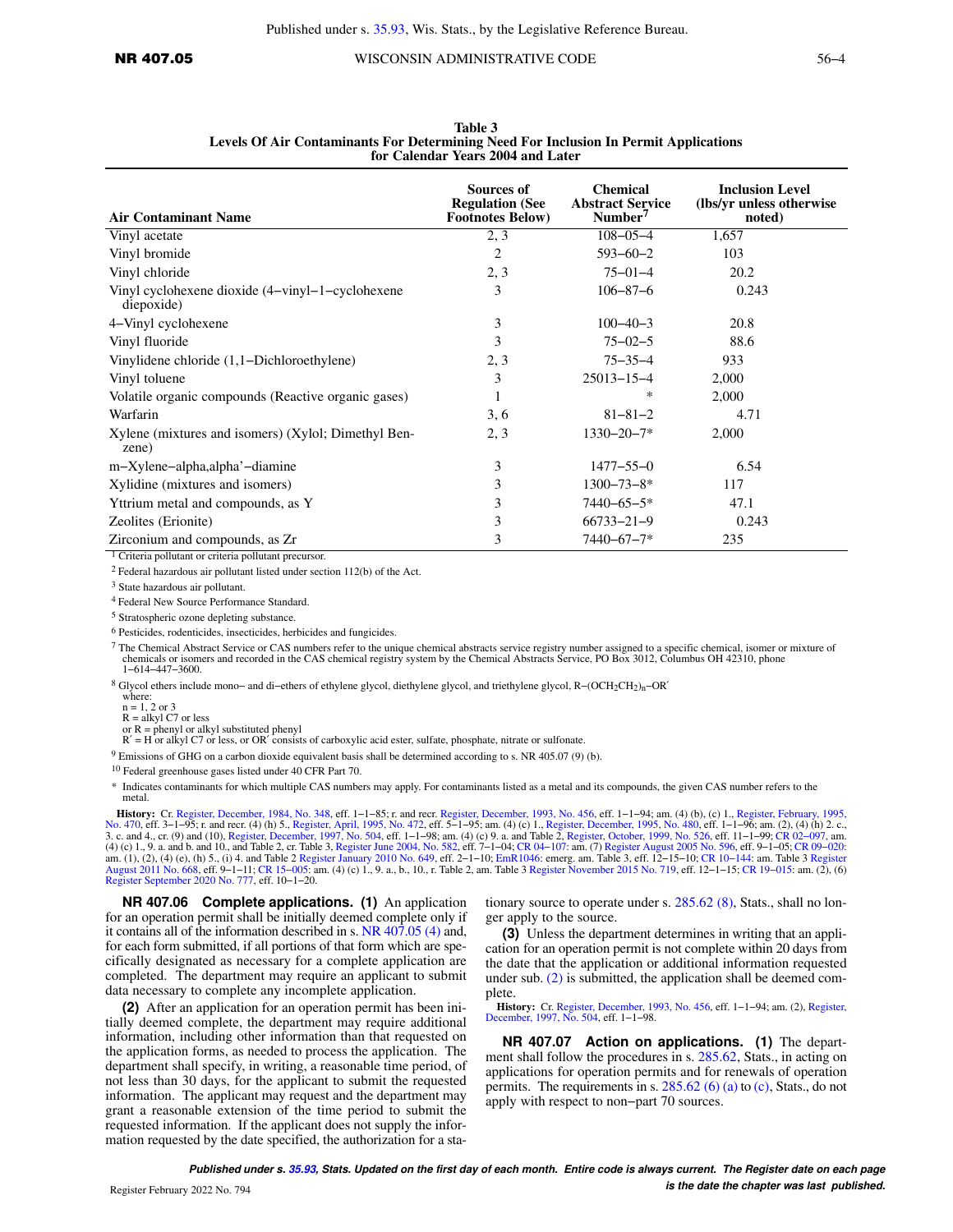**(2)** For applications for existing sources received by January 1, 1995, the department shall issue or deny the operation permit within 30 months after receiving a complete application.

**(3)** For applications for new or modified sources for which a construction permit is required under s. [285.60 \(1\) \(a\),](https://docs-preview.legis.wisconsin.gov/document/statutes/285.60(1)(a)) Stats., and ch. [NR 406](https://docs-preview.legis.wisconsin.gov/document/administrativecode/ch.%20NR%20406), the department shall:

(a) Conduct the review, notification and publication, public comment and public hearing processes under s. [285.62 \(3\)](https://docs-preview.legis.wisconsin.gov/document/statutes/285.62(3)) to [\(5\),](https://docs-preview.legis.wisconsin.gov/document/statutes/285.62(5)) Stats., for the operation permit simultaneously with the similar processes under s.  $285.61$  (3) to [\(7\)](https://docs-preview.legis.wisconsin.gov/document/statutes/285.61(7)), Stats., for the construction permit.

(b) Issue or deny the operation permit within 180 days after the application is considered to be complete or after the applicant submits to the department the results of all equipment testing and emission monitoring required under the construction permit, whichever is later.

(c) 1. Except as provided in subd. [3.,](https://docs-preview.legis.wisconsin.gov/document/administrativecode/NR%20407.07(3)(c)3.) for part 70 sources, if, when comparing the permit conditions and emissions allowed under the construction permit to the permit conditions and emissions that would be allowed under the proposed operation permit prepared pursuant to s. [285.62 \(6\),](https://docs-preview.legis.wisconsin.gov/document/statutes/285.62(6)) Stats., there will be a change that would require treatment as a significant permit revision under s. [NR 407.13,](https://docs-preview.legis.wisconsin.gov/document/administrativecode/NR%20407.13) the department shall repeat the review, notification and publication, and public comment and public hearing processes under s.  $285.62$  (3), [\(4\)](https://docs-preview.legis.wisconsin.gov/document/statutes/285.62(4)) and [\(5\)](https://docs-preview.legis.wisconsin.gov/document/statutes/285.62(5)), Stats., with the new proposed conditions or higher levels of emissions prior to further processing of the permit.

2. For non−part 70 sources, if, when comparing the permit conditions and emissions allowed under the construction permit to the permit conditions and emissions that would be allowed under the operation permit, there will be a change that would require treatment as a significant permit revision under s. [NR](https://docs-preview.legis.wisconsin.gov/document/administrativecode/NR%20407.13) [407.13,](https://docs-preview.legis.wisconsin.gov/document/administrativecode/NR%20407.13) the department shall repeat the review, notification and publication, public comment and public hearing processes under s.  $285.62$  (3), [\(4\)](https://docs-preview.legis.wisconsin.gov/document/statutes/285.62(4)) and [\(5\)](https://docs-preview.legis.wisconsin.gov/document/statutes/285.62(5)), Stats., with the new proposed conditions or higher levels of emissions prior to issuing the permit.

3. Notwithstanding subd. [1.](https://docs-preview.legis.wisconsin.gov/document/administrativecode/NR%20407.07(3)(c)1.), for permits issued to part 70 sources prior to EPA approval of Wisconsin's operation permit program under section 502 (d) of the Act ([42 USC 7661a](https://docs-preview.legis.wisconsin.gov/document/usc/42%20USC%207661a) (d)), if, when comparing the permit conditions and emissions allowed under the construction permit to the permit conditions and emissions that would be allowed under the operation permit, there will be a change that would require treatment as a significant permit revision under s. [NR 407.13](https://docs-preview.legis.wisconsin.gov/document/administrativecode/NR%20407.13), the department shall repeat the review, notification and publication, public comment and public hearing processes under s.  $285.62$  (3), [\(4\)](https://docs-preview.legis.wisconsin.gov/document/statutes/285.62(4)) and [\(5\),](https://docs-preview.legis.wisconsin.gov/document/statutes/285.62(5)) Stats., with the new proposed conditions or higher levels of emissions prior to issuing the permit.

**History:** Cr. [Register, December, 1993, No. 456,](https://docs-preview.legis.wisconsin.gov/document/register/456/B/toc) eff. 1−1−94; [CR 04−106](https://docs-preview.legis.wisconsin.gov/document/cr/2004/106): am. (3) (b) [Register November 2005 No. 599,](https://docs-preview.legis.wisconsin.gov/document/register/599/B/toc) eff. 12−1−05; [CR 09−020](https://docs-preview.legis.wisconsin.gov/document/cr/2009/20): am. (3) (c) 3. [Regis](https://docs-preview.legis.wisconsin.gov/document/register/649/B/toc)[ter January 2010 No. 649,](https://docs-preview.legis.wisconsin.gov/document/register/649/B/toc) eff. 2−1−10.

**NR 407.075 Greenhouse gases.** Emissions of greenhouse gases at a stationary source shall only be subject to regulation under the Act if, on or after July 1, 2011, the source emits or has the potential to emit 100,000 tpy or more of GHG on a carbon dioxide equivalent basis. For purposes of this section, emissions of GHG on a carbon dioxide equivalent basis shall be determined according to s. [NR 405.07 \(9\) \(b\)](https://docs-preview.legis.wisconsin.gov/document/administrativecode/NR%20405.07(9)(b)).

**History:** [EmR1046:](https://docs-preview.legis.wisconsin.gov/document/emergencyrules/EmR1046) emerg. cr., eff. 12−15−10; [CR 10−144](https://docs-preview.legis.wisconsin.gov/document/cr/2010/144): cr. [Register August](https://docs-preview.legis.wisconsin.gov/document/register/668/B/toc) [2011 No. 668,](https://docs-preview.legis.wisconsin.gov/document/register/668/B/toc) eff. 9−1−11.

**NR 407.08 Dates by which permits are required. (1)** EXISTING SOURCES. Except as provided in s. [285.62 \(8\)](https://docs-preview.legis.wisconsin.gov/document/statutes/285.62(8)), Stats., no stationary source which is required to obtain an operation permit under s. [285.60 \(2\) \(a\),](https://docs-preview.legis.wisconsin.gov/document/statutes/285.60(2)(a)) Stats., and this chapter may operate after the date specified for that source in Table 1 of s. [NR 407.04](https://docs-preview.legis.wisconsin.gov/document/administrativecode/NR%20407.04) without an operation permit issued by the department.

**(2)** NEW OR MODIFIED SOURCES. Except as provided in ss. [285.60 \(1\) \(a\) 2.](https://docs-preview.legis.wisconsin.gov/document/statutes/285.60(1)(a)2.) and [285.62 \(8\),](https://docs-preview.legis.wisconsin.gov/document/statutes/285.62(8)) Stats., no new or modified source which is required to obtain an operation permit under s. [285.60 \(1\)](https://docs-preview.legis.wisconsin.gov/document/statutes/285.60(1)(b)) [\(b\),](https://docs-preview.legis.wisconsin.gov/document/statutes/285.60(1)(b)) Stats., and this chapter may operate without an operation permit issued by the department.

**History:** Cr. [Register, December, 1993, No. 456](https://docs-preview.legis.wisconsin.gov/document/register/456/B/toc), eff. 1−1−94; am. (2), [Register,](https://docs-preview.legis.wisconsin.gov/document/register/504/B/toc) [December, 1997, No. 504](https://docs-preview.legis.wisconsin.gov/document/register/504/B/toc), eff. 1−1−98.

**NR 407.09 Permit content. (1)** STANDARD PERMIT REQUIREMENTS. Each permit issued under this chapter shall include, at a minimum, the following elements:

(a) Emission limitations and standards, including those operational requirements and limitations that are applied to assure compliance with all applicable requirements at the time of permit issuance, as follows:

1. The origin of and authority for each limitation, standard or requirement shall be specified and referenced and any difference in form as compared to the applicable requirement upon which the limitation, standard or requirement is based shall be identified.

2. Where an applicable requirement of the Act is more stringent than an applicable requirement of the acid rain program, both provisions shall be incorporated into the permit and shall be enforceable by the department and by EPA.

(b) The duration of the permit as follows:

1. The term of a part 70 source operation permit may not exceed 5 years.

2. The term of an operation permit issued to an affected source shall be fixed at 5 years.

3. The term of a non−part 70 source operation permit does not expire unless the department specifies an expiring term in the permit upon considering any of the following:

a. Ongoing or recurring non−compliance or enforcement action taken by the department or the administrator.

b. A request by the permittee.

c. A determination by the department.

4. The term specified by the department under subd. [3.](https://docs-preview.legis.wisconsin.gov/document/administrativecode/NR%20407.09(1)(b)3.) for a non−part 70 source shall be at least 5 years from the date of the last issued initial or renewed operation permit. When establishing an expiration date, the department shall provide adequate time for the permit holder to prepare and submit a renewal application consistent with the timelines in s. [NR 407.04 \(2\).](https://docs-preview.legis.wisconsin.gov/document/administrativecode/NR%20407.04(2))

(c) Monitoring, related recordkeeping and reporting requirements, as follows:

1. All applicable monitoring requirements, including:

a. All emissions monitoring, analysis procedures and test methods required under the applicable requirements.

b. Where the applicable requirement does not require periodic testing or instrumental or noninstrumental monitoring, periodic monitoring or testing sufficient to yield reliable data from the relevant time period that are representative of the stationary source's compliance with the permit. Monitoring or testing requirements shall assure use of terms, test methods, units, averaging periods, and other statistical conventions consistent with the applicable requirement. Monitoring may consist of recordkeeping sufficient to meet the requirements of this subd. [1. b.](https://docs-preview.legis.wisconsin.gov/document/administrativecode/NR%20407.09(1)(c)1.b.) Permits for non−part 70 sources shall contain the requirements in this subd. [1. b.](https://docs-preview.legis.wisconsin.gov/document/administrativecode/NR%20407.09(1)(c)1.b.) only for those air contaminants emitted from an emissions unit, operation, or activity where the actual emissions exceed the levels in Table 3 in s. [NR 407.05.](https://docs-preview.legis.wisconsin.gov/document/administrativecode/NR%20407.05) Actual emissions used for this determination shall be those reported under ch. [NR](https://docs-preview.legis.wisconsin.gov/document/administrativecode/ch.%20NR%20438) [438](https://docs-preview.legis.wisconsin.gov/document/administrativecode/ch.%20NR%20438) for the most recent year prior to when the permit or renewal is issued.

c. As necessary, requirements concerning the use, maintenance, calibration and, where appropriate, installation of monitoring equipment or methods.

2. All applicable recordkeeping requirements in s. [NR](https://docs-preview.legis.wisconsin.gov/document/administrativecode/NR%20439.04) [439.04](https://docs-preview.legis.wisconsin.gov/document/administrativecode/NR%20439.04).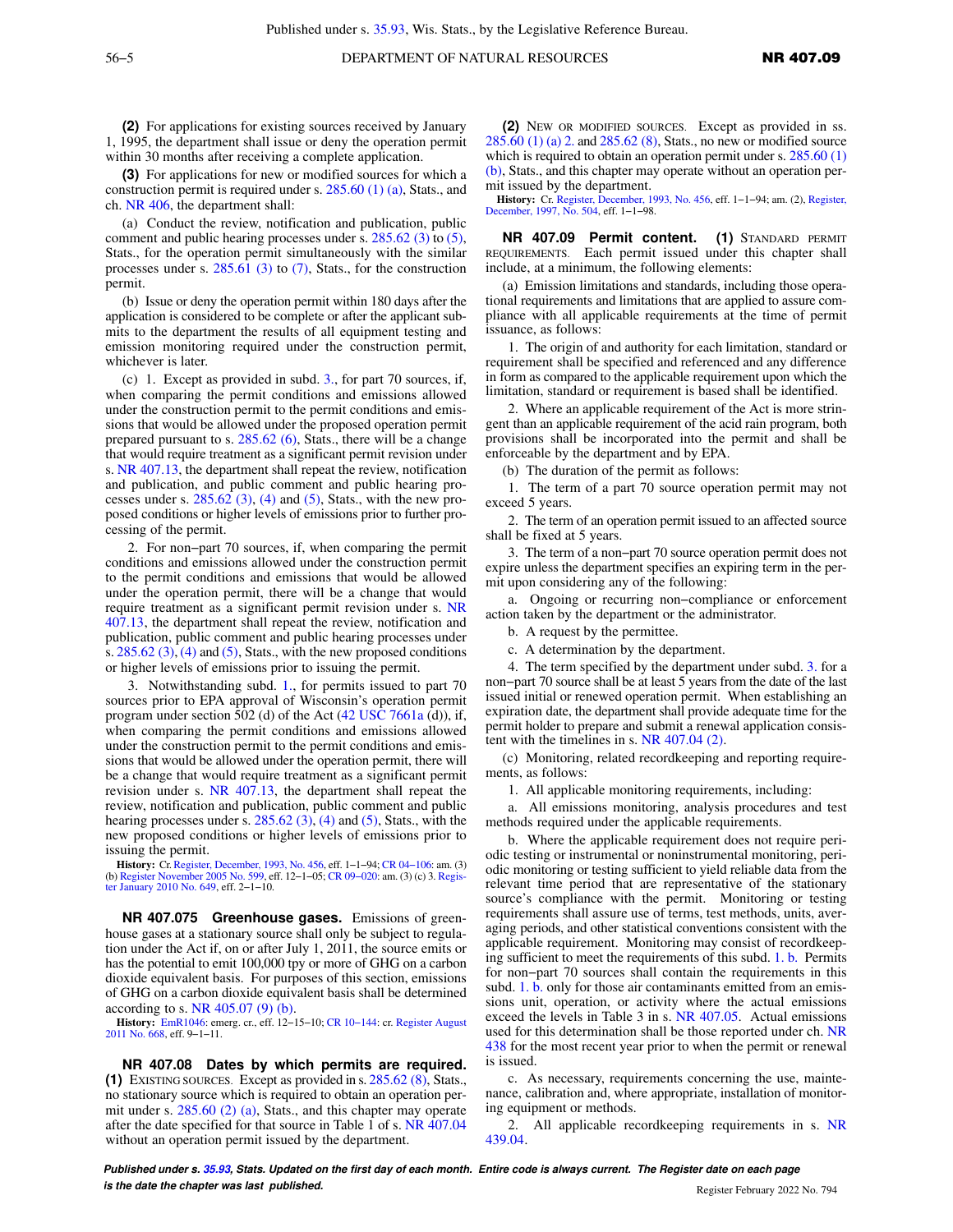3. Reporting requirements consistent with all applicable requirements and including the following:

a. Submittal of reports required under s. [NR 439.03 \(1\) \(b\)](https://docs-preview.legis.wisconsin.gov/document/administrativecode/NR%20439.03(1)(b)).

b. Prompt reporting of deviations from and violations of permit terms and conditions in accordance with s. [NR 439.03 \(4\)](https://docs-preview.legis.wisconsin.gov/document/administrativecode/NR%20439.03(4)), [\(5\)](https://docs-preview.legis.wisconsin.gov/document/administrativecode/NR%20439.03(5)) and [\(6\).](https://docs-preview.legis.wisconsin.gov/document/administrativecode/NR%20439.03(6))

(d) A severability clause that states that, in the event of a successful challenge to any portion of the permit, all other portions of the permit remain valid and effective.

(e) A provision requiring the payment of fees required under ch. [NR 410](https://docs-preview.legis.wisconsin.gov/document/administrativecode/ch.%20NR%20410).

(f) Provisions stating the following:

1. The permittee has the duty to comply with all conditions of the permit. Any noncompliance with the operation permit constitutes a violation of the statutes and is grounds for enforcement action; for permit suspension, revocation or revision; or for denial of a permit renewal application.

2. It is not a defense for a permittee in an enforcement action that it would have been necessary to halt or reduce the permitted activity in order to maintain compliance with the permit.

3. The permit may be revised, revoked or suspended for cause under this chapter. The filing of a request by the permittee for a permit revision or for revocation, or the filing of notification of planned changes under s. [NR 407.025](https://docs-preview.legis.wisconsin.gov/document/administrativecode/NR%20407.025) or of anticipated noncompliance, does not stay any permit condition.

4. The permit does not convey any property rights of any sort, or any exclusive privilege.

5. The permittee shall furnish to the department, within a reasonable time specified by the department, any information that the department may request in writing to determine whether cause exists to revise, revoke or suspend the permit or to determine compliance with the permit. Upon request, the permittee shall also furnish to the department copies of records required to be kept pursuant to the permit.

**(2)** SPECIAL PERMIT REQUIREMENTS. Each permit issued under this chapter shall include the following elements if they are applicable to a stationary source:

(a) For affected sources, conditions prohibiting emissions exceeding any allowances that the source lawfully holds under the acid rain program, including allowances allocated directly to the source through the acid rain program, and allowances obtained through the emissions trading provisions of the acid rain program, subject to the following qualifications:

1. No permit revision may be required for increases in emissions that are authorized by allowances acquired pursuant to the acid rain program, provided that the increases do not require a permit revision under any other applicable requirement.

2. No limit may be placed on the number of allowances that may be held by the stationary source.

3. A stationary source may not use allowances as a defense to noncompliance with any applicable requirement other than the requirements of the acid rain program.

4. Any acid rain allowance shall be accounted for according to the procedures established in the acid rain program.

(b) For those stationary sources which identify reasonably anticipated alternate operating scenarios in their applications, terms and conditions covering reasonably anticipated alternate operating scenarios that are approved by the department. The terms and conditions shall require all of the following:

1. The permittee, contemporaneously with making a change from one operating scenario to another, shall record in a log at the permitted facility a record of the scenario under which it is operating.

2. The source shall comply with all applicable requirements for each alternate operating scenario.

(c) For sources for which an internal offset has been approved by the department under s. [NR 425.05](https://docs-preview.legis.wisconsin.gov/document/administrativecode/NR%20425.05), terms and conditions, if the permit applicant requests them, for the trading of emissions increases and decreases in the permitted facility, to the extent that the applicable requirements and internal offset approval allow for such trading without a case−by−case approval of each emissions trade.

(d) For stationary sources that have previously been issued an air pollution control permit, provisions consistent with any condition in that permit if the provisions are still applicable to that stationary source. Conditions which may be considered still applicable include, but are not limited to, the following:

1. Any best available control technology or lowest achievable emission rate limitations established under ch. [NR 405](https://docs-preview.legis.wisconsin.gov/document/administrativecode/ch.%20NR%20405), [408](https://docs-preview.legis.wisconsin.gov/document/administrativecode/ch.%20NR%20408) or [445](https://docs-preview.legis.wisconsin.gov/document/administrativecode/ch.%20NR%20445) or pursuant to parts C or D of title I of the Act [\(42 USC 7470](https://docs-preview.legis.wisconsin.gov/document/usc/42%20USC%207470) to [7492](https://docs-preview.legis.wisconsin.gov/document/usc/42%20USC%207492) or [7501](https://docs-preview.legis.wisconsin.gov/document/usc/42%20USC%207501) to [7515](https://docs-preview.legis.wisconsin.gov/document/usc/42%20USC%207515)).

2. Any conditions that a permittee requested in order to avoid being considered a major source or major modification under ch. [NR 405](https://docs-preview.legis.wisconsin.gov/document/administrativecode/ch.%20NR%20405) or [408](https://docs-preview.legis.wisconsin.gov/document/administrativecode/ch.%20NR%20408) or to avoid any other requirement that would otherwise be applicable to the source.

3. Any source−specific emission limits contained in a permit under any applicable requirement.

**(3)** FEDERALLY ENFORCEABLE REQUIREMENTS. (a) Except as provided in par. [\(b\)](https://docs-preview.legis.wisconsin.gov/document/administrativecode/NR%20407.09(3)(b)), all terms and conditions in an operation permit for a part 70 source, including any provisions designed to limit a stationary source's potential to emit, are enforceable by the administrator under section 113 (a) of the Act [\(42 USC 7413](https://docs-preview.legis.wisconsin.gov/document/usc/42%20USC%207413) (a)) and citizens under section 304 of the Act [\(42 USC 7604\)](https://docs-preview.legis.wisconsin.gov/document/usc/42%20USC%207604).

(b) Notwithstanding par. [\(a\)](https://docs-preview.legis.wisconsin.gov/document/administrativecode/NR%20407.09(3)(a)), the department shall specifically designate as not federally enforceable under the Act any terms and conditions included in the permit that are not required under the Act, under any of the Act's applicable requirements or under the state implementation plan.

**(4)** COMPLIANCE REQUIREMENTS. (a) All operation permits shall contain the following provisions with respect to compliance:

1. Compliance testing, monitoring, reporting and recordkeeping requirements sufficient to assure compliance with the terms and conditions of the permit. Any document required under an operation permit and submitted to the department, including reports, shall contain a certification by a responsible official that meets the requirements of s. [NR 407.05 \(4\) \(j\)](https://docs-preview.legis.wisconsin.gov/document/administrativecode/NR%20407.05(4)(j)).

2. Inspection and entry requirements in accordance with ss. [285.13 \(6\)](https://docs-preview.legis.wisconsin.gov/document/statutes/285.13(6)) and [285.19](https://docs-preview.legis.wisconsin.gov/document/statutes/285.19), Stats., and s. [NR 439.05](https://docs-preview.legis.wisconsin.gov/document/administrativecode/NR%20439.05).

3. Requirements for certifying compliance with terms and conditions contained in the permit, including emission limitations, standards and work practices. Permits shall include each of the following:

a. The required frequency of submission of compliance certifications, which shall be not less than annually or more frequently if specified in the applicable requirement or by the department.

b. Means for assessing or monitoring the compliance of the source with its emissions limitations, standards and work practices, except that for non−part 70 sources, the means need only be included to the extent needed to comply with sub. [\(1\) \(c\)](https://docs-preview.legis.wisconsin.gov/document/administrativecode/NR%20407.09(1)(c)).

c. A requirement that the compliance certification include the information listed in s. [NR 439.03 \(8\).](https://docs-preview.legis.wisconsin.gov/document/administrativecode/NR%20439.03(8))

d. A requirement that all compliance certifications for part 70 sources be submitted to the administrator as well as to the department.

e. Additional provisions as may be required pursuant to sections 114 (a) (3) and 504 (b) of the Act ([42 USC 7414](https://docs-preview.legis.wisconsin.gov/document/usc/42%20USC%207414) (a) (3) and [7661c](https://docs-preview.legis.wisconsin.gov/document/usc/42%20USC%207661c) (b)).

(b) All operation permits for stationary sources which are not proposed to be in compliance with all applicable requirements at the time of permit issuance shall contain a compliance schedule as described in s.  $285.64$  (1) (a) 1., Stats., and a schedule for submission of progress reports, consistent with the applicable com-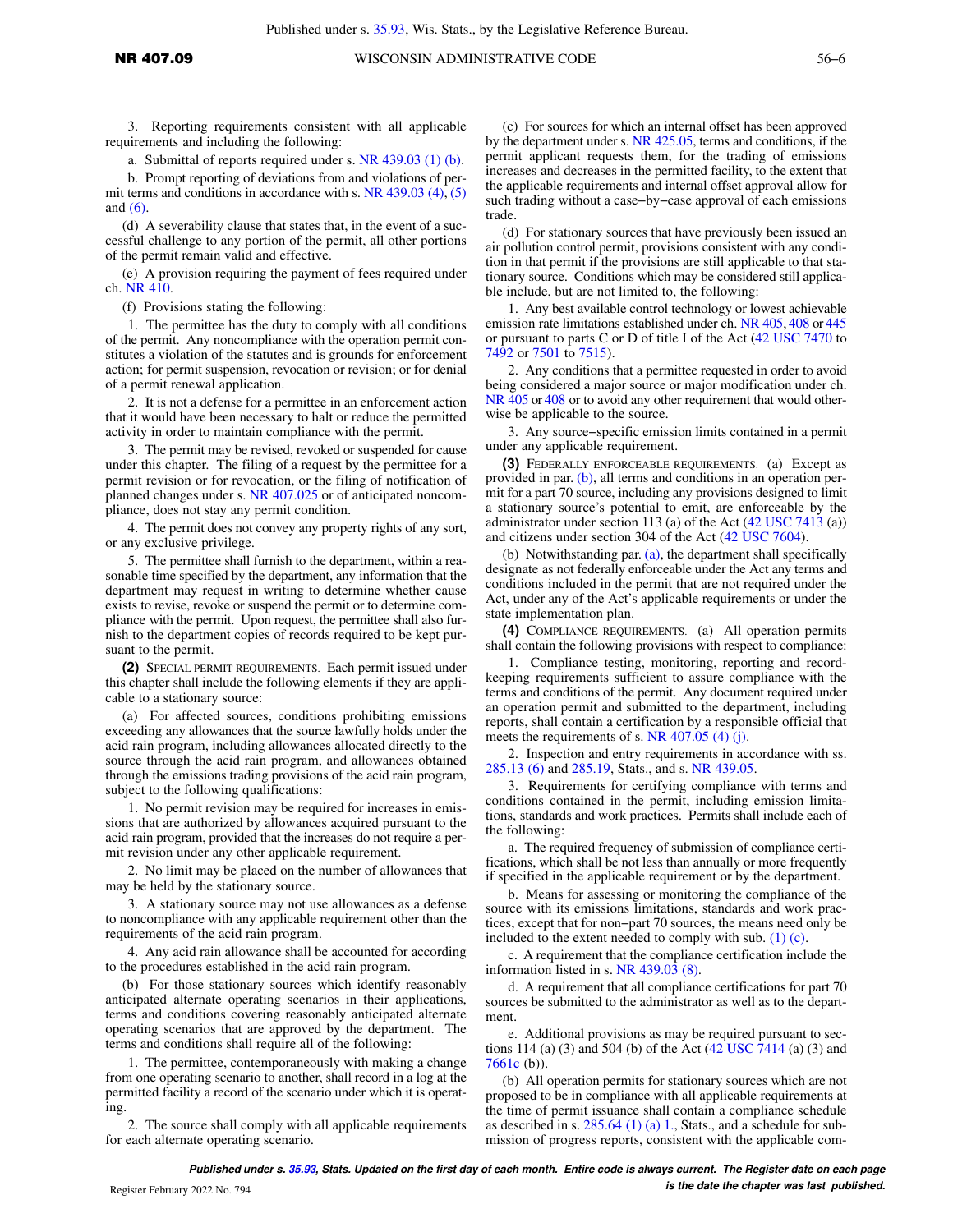pliance schedule. The progress reports shall be submitted at least semiannually, or more frequently if specified in the applicable requirement or by the department. Progress reports shall contain the following:

1. The dates specified in the permit for achieving the activities, milestones or compliance required in the compliance schedule, and the dates when the activities, milestones or compliance were achieved.

2. An explanation of why any dates in the compliance schedule were not or will not be met, and any preventive or corrective measures adopted.

**(5)** PERMIT SHIELD. (a) An operation permit shall include a provision pursuant to and consistent with s. [285.62 \(10\) \(b\)](https://docs-preview.legis.wisconsin.gov/document/statutes/285.62(10)(b)), Stats.

(b) Neither s.  $285.62$  (10) (b), Stats., nor any condition in a permit may alter or affect the following:

1. The authority of the administrator under section 303 of the Act [\(42 USC 7603](https://docs-preview.legis.wisconsin.gov/document/usc/42%20USC%207603)).

2. The liability of an owner or operator of a stationary source for any violation of applicable requirements prior to or at the time of permit issuance.

3. The applicable requirements of the acid rain program.

4. The ability of EPA to obtain information from a source pur-suant to section 114 of the Act [\(42 USC 7414\)](https://docs-preview.legis.wisconsin.gov/document/usc/42%20USC%207414).

**History:** Cr. [Register, December, 1993, No. 456,](https://docs-preview.legis.wisconsin.gov/document/register/456/B/toc) eff. 1−1−94; correction in (4) (a) 3. c. made under s. 13.93 (2m) (b) 7., Stats., [Register, April, 1995, No. 472](https://docs-preview.legis.wisconsin.gov/document/register/472/B/toc); am. (4)<br>(a) 3. c., [Register, December, 1995, No. 480](https://docs-preview.legis.wisconsin.gov/document/register/480/B/toc), eff. 1–1–96; am. (2) (b), [Register,](https://docs-preview.legis.wisconsin.gov/document/register/492/B/toc)<br>[December, 1996, No. 492](https://docs-preview.legis.wisconsin.gov/document/register/492/B/toc), eff. 1–1–97; am. (1) (f) 1., [ter, December, 1997, No. 504,](https://docs-preview.legis.wisconsin.gov/document/register/504/B/toc) eff. 1–1–98; CR 02–097: am. (1) (c) 1. b., [Register June](https://docs-preview.legis.wisconsin.gov/document/register/582/B/toc)<br>[2004 No. 582,](https://docs-preview.legis.wisconsin.gov/document/register/582/B/toc) eff. 7–1–04; CR 09–020: am. (1) (a) 2., (2) (d) 1., (3), (4) (a) 3. e., (5)<br>(b) 1. and 4. [Register January 2010 No. 649](https://docs-preview.legis.wisconsin.gov/document/register/649/B/toc), cr. (1) (b) 3., 4., am. (1) (c) 1. b. [Register November 2015 No. 719](https://docs-preview.legis.wisconsin.gov/document/register/719/B/toc), eff. 12−1−15.

**NR 407.10 General operation permits. (1) ISSUANCE** OF GENERAL OPERATION PERMITS. (a) The department may issue general permits for the operation of stationary sources in accordance with s. [285.60 \(3\),](https://docs-preview.legis.wisconsin.gov/document/statutes/285.60(3)) Stats.

**Note:** No construction permit is required prior to commencing construction, reconstruction, replacement, relocation or modification of a stationary source if the source is covered under a general operation permit and the project meets the criteria in s. [NR 407.10 \(4\) \(a\)](https://docs-preview.legis.wisconsin.gov/document/administrativecode/NR%20407.10(4)(a)).

(b) A general operation permit may be issued for a source category if the sources in the category meet all of the following criteria:

1. Perform the same or similar operations.

2. Emit the same class of air contaminants.

**Note:** An example of "the same class of air contaminants" is volatile organic compounds.

3. Employ the same or similar capture and control systems, if applicable.

4. Are subject to the same or similar emission limitations and other state and federal requirements that are applicable to the sources in the category.

**Note:** An example of "similar emission limitations" is emission limitations for the same air contaminant but that differ based on the size of the source, its location, or its date of construction.

(c) When proposing to issue a general operation permit, the department shall prepare an air quality analysis and a preliminary determination on the approvability of the proposed general operation permit. The department shall use the applicable procedures in s. [285.62,](https://docs-preview.legis.wisconsin.gov/document/statutes/285.62) Stats., to issue the general operation permit. The department may issue the general operation permit if the applica-ble criteria in ss. [285.63](https://docs-preview.legis.wisconsin.gov/document/statutes/285.63) and [285.64,](https://docs-preview.legis.wisconsin.gov/document/statutes/285.64) Stats., are met. The proce-dural requirements in s. [285.62 \(2\)](https://docs-preview.legis.wisconsin.gov/document/statutes/285.62(2)) to [\(5\)](https://docs-preview.legis.wisconsin.gov/document/statutes/285.62(5)), Stats., do not apply to the determination of whether an individual source is covered by a general operation permit for a source category. Coverage of a part 70 source under a general operation permit is not an appealable decision under s. [227.42](https://docs-preview.legis.wisconsin.gov/document/statutes/227.42), [227.52,](https://docs-preview.legis.wisconsin.gov/document/statutes/227.52) [227.53](https://docs-preview.legis.wisconsin.gov/document/statutes/227.53) or [285.81](https://docs-preview.legis.wisconsin.gov/document/statutes/285.81), Stats.

**Note:** The statutes cited above require that when issuing a general operation permit, the department distribute a notice of the availability of the proposed general operation permit and of the department's analysis and preliminary determination, a notice of the opportunity for public comment and a notice of the opportunity to request a public hearing. There will be a 30−day public comment period and the department may hold a public hearing within 60 days after the deadline for requesting one.

(d) The general operation permit shall contain applicability criteria, emission limits, monitoring and recordkeeping requirements, reporting requirements, compliance demonstration methods and general conditions applicable to the stationary source category. The permit terms and conditions shall be those required to comply with the Act and those required to assure compliance with applicable provisions in ch. [285,](https://docs-preview.legis.wisconsin.gov/document/statutes/ch.%20285) Stats., and chs. [NR 400](https://docs-preview.legis.wisconsin.gov/document/administrativecode/ch.%20NR%20400) to [499.](https://docs-preview.legis.wisconsin.gov/document/administrativecode/ch.%20NR%20499) Notwithstanding the requirement in s.  $NR$  424.03 (2) (c) to determine the latest available control techniques and operating practices demonstrating best current technology (LACT) for a specific process line, the department may include conditions in the general operation permit that represent LACT, if the requirements of s. [NR](https://docs-preview.legis.wisconsin.gov/document/administrativecode/NR%20424.03(2)(a)) [424.03 \(2\) \(a\)](https://docs-preview.legis.wisconsin.gov/document/administrativecode/NR%20424.03(2)(a)) or [\(b\)](https://docs-preview.legis.wisconsin.gov/document/administrativecode/NR%20424.03(2)(b)) are determined to be technologically infeasible.

**Note:** If an area is designated nonattainment for particulate matter, PM10, sulfur dioxide, nitrogen oxides, carbon monoxide or lead, the department may revise the general operation permit, or issue a different one, to include nonattainment area specific applicability criteria.

(e) The term of a general operation permit issued to a part 70 source category, or granted to an individual part 70 source, may not exceed 5 years. General operation permits issued to a non− part 70 source category, or granted to an individual non−part 70 source, shall only expire if an expiration date is requested by the source owner or operator or the department finds that expiring coverage would significantly improve the likelihood of continuing compliance with applicable requirements, compared to coverage that does not expire.

**(2)** SOURCES INELIGIBLE FOR COVERAGE UNDER A GENERAL OPERATION PERMIT. Notwithstanding the existence of a general operation permit for a stationary source category, an individual stationary source may not be covered by a general operation permit if any of the following criteria apply:

(a) The emissions unit or units are an affected source under ch. [NR 409](https://docs-preview.legis.wisconsin.gov/document/administrativecode/ch.%20NR%20409), a municipal solid waste combustion source under s. [NR](https://docs-preview.legis.wisconsin.gov/document/administrativecode/NR%20500.03(86)) [500.03 \(86\)](https://docs-preview.legis.wisconsin.gov/document/administrativecode/NR%20500.03(86)), or an infectious waste combustion source.

(b) The emissions unit or units cause or exacerbate, or may cause or exacerbate, a violation of any ambient air quality standard or ambient air increment, as determined by the department through an air quality assessment conducted in accordance with s. [NR 407.15 \(8\).](https://docs-preview.legis.wisconsin.gov/document/administrativecode/NR%20407.15(8))

**(3)** PROCEDURE FOR DETERMINING COVERAGE UNDER A GEN-ERAL OPERATION PERMIT FOR AN INDIVIDUAL SOURCE. (a) An owner or operator of a stationary source who applies for coverage under a general operation permit shall submit an application using department approved general permit application forms.

**Note:** Contact the regional offices or service centers of the department or the Permits and Stationary Source Modeling Section of the Bureau of Air Management, 608−266−7718, for information on how to obtain the department approved general permit application forms.

(b) An owner or operator of a stationary source who requests or requires emission limits, terms or conditions other than, or in addition to, those contained in the general operation permit shall apply for a different type of permit.

(c) Within 15 days after the receipt of an application for coverage under a general operation permit, the department shall provide one of the following to an applicant:

1. Written notice of the department's determination that the source is covered under the general operation permit.

2. A written description of any information that is missing from the application for coverage under the general operation permit.

3. Written notice of the department's determination that the source does not qualify for coverage under the general operation permit, specifically describing the reasons for that determination.

(d) The department shall grant coverage under the general operation permit if the owner or operator of the source applies for coverage and meets the eligibility requirements of the general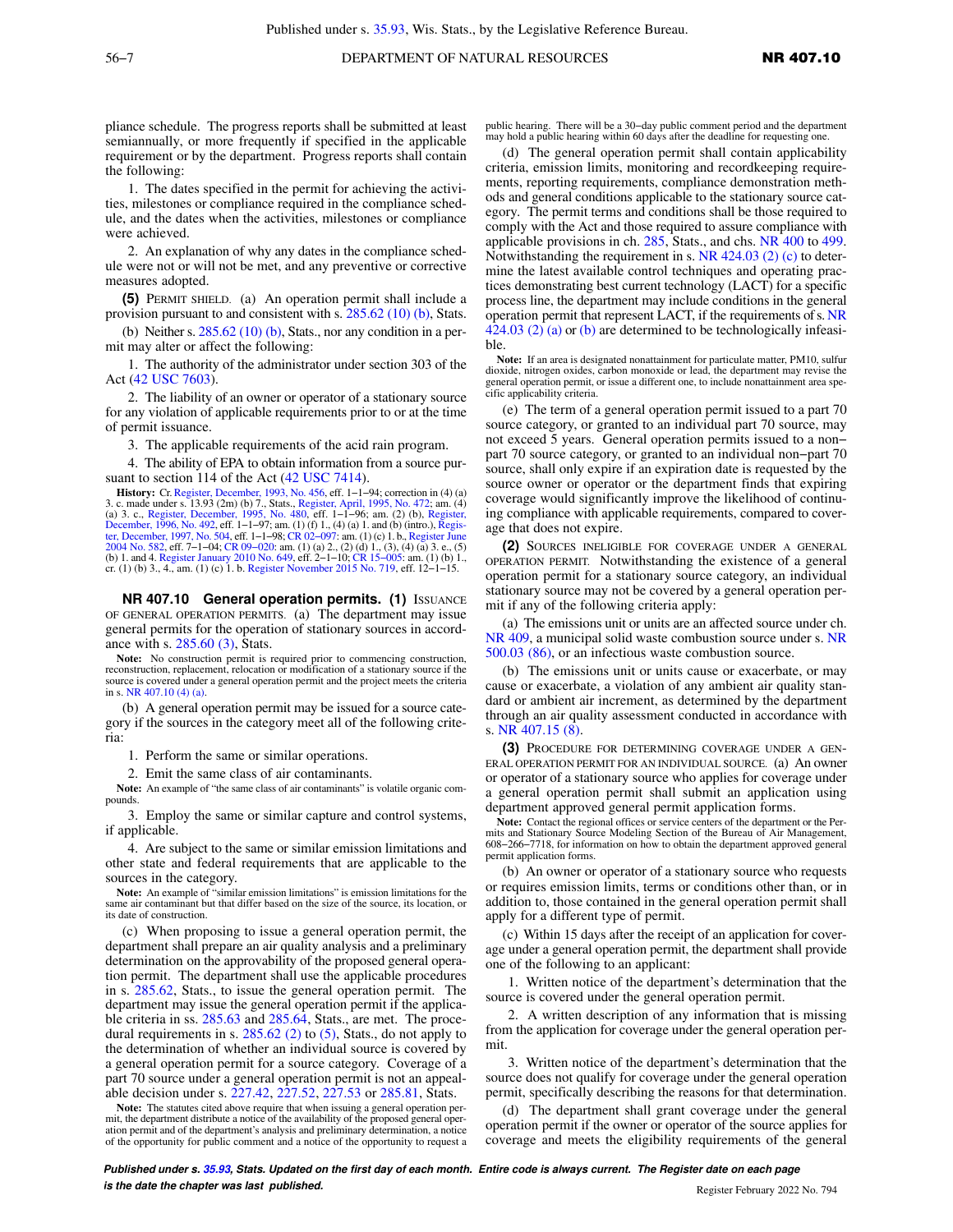operation permit, unless the source is ineligible for coverage under sub. [\(2\)](https://docs-preview.legis.wisconsin.gov/document/administrativecode/NR%20407.10(2)).

**(4)** CONSTRUCTION AND MODIFICATION UNDER A GENERAL OPERATION PERMIT. (a) Notwithstanding the provisions in s. [NR](https://docs-preview.legis.wisconsin.gov/document/administrativecode/NR%20406.04(1)) [406.04 \(1\)](https://docs-preview.legis.wisconsin.gov/document/administrativecode/NR%20406.04(1)) and [\(2\),](https://docs-preview.legis.wisconsin.gov/document/administrativecode/NR%20406.04(2)) no construction permit is required prior to commencing construction, reconstruction, replacement, relocation or modification of a stationary source if the source is covered under a general operation permit and all of the following criteria are met:

1. The construction, reconstruction, replacement, relocation or modification will not result in the source violating any term or condition of the general operation permit.

2. The construction, reconstruction, replacement, relocation or modification does not require a permit under ch. [NR 405](https://docs-preview.legis.wisconsin.gov/document/administrativecode/ch.%20NR%20405) or [408.](https://docs-preview.legis.wisconsin.gov/document/administrativecode/ch.%20NR%20408)

**Note:** Some general operation permits issued prior to September 1, 2005 may have required a construction permit, even if the change at the source would not violate any term or condition of the permit. Those sources are now exempt from the requirement to obtain a construction permit if the change at the source will not violate any term or condition of the general operation permit.

(b) No later than 30 calendar days from commencing construction, reconstruction, replacement, relocation or modification, the owner or operator shall notify the department of the action and provide information explaining how the source is meeting the criteria for an exemption under par. [\(a\).](https://docs-preview.legis.wisconsin.gov/document/administrativecode/NR%20407.10(4)(a))

(c) If a construction permit is required, the owner or operator shall obtain a construction permit under ch. [NR 405](https://docs-preview.legis.wisconsin.gov/document/administrativecode/ch.%20NR%20405), [406](https://docs-preview.legis.wisconsin.gov/document/administrativecode/ch.%20NR%20406) or [408,](https://docs-preview.legis.wisconsin.gov/document/administrativecode/ch.%20NR%20408) as applicable. The owner or operator may not commence construction, reconstruction, replacement, relocation or modification prior to receiving the construction permit. The owner or operator shall also apply for an individual operation permit, a revision of its operation permit or a registration operation permit under this chapter.

**Note:** The construction permit may be an individual, general or registration construction permit.

**(5)** APPLICATION FOR A DIFFERENT PERMIT. (a) An owner or operator of a stationary source that is covered under a general operation permit may submit a request to the department to withdraw the source from coverage under the general operation permit and allow the source to be covered under a registration operation permit or a general operation permit for another source category or be issued an individual operation permit. The owner or operator shall submit a written request for the withdrawal of the general operation permit and a complete application for a different operation permit.

(b) An owner or operator of a stationary source that has an individual operation permit may submit a request to the department to revise or revoke the individual operation permit pursuant to s. [NR 407.12,](https://docs-preview.legis.wisconsin.gov/document/administrativecode/NR%20407.12) [407.13](https://docs-preview.legis.wisconsin.gov/document/administrativecode/NR%20407.13), or [407.15 \(4\)](https://docs-preview.legis.wisconsin.gov/document/administrativecode/NR%20407.15(4)) and allow the source be covered under a general operation permit. A complete application for a general operation permit submitted under this section shall be considered a request for revocation of the existing individual operation permit.

(c) An owner or operator of a stationary source that is covered under a registration operation permit may submit a request to the department to withdraw the source from coverage under the registration operation permit and allow the source to be covered under a general operation permit. A complete application for a general operation permit submitted under this section shall be considered a request for withdrawal of coverage under the registration permit.

(e) The owner or operator of a facility submitting an application for a different permit under this subsection shall comply with the existing permit until the department has issued or granted coverage under the different permit.

**(6)** ADDITIONAL PROVISIONS RELATED TO GENERAL OPERATION PERMITS. Notwithstanding the permit shield provision in section 504(f) of the Act ([42 USC 7661c](https://docs-preview.legis.wisconsin.gov/document/usc/42%20USC%207661c)(f)) and in s. [285.62 \(10\) \(b\),](https://docs-preview.legis.wisconsin.gov/document/statutes/285.62(10)(b)) Stats., an owner or operator of a source which is covered under a general operation permit may be prosecuted for operation without an individual operation permit if the source is later determined not

to qualify for the conditions and terms of the general operation permit.

**History:** Cr. [Register, December, 1993, No. 456](https://docs-preview.legis.wisconsin.gov/document/register/456/B/toc), eff. 1−1−94; am. (2) (intro.), r. (2) (e), [Register, December, 1996, No. 492,](https://docs-preview.legis.wisconsin.gov/document/register/492/B/toc) eff. 1−1−97; cr. (9), [Register, December,](https://docs-preview.legis.wisconsin.gov/document/register/504/B/toc) [1997, No. 504,](https://docs-preview.legis.wisconsin.gov/document/register/504/B/toc) eff. 1−1−98; am. (6) (intro.) and cr. (6) (a) (intro.), [Register, October,](https://docs-preview.legis.wisconsin.gov/document/register/526/B/toc) [1999, No. 526,](https://docs-preview.legis.wisconsin.gov/document/register/526/B/toc) eff. 11−1−99; [CR 04−107:](https://docs-preview.legis.wisconsin.gov/document/cr/2004/107) r. and recr. [Register August 2005 No. 596](https://docs-preview.legis.wisconsin.gov/document/register/596/B/toc), eff. 9−1−05; [CR 07−040](https://docs-preview.legis.wisconsin.gov/document/cr/2007/40): am. (4) (a) 2., cr. (4) (a) 2. (note) [Register April 2008 No.](https://docs-preview.legis.wisconsin.gov/document/register/628/B/toc) [628,](https://docs-preview.legis.wisconsin.gov/document/register/628/B/toc) eff. 5−1−08; [CR 15−005](https://docs-preview.legis.wisconsin.gov/document/cr/2015/5): am. (5) (b), (c), r. (5) (d) [Register November 2015 No.](https://docs-preview.legis.wisconsin.gov/document/register/719/B/toc) [719,](https://docs-preview.legis.wisconsin.gov/document/register/719/B/toc) eff. 12−1−15.

**NR 407.105 Registration operation permits. (1)** ISSUANCE OF REGISTRATION OPERATION PERMITS. (a) The department may issue a registration permit for the operation of an entire facility that has or will have low actual or potential emissions in accordance with s. [285.60 \(2g\),](https://docs-preview.legis.wisconsin.gov/document/statutes/285.60(2g)) Stats.

Note: No construction permit is required prior to commencing construction, reconstruction, replacement, relocation or modification of a stationary source if the source is covered under a registration operation permit and the project meets the criteria in s. [NR 407.105 \(5\) \(a\)](https://docs-preview.legis.wisconsin.gov/document/administrativecode/NR%20407.105(5)(a)).

(b) When proposing to issue a registration operation permit, the department shall prepare an air quality analysis and a preliminary determination on the approvability of the proposed registration operation permit. The department shall use the applicable procedures of s. [285.62](https://docs-preview.legis.wisconsin.gov/document/statutes/285.62), Stats., to issue the registration operation permit. The department may issue the registration operation per-mit if the applicable criteria in ss. [285.63](https://docs-preview.legis.wisconsin.gov/document/statutes/285.63) and [285.64](https://docs-preview.legis.wisconsin.gov/document/statutes/285.64), Stats., are met. The procedural requirements of s.  $285.62$  (2) to [\(7\),](https://docs-preview.legis.wisconsin.gov/document/statutes/285.62(7)) Stats., do not apply to the determination of whether an individual facility is covered by a registration operation permit.

**Note:** The statutes cited above require that when issuing the registration operation permit, the department distribute a notice of the availability of the proposed operation permit and of the department's analysis and preliminary determination, a notice of the opportunity for public comment and a notice of the opportunity to request a public hearing. There will be a 30−day public comment period and the department may hold a public hearing within 60 days after the deadline for requesting one.

(c) The registration operation permit shall contain applicability criteria, emission caps and limitations, monitoring and recordkeeping requirements, reporting requirements, compliance demonstration methods and general conditions appropriate for determining compliance with the terms and conditions of the registration operation permit. The permit terms and conditions shall be those required to comply with the Act and those required to assure compliance with applicable provisions in ch. [285](https://docs-preview.legis.wisconsin.gov/document/statutes/ch.%20285), Stats., and chs. [NR 400](https://docs-preview.legis.wisconsin.gov/document/administrativecode/ch.%20NR%20400) to [499](https://docs-preview.legis.wisconsin.gov/document/administrativecode/ch.%20NR%20499). Notwithstanding the requirements in s. [NR 424.03 \(2\) \(c\)](https://docs-preview.legis.wisconsin.gov/document/administrativecode/NR%20424.03(2)(c)) to determine the latest available control techniques and operating practices demonstrating best current technology (LACT) for a specific process line, the department may include conditions in the registration operation permit that represent LACT, if the requirements of s. NR  $424.03$  (2) (a) or [\(b\)](https://docs-preview.legis.wisconsin.gov/document/administrativecode/NR%20424.03(2)(b)) are determined to be technologically infeasible.

**Note:** If an area is designated nonattainment for particulate matter, PM10, sulfur dioxide, nitrogen oxides, carbon monoxide or lead, the department may revise the registration operation permit, or issue a different one, to include nonattainment area specific applicability criteria.

**(2)** CRITERIA FOR ISSUANCE OF A REGISTRATION OPERATION PER-MIT. (a) A registration operation permit shall be issued for facilities that meet all of the criteria:

1. The calendar year sum of actual emissions of each air contaminant from the facility may not exceed 25% of any major source threshold in s. [NR 407.02 \(4\),](https://docs-preview.legis.wisconsin.gov/document/administrativecode/NR%20407.02(4)) except that for lead, emissions may not exceed 0.5 tons per calendar year.

2. The stack−vented emissions are exhausted from unobstructed discharge points that are within 10 degrees of vertical. This criterion does not apply to stacks serving any of the emission units listed in s. [NR 407.05 \(4\) \(c\) 9.](https://docs-preview.legis.wisconsin.gov/document/administrativecode/NR%20407.05(4)(c)9.) For the purposes of this paragraph, horizontal discharge vents that only discharge general building ventilation are not considered stacks.

**Note:** Valves designed to open and close at the point of discharge are considered to be unobstructed if they are open at the time of emission.

3. The stack is taller than any building that influences the dispersion of emissions from the stack. A building is considered to influence the dispersion of emissions from any stack that exists within a circle around the building, the radius of which is 5 times the height of the building. This criterion does not apply to stacks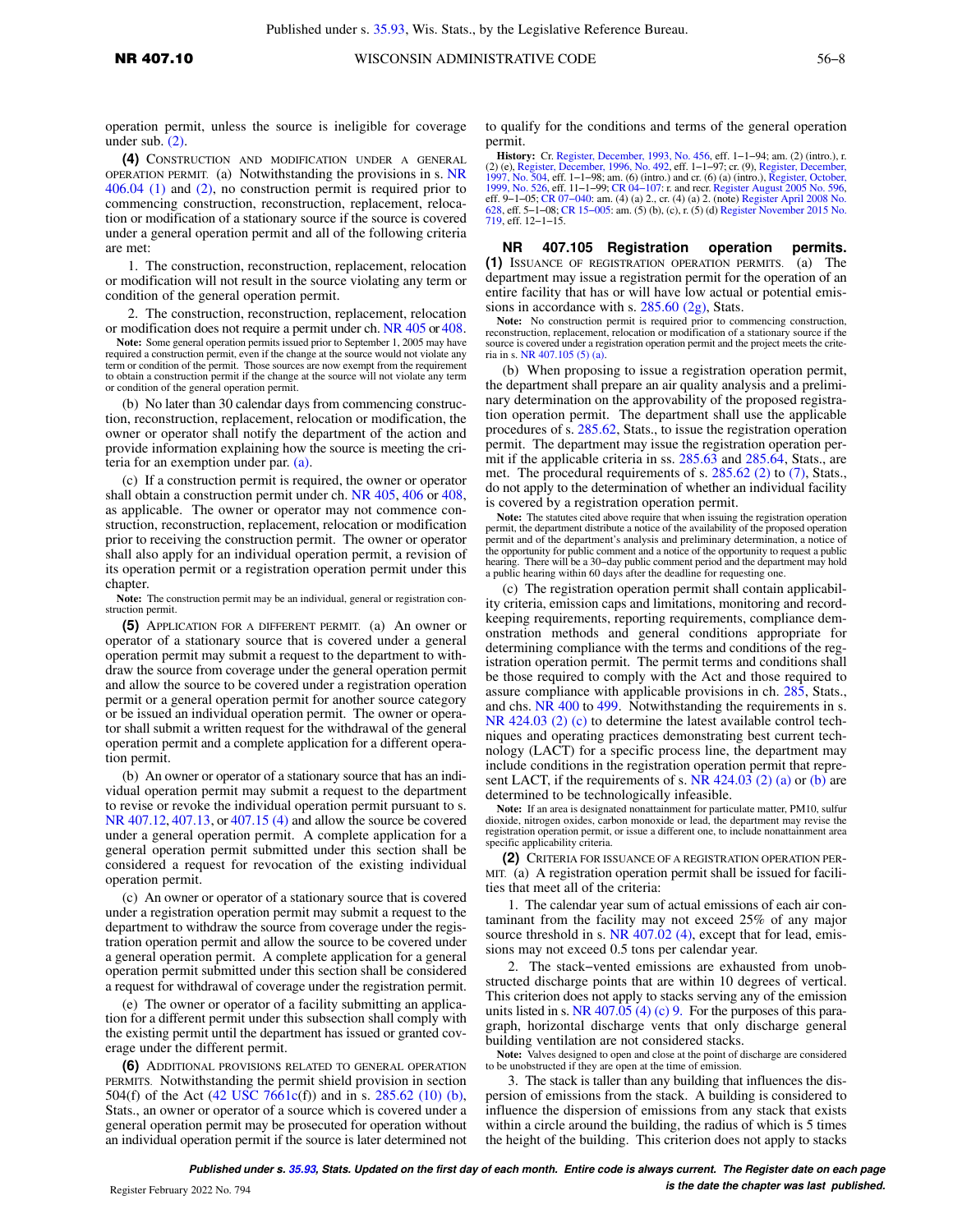serving any of the emission units listed in s. [NR 407.05 \(4\) \(c\) 9.](https://docs-preview.legis.wisconsin.gov/document/administrativecode/NR%20407.05(4)(c)9.) For the purposes of this paragraph, horizontal discharge vents that only discharge general building ventilation are not considered stacks.

4. An owner or operator of a facility whose stacks do not meet the criteria in subds. [2.](https://docs-preview.legis.wisconsin.gov/document/administrativecode/NR%20407.105(2)(a)2.) and [3.](https://docs-preview.legis.wisconsin.gov/document/administrativecode/NR%20407.105(2)(a)3.) may demonstrate through air dispersion modeling that the facility's emissions do not and will not cause or exacerbate a violation of any ambient air quality standard or ambient air increment. If an air dispersion model is not available for one or more pollutants, the demonstration for that pollutant shall rely on the department's air quality analysis conducted under sub.  $(1)$   $(b)$ .

(b) Notwithstanding par. [\(a\)](https://docs-preview.legis.wisconsin.gov/document/administrativecode/NR%20407.105(2)(a)), the department may issue registration operation permits for coverage of other types of facilities that the department determines have or will have low actual or potential emissions, in response to a petition submitted under s. [NR 407.107](https://docs-preview.legis.wisconsin.gov/document/administrativecode/NR%20407.107).

**(3)** SOURCES INELIGIBLE FOR COVERAGE UNDER A REGISTRATION OPERATION PERMIT. Notwithstanding the existence of a registration operation permit, an individual facility may not be covered under a registration operation permit if any of the following criteria apply:

(a) The facility is an affected source under ch. [NR 409](https://docs-preview.legis.wisconsin.gov/document/administrativecode/ch.%20NR%20409), a municipal solid waste combustion source under s. [NR 500.03](https://docs-preview.legis.wisconsin.gov/document/administrativecode/NR%20500.03(151)) [\(151\)](https://docs-preview.legis.wisconsin.gov/document/administrativecode/NR%20500.03(151)), or an infectious waste combustion source.

(b) One or more emissions units at the facility would be subject to an emission limitation or emission standard under section 111 of the Act [\(42 USC 7411\)](https://docs-preview.legis.wisconsin.gov/document/usc/42%20USC%207411) or under section 112 of the Act ([42 USC](https://docs-preview.legis.wisconsin.gov/document/usc/42%20USC%207412) [7412\)](https://docs-preview.legis.wisconsin.gov/document/usc/42%20USC%207412), other than those contained in the registration operation permit or determined by the department to not preclude eligibility for the registration operation permit.

(c) The facility's emissions cause or exacerbate, or may cause or exacerbate, a violation of any ambient air quality standard or ambient air increment, as determined by the department through an air quality assessment conducted in accordance with s. [NR](https://docs-preview.legis.wisconsin.gov/document/administrativecode/NR%20407.15(8)) [407.15 \(8\).](https://docs-preview.legis.wisconsin.gov/document/administrativecode/NR%20407.15(8))

**(4)** PROCEDURE FOR DETERMINING COVERAGE UNDER A REGIS-TRATION OPERATION PERMIT FOR AN INDIVIDUAL FACILITY. (a) An owner or operator of a facility who applies for coverage under a registration operation permit shall submit an application using department approved forms.

**Note:** Contact the regional offices or service centers of the department or the Permits and Stationary Source Modeling Section of the Bureau of Air Management, 608−266−7718, for information on how to obtain and submit the department approved registration permit application forms.

(b) An owner or operator of a facility who requests or requires emission limits, terms or conditions that require case−by−case review and approval by the department, or emission limits, terms or conditions other than, or in addition to, those contained in the registration operation permit, shall apply for a different type of permit.

(c) Within 15 days after the receipt of an application for coverage, the department shall provide one of the following to an applicant for a registration operation permit:

1. Written notice of the department's determination that the facility is covered under a registration operation permit.

2. A written description of any information that is missing from the application for coverage under a registration operation permit.

3. Written notice of the department's determination that the facility does not qualify for coverage under a registration operation permit, specifically describing the reasons for that determination.

(d) The department shall grant coverage under the registration operation permit if the owner or operator of the facility applies for coverage and meets the eligibility requirements in the registration operation permit, unless the facility is ineligible for coverage under sub. [\(3\)](https://docs-preview.legis.wisconsin.gov/document/administrativecode/NR%20407.105(3)).

(e) For the purpose of determining whether a source is eligible for coverage under a registration operation permit, the source's emissions shall be calculated using the terms and conditions listed in the registration operation permit.

**Note:** The permit terms and conditions may include capture and control efficiencies. The Air Emissions Management System (AEMS) requires the owner or operator of a source to calculate actual annual emissions for reporting to the inventory using the terms and conditions in a permit.

**(5)** CONSTRUCTION OR MODIFICATION UNDER A REGISTRATION OPERATION PERMIT. (a) No construction permit is required prior to commencing construction, reconstruction, replacement, relocation or modification of a stationary source if the facility is covered under a registration operation permit and the construction, reconstruction, replacement, relocation or modification will not result in the facility violating any term or condition of the registration operation permit.

(b) If a construction permit is required, the owner or operator shall obtain a construction permit under ch. [NR 405](https://docs-preview.legis.wisconsin.gov/document/administrativecode/ch.%20NR%20405), [406,](https://docs-preview.legis.wisconsin.gov/document/administrativecode/ch.%20NR%20406) or [408,](https://docs-preview.legis.wisconsin.gov/document/administrativecode/ch.%20NR%20408) as applicable. The owner or operator may not commence construction prior to receiving the construction permit. The owner or operator shall also apply for an individual operation permit, a revision of its individual operation permit or a general operation permit under this chapter.

**Note:** The construction permit may be an individual, general or registration construction permit.

**(6)** APPLICATION FOR A DIFFERENT PERMIT. (a) An owner or operator of a facility that is covered under a registration operation permit may submit a request to the department to withdraw the source from coverage under the registration operation permit and allow the facility to be covered under a general operation permit or be issued an individual operation permit. The owner or operator shall submit a written request for the withdrawal of the registration operation permit and a complete application for an individual or general operation permit under s. [NR 407.05](https://docs-preview.legis.wisconsin.gov/document/administrativecode/NR%20407.05) or [407.10](https://docs-preview.legis.wisconsin.gov/document/administrativecode/NR%20407.10).

(b) An owner or operator of a facility that has an individual operation permit may submit a request to the department to revoke the individual operation permit pursuant to s. [NR 407.15](https://docs-preview.legis.wisconsin.gov/document/administrativecode/NR%20407.15) and allow the facility to be covered under a registration operation permit. A complete application for a registration operation permit submitted under this section shall be considered a request for revocation of the existing individual operation permit.

(c) An owner or operator of a facility that is covered under a general operation permit may submit a request to the department to withdraw coverage under the general operation permit and allow the facility to be covered under a registration operation permit. A complete application for a registration operation permit submitted under this section shall be considered a request for withdrawal of coverage under the general permit.

(d) The owner or operator shall submit a request for revocation or withdrawal of an operation permit under this subsection on department approved forms.

**Note:** Contact the regional offices or service centers of the department or the Per-mits and Stationary Source Modeling Section of the Bureau of Air Management, 608−266−7718, for information on how to obtain and submit the department approved forms.

(e) The owner or operator of a facility submitting an application for a different permit under this subsection shall comply with the existing permit until the department has issued or granted coverage under the different permit.

**(7)** ADDITIONAL PROVISIONS RELATED TO REGISTRATION OPERA-TION PERMITS. (a) An owner or operator of a facility operating in compliance with a registration operation permit shall be deemed to be in compliance with the applicable requirements in chs. [NR](https://docs-preview.legis.wisconsin.gov/document/administrativecode/ch.%20NR%20400) [400](https://docs-preview.legis.wisconsin.gov/document/administrativecode/ch.%20NR%20400) to [499](https://docs-preview.legis.wisconsin.gov/document/administrativecode/ch.%20NR%20499) if the owner or operator conducts a reasonable search and evaluation to identify applicable requirements and to determine whether the facility is meeting the applicable requirements, is operating in compliance with these applicable requirements and complies with par. [\(b\)](https://docs-preview.legis.wisconsin.gov/document/administrativecode/NR%20407.105(7)(b)). A reasonable search and evaluation includes a search and evaluation of chs. [NR 400](https://docs-preview.legis.wisconsin.gov/document/administrativecode/ch.%20NR%20400) to [499](https://docs-preview.legis.wisconsin.gov/document/administrativecode/ch.%20NR%20499), and shall include a reasonable effort to review other readily accessible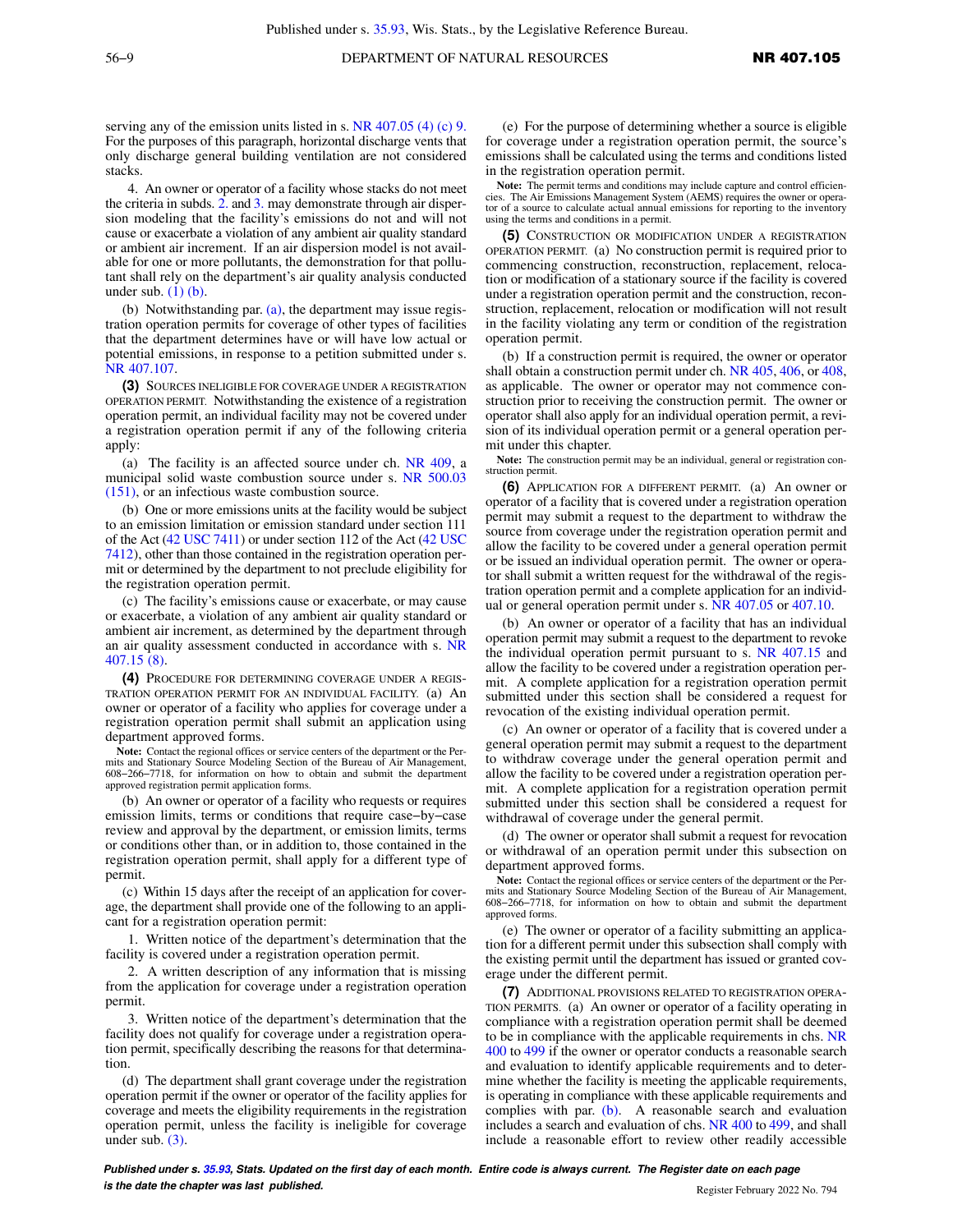information relevant to the facility's operations, such as data bases, workshops and materials available through trade associations, vendors, the department's small business clean air assistance program, the U.S. environmental protection agency and other recognized sources of information on air regulations. The owner or operator shall document, in writing, the results of the search and evaluation and shall keep the documents at the facility for inspection upon request for as long as the facility is covered under the registration operation permit.

(b) The owner or operator will not be deemed to be out of compliance with the applicable requirements in chs. [NR 400](https://docs-preview.legis.wisconsin.gov/document/administrativecode/ch.%20NR%20400) to [499](https://docs-preview.legis.wisconsin.gov/document/administrativecode/ch.%20NR%20499) if an applicable requirement that was previously not identified through the search and evaluation described in par. [\(a\)](https://docs-preview.legis.wisconsin.gov/document/administrativecode/NR%20407.105(7)(a)) is later identified, if the owner or operator does all of the following:

1. Submits written notification to the department within 21 days of identifying the applicable requirement.

2. Certifies that the facility is in compliance with the applicable requirement no later than 90 days after notifying the department. If requested, the department may extend the deadline for achieving compliance.

3. Submits documentation to demonstrate that the search and evaluation that was conducted prior to identifying the applicable requirement was reasonable.

(c) Notwithstanding par.  $(b)$ , the department retains the authority to order the owner or operator to achieve compliance with the applicable requirements within a specific time period shorter than the 90 calendar days whenever compliance in the shorter period of time is feasible and necessary to protect public health and the environment.

**Note:** Contact the Compliance and Enforcement Section of the Bureau of Air Management, 608−266−7718, for information on submitting the notification.

**History:** CR 04-107: cr. [Register August 2005 No. 596](https://docs-preview.legis.wisconsin.gov/document/register/596/B/toc), eff. 9-1-05; correction in (7) (a) made under s. [13.92 \(4\) \(b\) 6.,](https://docs-preview.legis.wisconsin.gov/document/statutes/13.92(4)(b)6.) Stats., [Register January 2012 No. 673](https://docs-preview.legis.wisconsin.gov/document/register/673/B/toc); correction in (7) (a) made under s. [13.92 \(4\) \(b\) 6.](https://docs-preview.legis.wisconsin.gov/document/statutes/13.92(4)(b)6.), Stats. correction in (3) (a) made under s. [13.92 \(4\) \(b\) 7.](https://docs-preview.legis.wisconsin.gov/document/statutes/13.92(4)(b)7.), Stats., [Register February 2014 No.](https://docs-preview.legis.wisconsin.gov/document/register/698/B/toc) [698](https://docs-preview.legis.wisconsin.gov/document/register/698/B/toc); [CR 15−005:](https://docs-preview.legis.wisconsin.gov/document/cr/2015/5) r. (4) (f), am. (6) (b), (c) [Register November 2015 No. 719,](https://docs-preview.legis.wisconsin.gov/document/register/719/B/toc) eff. 12−1−15; [CR 19−015](https://docs-preview.legis.wisconsin.gov/document/cr/2019/15): am. (3) (b) [Register September 2020 No. 777,](https://docs-preview.legis.wisconsin.gov/document/register/777/B/toc) eff. 10−1−20.

**NR 407.107 Petitions for issuance of general operation permits and registration operation permits. (1)** A person may petition the department to make a determination that a category of stationary source meets the criteria for a general operation permit under s. [285.60 \(3\)](https://docs-preview.legis.wisconsin.gov/document/statutes/285.60(3)), Stats., and s. [NR 407.10 \(1\).](https://docs-preview.legis.wisconsin.gov/document/administrativecode/NR%20407.10(1)) A person may petition the department to make a determination that a stationary source meets the criteria for a registration operation permit under s. [285.60 \(2g\),](https://docs-preview.legis.wisconsin.gov/document/statutes/285.60(2g)) Stats., and s. [NR 407.105 \(1\)](https://docs-preview.legis.wisconsin.gov/document/administrativecode/NR%20407.105(1)) and [\(2\) \(b\).](https://docs-preview.legis.wisconsin.gov/document/administrativecode/NR%20407.105(2)(b)) The department may consider the number of sources that would be eligible for the permit, the complexity of air regulations applicable to the sources, the likelihood that sources would need source−specific emission limitations and other factors in determining its priority for developing a general or registration operation permit. Within 30 days after receipt of the petition, the department shall provide a written response to the petitioner granting or denying the petition. If the department grants the petition, the department shall issue the general operation permit or the registration operation permit as soon as practicable, but no later than 365 days after receipt of the petition.

**(2)** The person shall submit the petition using department approved petition forms.

**Note:** Contact the regional offices or service centers of the department or the Permits and Stationary Source Modeling Section of the Bureau of Air Management, 608−266−7718, for information on how to obtain and submit the department approved forms.

**History:** [CR 04−107](https://docs-preview.legis.wisconsin.gov/document/cr/2004/107): cr. [Register August 2005 No. 596](https://docs-preview.legis.wisconsin.gov/document/register/596/B/toc), eff. 9−1−05.

**NR 407.11 Administrative permit revisions. (1)** ELI-GIBILITY. Upon request of a permittee, the department may revise an operation permit administratively using the procedures in this section if the revision requested is one of the following:

(a) Correction of a typographical error.

(b) A change in the name, address or telephone number of any person identified in the permit, or a similar administrative change at the stationary source, unrelated to emissions.

(c) More frequent monitoring, recordkeeping or reporting by the permittee.

(d) A change in ownership or operational control of a stationary source if the department determines that no other change in the permit is necessary, provided that a written agreement containing a specific date for transfer of permit responsibility, coverage and liability between the current and new permittee has been submitted to the department.

**(2)** ACID RAIN. Administrative permit revisions to the acid rain provisions of the permit shall be governed by s. [NR 409.12](https://docs-preview.legis.wisconsin.gov/document/administrativecode/NR%20409.12).

**(3)** PROCEDURES. The department shall use the following procedures in processing administrative permit revisions:

(a) Any person holding an operation permit who seeks an administrative permit revision shall file a written request with the department. The request shall identify the permit to be administratively revised, outline the specific item for which a revision is sought, and set forth the reasons why a permit revision is sought. The request shall be signed by a responsible official and shall be provided to the bureau of air management, either by personal delivery to the office, located at 101 South Webster Street, Madison, Wisconsin, or by mailing to the following address: PO Box 7921, Madison WI 53707.

(b) The department shall act on a request for an administrative permit revision within 60 days of receipt of a complete request under this section. The department may administratively revise the operation permit, without providing notice or opportunity for comment or hearing to the public, affected states or EPA, provided that the department determines the revision is one allowed under this section.

**(4)** SCHEDULE. The permittee may implement the change addressed in the request for an administrative permit revision immediately upon submittal of the request. If the department determines that the proposed change may not be made pursuant to an administrative permit revision, and the permittee has already made the change at the facility, the permittee shall be liable for violation of the permit condition it is requesting to be revised.

**History:** Cr. [Register, December, 1993, No. 456](https://docs-preview.legis.wisconsin.gov/document/register/456/B/toc), eff. 1−1−94; am. (2), [Register,](https://docs-preview.legis.wisconsin.gov/document/register/472/B/toc) [April, 1995, No. 472,](https://docs-preview.legis.wisconsin.gov/document/register/472/B/toc) eff. 5−1−95; [CR 04−106](https://docs-preview.legis.wisconsin.gov/document/cr/2004/106): cr. (1) (e) [Register November 2005](https://docs-preview.legis.wisconsin.gov/document/register/599/B/toc) [No. 599,](https://docs-preview.legis.wisconsin.gov/document/register/599/B/toc) eff. 12−1−05; [CR 19−015](https://docs-preview.legis.wisconsin.gov/document/cr/2019/15): r. (1) (e), (3) (c) [Register September 2020 No.](https://docs-preview.legis.wisconsin.gov/document/register/777/B/toc) [777,](https://docs-preview.legis.wisconsin.gov/document/register/777/B/toc) eff. 10−1−20.

**NR 407.12 Minor revisions. (1)** ELIGIBILITY. Any person holding an operation permit may submit a request to the department to revise the operation permit, to reflect a proposed change at the facility, using the minor permit revision procedures described in this section, provided the proposed change meets all of the following criteria:

(a) Does not violate any applicable requirement.

(b) Does not involve significant changes to existing monitoring, reporting or recordkeeping requirements in the permit.

(c) Does not require or change a source−specific determination of an emission limitation or other standard, a source−specific limitation based on ambient air impacts or a visibility or ambient air increment analysis.

(d) Does not seek to establish or change a permit term or condition for which there is no corresponding underlying applicable requirement and which the source has accepted in its permit in order to avoid an applicable requirement to which it would otherwise be subject. This type of term or condition includes, but is not limited to:

1. An emissions cap accepted by the source to avoid a previous change being classified as a modification under s. [285.01](https://docs-preview.legis.wisconsin.gov/document/statutes/285.01(26)) [\(26\)](https://docs-preview.legis.wisconsin.gov/document/statutes/285.01(26)), Stats., and rules promulgated thereunder.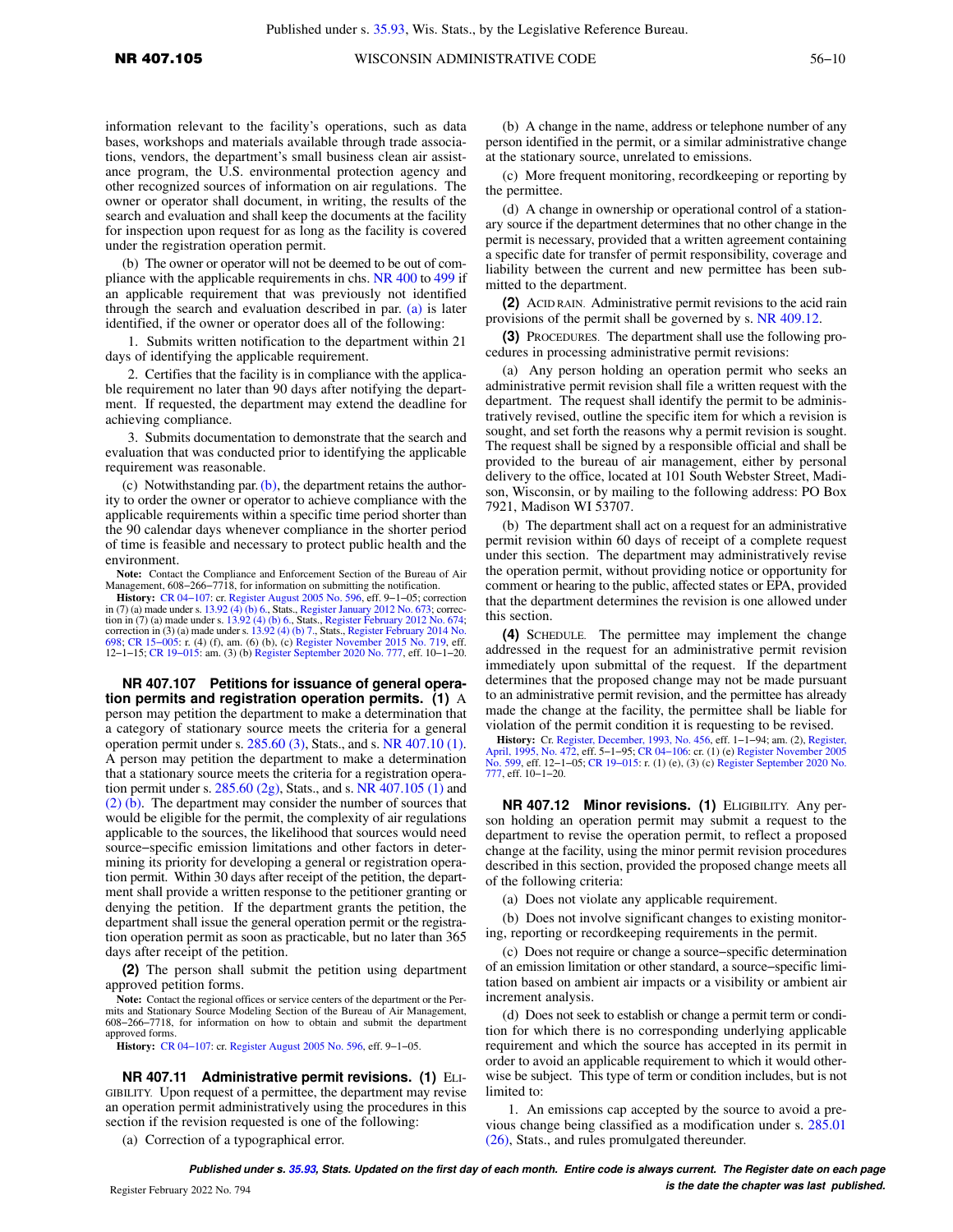2. An alternative emission limit approved pursuant to regulations promulgated under section 112 (i) (5) of the Act ([42 USC](https://docs-preview.legis.wisconsin.gov/document/usc/42%20USC%207412) [7412](https://docs-preview.legis.wisconsin.gov/document/usc/42%20USC%207412) (i) (5)).

**(2)** ACID RAIN. No minor permit revision may be requested or made to any acid rain provision of a permit.

**(3)** PERMITTEE'S REQUEST. A request for a minor permit revision shall be submitted using forms provided by the department and shall include the following:

(a) A description of the change, the effect on emissions resulting from the change, and any additional applicable requirements that will apply if the change occurs.

(b) The permittee's suggested draft permit containing all applicable permit content elements under s. [NR 407.09.](https://docs-preview.legis.wisconsin.gov/document/administrativecode/NR%20407.09)

(c) Certification by a responsible official in accordance with s. [NR 407.05 \(4\) \(j\)](https://docs-preview.legis.wisconsin.gov/document/administrativecode/NR%20407.05(4)(j)) that the proposed revision meets the criteria in sub. [\(1\).](https://docs-preview.legis.wisconsin.gov/document/administrativecode/NR%20407.12(1))

(d) Completed forms for the department to use to notify EPA and the affected states of the proposed minor permit revision.

**(4)** SCHEDULE AND PROCEDURES. (a) Except as provided in s. [NR 407.16,](https://docs-preview.legis.wisconsin.gov/document/administrativecode/NR%20407.16) within 5 working days of receipt of a complete request for a minor permit revision, the department shall notify EPA, affected states, and those listed in s.  $285.62$  (3) (b) 2. to [5.,](https://docs-preview.legis.wisconsin.gov/document/statutes/285.62(3)(b)5.) Stats., of the request for minor permit revision. The department shall then accept comments on the proposed revision for 30 days, commencing on the date that notice is given. If an affected state has submitted comments in response to the notice and the department has not accepted those comments, the department shall notify that state and EPA in writing of its decision not to accept the comments and the reasons for that decision.

(b) The department may not act on a request for a minor permit revision until 45 days after providing notice of the requested revision to EPA or until EPA has notified the department that EPA will not object to issuance of the minor permit revision, whichever is first. Within 90 days of the department's receipt of a complete request for a minor permit revision or 15 days after the end of EPA's 45−day review period, whichever is later, the department shall do one of the following:

1. Issue the minor permit revision as proposed.

2. Deny the minor permit revision.

3. If the department determines that the revision may not be issued as proposed but could be issued if it were amended, amend the draft permit revision, transmit the amended revision to EPA, affected states, and those listed in s.  $285.62$  (3) (b) 2. to [5.,](https://docs-preview.legis.wisconsin.gov/document/statutes/285.62(3)(b)5.) Stats., and process the amended proposed minor permit revision under this subsection.

(c) The permittee may make the change proposed in its request for a minor permit revision immediately after it files the request. After the permittee makes the change, and until the department takes any of the actions specified in par.  $(b)$ , the permittee shall comply with both the applicable requirements governing the change and the permittee's suggested draft new permit terms and conditions. During this time period, the permittee need not comply with the permit terms and conditions it is seeking to revise. However, if the permittee fails to comply with its suggested draft new permit terms and conditions during this time period, the existing permit terms and conditions it seeks to revise may be enforced against it. If the department determines that the proposed change may not be made pursuant to a minor permit revision, and the permittee has already made the change at the facility, the permittee shall be liable for any violations of the permit conditions it is requesting to be revised.

**(5)** PERMIT SHIELD. The permit shield under s. [285.62 \(10\) \(b\),](https://docs-preview.legis.wisconsin.gov/document/statutes/285.62(10)(b)) Stats., may not be extended to minor permit revisions.

**History:** Cr. [Register, December, 1993, No. 456](https://docs-preview.legis.wisconsin.gov/document/register/456/B/toc), eff. 1−1−94; am. (4) (b), [Regis](https://docs-preview.legis.wisconsin.gov/document/register/492/B/toc)[ter, December, 1996, No. 492,](https://docs-preview.legis.wisconsin.gov/document/register/492/B/toc) eff. 1–1–97; CR 04–106: am. (1) (intro.), cr. (e) Reg-<br>[ister November 2005 No. 599,](https://docs-preview.legis.wisconsin.gov/document/register/599/B/toc) eff. 12–1–05; CR 09–020: am. (1) (d) 2. Register Janu-<br>[ary 2010 No. 649,](https://docs-preview.legis.wisconsin.gov/document/register/649/B/toc) eff. 2–1–10; CR 19–015: r. (1) (e) [777](https://docs-preview.legis.wisconsin.gov/document/register/777/B/toc), eff. 10−1−20.

**NR 407.13 Significant revisions.** This section applies to operation permit revisions requested by the permittee that cannot be accomplished under s. [NR 407.11](https://docs-preview.legis.wisconsin.gov/document/administrativecode/NR%20407.11) or [407.12](https://docs-preview.legis.wisconsin.gov/document/administrativecode/NR%20407.12). A permit revision to any acid rain provisions of the permit shall be governed by s. [NR 409.12](https://docs-preview.legis.wisconsin.gov/document/administrativecode/NR%20409.12). Requests for significant permit revisions shall comply with s. [285.62](https://docs-preview.legis.wisconsin.gov/document/statutes/285.62), Stats., and s. [NR 407.05.](https://docs-preview.legis.wisconsin.gov/document/administrativecode/NR%20407.05) The department shall use the procedures in s. [285.62](https://docs-preview.legis.wisconsin.gov/document/statutes/285.62), Stats., and ss. [NR 407.07](https://docs-preview.legis.wisconsin.gov/document/administrativecode/NR%20407.07) and [407.09](https://docs-preview.legis.wisconsin.gov/document/administrativecode/NR%20407.09) when processing requests for significant revisions. The department shall process the majority of significant revisions within 9 months after receipt of a complete application.

**History:** Cr. [Register, December, 1993, No. 456,](https://docs-preview.legis.wisconsin.gov/document/register/456/B/toc) eff. 1−1−94; am. [Register, April,](https://docs-preview.legis.wisconsin.gov/document/register/472/B/toc) [1995, No. 472](https://docs-preview.legis.wisconsin.gov/document/register/472/B/toc), eff. 5−1−95.

**NR 407.14 Permit revision by the department. (1)** MANDATORY REVISIONS. Except for a change in an applicable requirement that is due to an addition of, or revision to, a hazardous air contaminant standard or control requirement in subch. [II](https://docs-preview.legis.wisconsin.gov/document/administrativecode/subch.%20II%20of%20ch.%20NR%20445) [of ch. NR 445,](https://docs-preview.legis.wisconsin.gov/document/administrativecode/subch.%20II%20of%20ch.%20NR%20445) the department shall revise an operation permit for any of the following reasons:

(a) The permit needs to be revised to assure compliance with applicable requirements.

(b) There is a change in any applicable requirement, a new applicable requirement, or an additional applicable requirement, and there are 3 or more years remaining in the permit term.

(c) There is a change in any applicable emission limitation, ambient air quality standard or ambient air quality increment that requires either a temporary or permanent reduction or elimination of the permitted emission, and there are 3 or more years remaining in the permit term.

(d) The permit contains a material mistake or inaccurate or unclear statements.

**(1m)** DISCRETIONARY REVISIONS. The department may revise an operation permit for any of the reasons listed in sub.  $(1)$ , regardless of the years remaining in the permit term, or for any of the following reasons:

(a) There is or has been a significant or recurring violation of any condition of the permit.

(b) The permittee has misrepresented or failed to disclose fully all relevant facts when obtaining an operation permit.

(c) There was a reconstruction, replacement or modification of the stationary source that did not require a construction permit under ch. [NR 405](https://docs-preview.legis.wisconsin.gov/document/administrativecode/ch.%20NR%20405), [406](https://docs-preview.legis.wisconsin.gov/document/administrativecode/ch.%20NR%20406) or [408](https://docs-preview.legis.wisconsin.gov/document/administrativecode/ch.%20NR%20408).

(d) The permit contains a typographical error that does not substantively change the meaning of a permit condition.

(e) A change in the applicable requirement is due to an addition of, or revision to, a hazardous air contaminant standard or control requirement in subch. [II of ch. NR 445.](https://docs-preview.legis.wisconsin.gov/document/administrativecode/subch.%20II%20of%20ch.%20NR%20445)

(f) A decision by the department to establish an expiring term in a non−part 70 source operation permit as allowed in s. [NR](https://docs-preview.legis.wisconsin.gov/document/administrativecode/NR%20407.09(1)(b)3.) [407.09 \(1\) \(b\) 3.](https://docs-preview.legis.wisconsin.gov/document/administrativecode/NR%20407.09(1)(b)3.)

**(2)** ACID RAIN. Revisions to the acid rain provisions of the permit shall be governed by s. [NR 409.12.](https://docs-preview.legis.wisconsin.gov/document/administrativecode/NR%20409.12)

**(3)** PROCEDURES. The department shall use the procedures in s. [285.62](https://docs-preview.legis.wisconsin.gov/document/statutes/285.62), Stats., and s. [NR 407.09](https://docs-preview.legis.wisconsin.gov/document/administrativecode/NR%20407.09) when processing revisions under this section unless the change is one described in s. [NR](https://docs-preview.legis.wisconsin.gov/document/administrativecode/NR%20407.11(1)) [407.11 \(1\),](https://docs-preview.legis.wisconsin.gov/document/administrativecode/NR%20407.11(1)) in which case the procedures in s. [NR 407.11 \(3\) \(b\)](https://docs-preview.legis.wisconsin.gov/document/administrativecode/NR%20407.11(3)(b)) may be used. The department shall provide a written notice of intent to revise the permit to the permittee at least 30 days prior to initiating a permit revision under this section.

**(4)** TIMETABLE FOR ISSUANCE. Revisions under this section shall be issued within 180 days of giving notice under sub. [\(3\)](https://docs-preview.legis.wisconsin.gov/document/administrativecode/NR%20407.14(3)).

(a) If the revision is being made to include a new applicable requirement in a permit, the department shall issue the revision under this section no later than 18 months after promulgation of the new applicable requirement. In cases where the effective date of the applicable requirement is later than the date on which the permit is due to expire, revision under this section is not required.